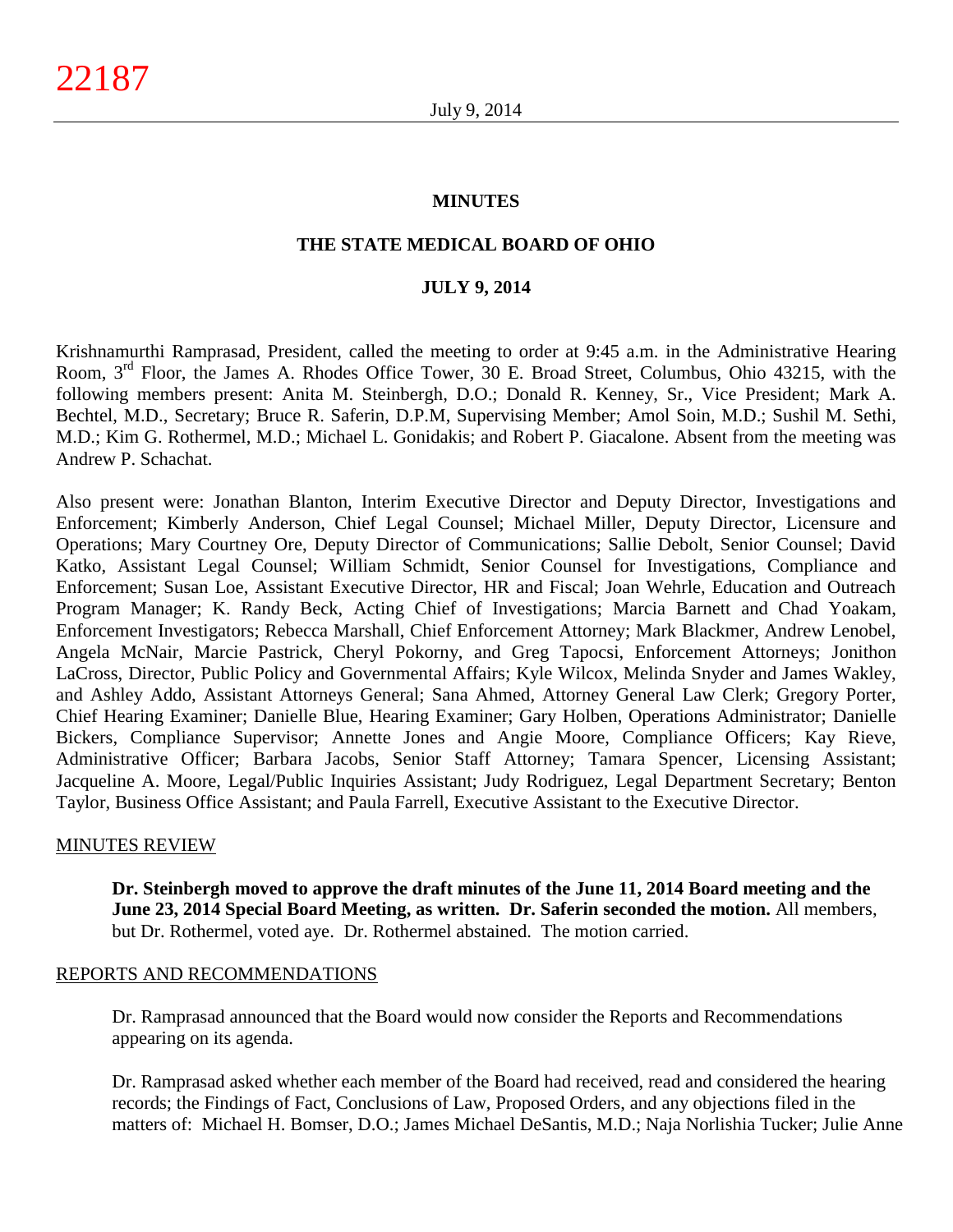VanderLaan; and James Andrew Williams, D.O. A roll call was taken:

ROLL CALL:

| Dr. Sethi      | - aye |
|----------------|-------|
| Dr. Soin       | - aye |
| Mr. Giacalone  | - aye |
| Dr. Bechtel    | - aye |
| Dr. Saferin    | - aye |
| Dr. Rothermel  | - aye |
| Dr. Steinbergh | - aye |
| Mr. Kenney     | - aye |
| Dr. Ramprasad  | - aye |
|                |       |

Dr. Ramprasad asked whether each member of the Board understands that the disciplinary guidelines do not limit any sanction to be imposed, and that the range of sanctions available in each matter runs from dismissal to permanent revocation. A roll call was taken:

| <b>ROLL CALL:</b> | Dr. Sethi      | - aye |
|-------------------|----------------|-------|
|                   | Dr. Soin       | - aye |
|                   | Mr. Giacalone  | - aye |
|                   | Dr. Bechtel    | - aye |
|                   | Dr. Saferin    | - aye |
|                   | Dr. Rothermel  | - aye |
|                   | Dr. Steinbergh | - aye |
|                   | Mr. Kenney     | - aye |
|                   | Dr. Ramprasad  | - aye |

Dr. Ramprasad noted that, in accordance with the provision in section 4731.22(F)(2), Ohio Revised Code, specifying that no member of the Board who supervises the investigation of a case shall participate in further adjudication of the case, the Secretary and Supervising Member must abstain from further participation in the adjudication of any disciplinary matters. In the matters before the Board today, Dr. Bechtel served as Secretary and Dr. Saferin served as Supervising Member.

Dr. Ramprasad reminded all parties that no oral motions may be made during these proceedings.

The original Reports and Recommendations shall be maintained in the exhibits section of this Journal.

#### **Michael H. Bomser, D.O.**

Dr. Ramprasad directed the Board's attention to the matter of Michael H. Bomser, D.O., and stated that no objections have been filed. Mr. Porter was the Hearing Examiner.

Dr. Ramprasad continued in saying that a request to address the Board had been filed timely on behalf of Dr. Bomser. Five minutes would be allowed for that address.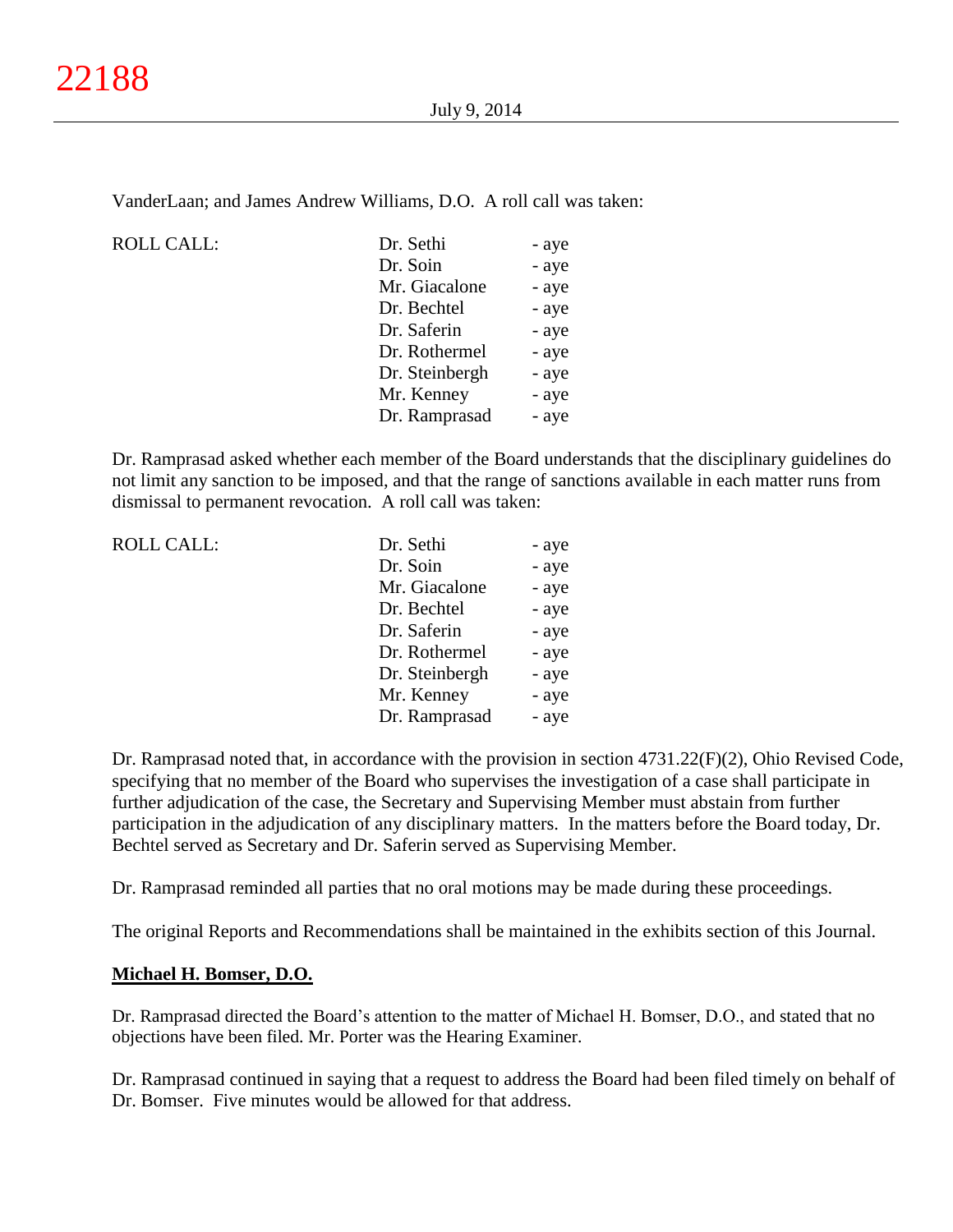Dr. Bomser was represented by his attorney, Eric Jones.

Dr. Bomser addressed the Board saying that the record shows that Dr. Bomser suffers from addictive disorders, which are very serious and possibly fatal illnesses and had been fighting these addictions most of his life. Mr. Jones indicated that about six years ago, Dr. Bomser entered a program of recovery and had been sober and working a solid program of recovery since that time. Mr. Jones said that when the investigation started, Dr. Bomser agreed not to renew his medical license and it has been over a year since he had been licensed to practice medicine in Ohio or any other state. Mr. Jones reminded the Board that they had Dr. Bomser examined by Dr. Noffsinger, who diagnosed him with Xanax and opiate dependence, but said these dependencies were in sustained full remission. Mr. Jones continued on to say that Dr. Noffsinger also diagnosed a major depressive disorder, in full remission, an anxiety disorder, not otherwise specified and sexual disorder, not otherwise specified, that would be considered in sustained and full remission since around December of 2012.

Mr. Jones said that Dr. Bomser does not dispute that he had done some terrible things over his career, but the Hearing Examiner and the facts show that Dr. Bomser's actions were a result of his serious mental health issue and chemical dependencies. Mr. Jones stated that Dr. Bomser had successfully addressed his addictions and issues and the Hearing officer agreed and that Dr. Bomser had maintained sobriety for well over six years and was firmly established in a stable recovery program. Mr. Jones concluded by urging the Board to consider what Dr. Bomser had done in the last six years, making great strides in recovery and that Dr. Bomser had been unlicensed for over a year, abstaining from practicing. Mr. Jones said that the Hearing Examiner's recommendation for allowing Dr. Bomser's reinstatement was appropriate and that permanent revocation stayed is quite a harsh penalty, considering the strides that Dr. Bomser had made.

Dr. Bomser addressed the Board and said that he had come to the point where he was glad this issue was uncovered, so he did not have to live the way he was living. Dr. Bomser said it was the best thing that happened to him, causing him to open his eyes, take a strong look at himself and find a strong support group. Dr. Bomser said that prior to the issue being uncovered he was isolated. However, since then, he had developed a strong AA program, which included a sponsor, working the steps, and going to church where he had found a very strong support network. Dr. Bomser indicated that some of those supporters were in attendance on his behalf.

Dr. Bomser concluded by saying that through the church, he had gone into a jail to help addicts and attended bible studies there. Dr. Bomser said that he had strengthened bonds with his family. He said that when he was acting out in his addiction, everything was secret and that was a horrible way to live. Dr. Bomser admitted that once the issues became public and he was able to speak freely about it, he developed much better relationships with people. Dr. Bomser said that he takes full responsibility for his actions, with no excuses or blame on anyone else and he asked the Board to consider allowing him to practice again.

Dr. Ramprasad asked if the Assistant Attorney General wished to respond.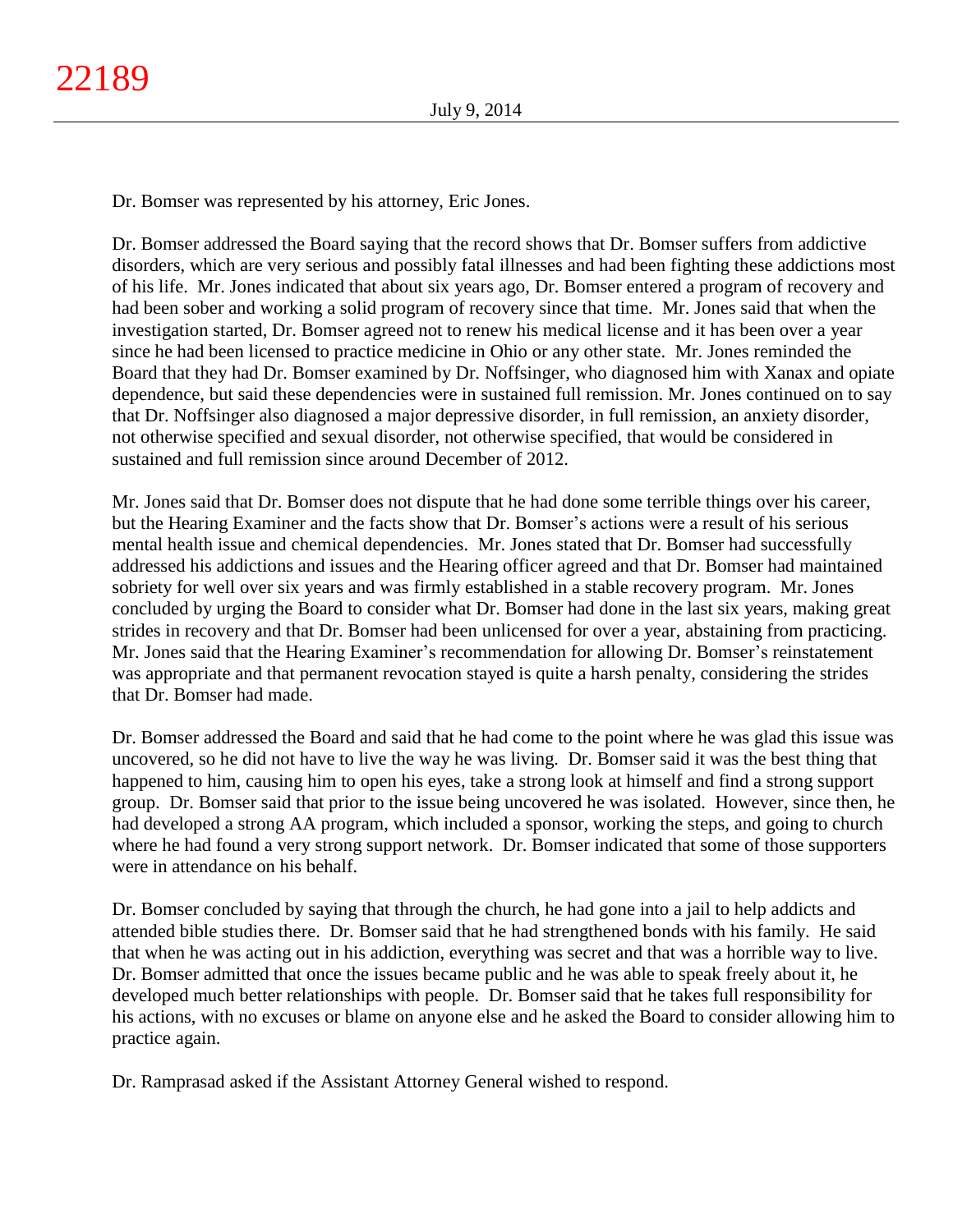Ms. Snyder indicated that she did and stated that there are no factual disputes in Dr. Bomser's case. Ms. Snyder said that Dr. Bomser freely admits that he suffers from mental diagnoses, which has impaired his ability to practice and that he admits he engaged in illegal conduct in order to satisfy those compulsions. Ms. Snyder said that the Board had a very comprehensive record for review, the Hearing Examiner did an excellent job of outlining all of the issues, and she leaves the matter with the discretion of the Board on how to proceed.

# **Dr. Steinbergh moved to approve and confirm Mr. Porter's Findings of Fact, Conclusions of Law, and Proposed Order in the matter of Michael H. Bomser, D.O. Mr. Giacalone seconded the motion.**

Dr. Ramprasad stated that he would now entertain discussion in the matter.

Mr. Kenney reviewed Dr. Bomser's case saying the Board should consider all the choices Dr. Bomser had made through his adult life. Mr. Kenney indicated that Dr. Bomser has had serious problem with alcohol and drugs since his teenage years. Mr. Kenney said that Dr. Bomser first obtained treatment in 1987, at the age of 19, for alcohol and drugs and after his treatment, remained sober until 2001 when he relapsed. Mr. Kenney stated that in 2002, Dr. Bomser used Xanax and Vicodin, obtaining them by writing prescriptions in the names of others for self-use. Mr. Kenney said that Dr. Bomser also admitted that he stole medicine from patients.

Mr. Kenney noted that in June of 2013 the Board ordered an evaluation of Dr. Bomser by Dr. Noffsinger, who determined that Dr. Bomser suffered from mental disorders, including anxiety and sexual disorder. Dr. Noffsinger determined that Dr. Bomser was incapable of practicing medicine and surgery and that he suffers from major depression disorder, finding that Dr. Bomser's disorders are chronic relapsing disorders that have substantial risk of future symptoms. Mr. Kenney said that Dr. Noffsinger further opined that Dr. Bomser's disorders have impaired his judgment and his ability to practice medicine.

Mr. Kenney concluded by saying that the Findings of Fact show that Dr. Bomser had been diagnosed with five separate disorders and although Dr. Bomser is currently in remission, he had no assurance that Dr. Bomser's behavior would not continue. Mr. Kenney read excerpts from the Report and Recommendation and suggested that the Board consider patient care and permanently revoke Dr. Bomser's certificate to practice medicine, effective immediately.

# **Mr. Kenney moved to amend the proposed order to permanent revocation. Mr. Giacalone seconded the motion.**

Dr. Steinbergh stated that this was one of the more egregious cases the Board has reviewed, further noting that Dr. Bomser had reported to work under the influence of opiates and benzodiazepines and that the physician knew when he went to work that he was impaired. Dr. Steinbergh stated that Dr. Bomser did not acknowledge that he had any patient complaints about his medical care, but when a physician makes the choice to go to work impaired, it is an extremely serious consideration on both the part of the physician and the Board at decision making time. Dr. Steinbergh reviewed the evidence with the Board,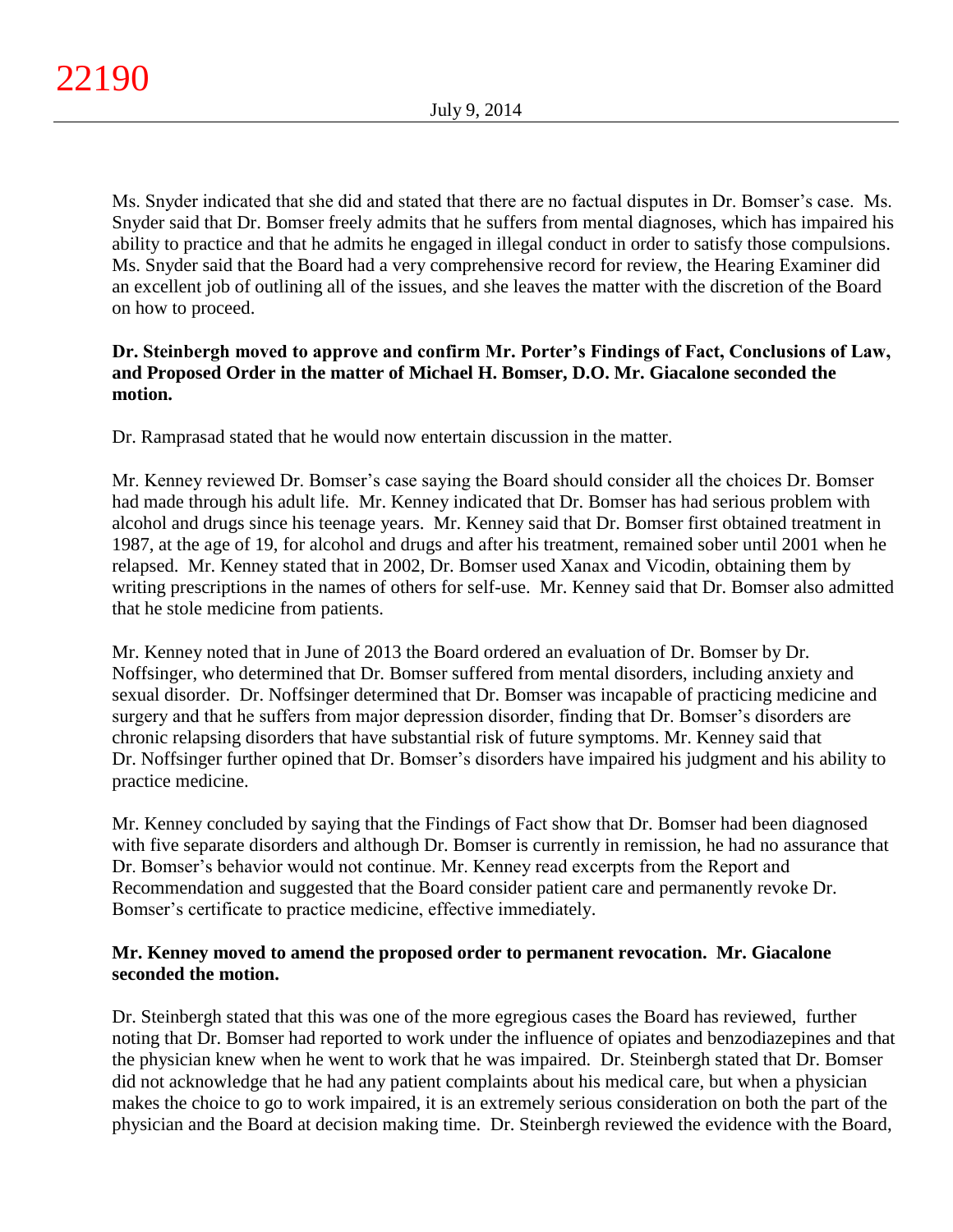pointing out several issues and reviewing Dr. Noffsinger's notes and diagnoses. Dr. Steinbergh noted that there is a high correlation between people who are depressed and then seek to self-medicate using alcohol and drugs. Dr. Steinbergh said in Dr. Bomser's case, it appears that there are two separate disorders – a substance abuse disorder and a depressive disorder. Dr. Steinbergh stated that Dr. Noffsinger opined that there is a biological aspect to addiction, but there are other personality facets and personal choices. Dr. Steinbergh reviewed Dr. Noffsinger's testimony regarding personal choices that individuals with addiction make, knowing that they cannot handle the situation and have a loss of control.

Dr. Steinbergh stated that she found Dr. Noffsinger's testimony to be interesting and that the Board should discuss it further. Dr. Steinbergh questioned how much of this is a part of the disease process and how much of it is under one's personal control. Dr. Steinbergh noted that she believes that much of the activity Dr. Bomser engaged in, including the fact that he left his children at a play area in a mall while he went to engage the services of a prostitute, is heartbreaking. Dr. Steinbergh said that she did not believe that Dr. Bomser is healthy enough to practice nor will he ever be capable of being a competent physician. Dr. Steinbergh remarked that the Board appreciates a physician that is working hard towards recovery, but there comes a time when the Board has to say that the physician is not a good candidate for monitoring. Dr. Steinbergh said that she is not convinced that Dr. Bomser is going to be healthy enough in the future to practice medicine, as evidenced by his decision to go to work knowing he was impaired. Dr. Steinbergh commented that practicing medicine is a privilege, rather than a right, and said that she agreed with permanent revocation.

Mr. Giacalone stated that he agreed with permanent revocation, adding that the Board's charge is to protect the public, not the profession nor to foster rehabilitation. Mr. Giacalone noted that in looking at Dr. Bomser's history, his past performance is a good indicator of his future actions. Mr. Giacalone reviewed Dr. Bomser's history, noting that Dr. Bomser started smoking marijuana at the age of 14, migrated to the use of cocaine by age 16, was kicked out of his parents' house due to his drug use, and went into a rehabilitation program to get back into his home in New Jersey. Mr. Giacalone continued by saying that when Dr. Bomser started his residency in 2001, he began drinking alcohol, and when he and his wife separated his drinking slowed but did not stop. Mr. Giacalone said that Dr. Bomser indicated that the stressors of his job in 2002 compounded his situation and he started using Xanax, which he got from another person in his office who had a legitimate prescription. Mr Giacalone said that Dr. Bomser's drug use escalated when he started taking more Xanax per day and began using opiates, primarily Vicodin. Mr. Giacalone stated that Dr. Bomser would write prescriptions for pain medications in the names of his office staff, who would fill the prescriptions and return a portion of them to Dr. Bomser for his personal use.

Mr. Giacalone further noted that in 2005, Dr. Bomser took a position with Central Ohio Primary Care, but still contacted his Marion staff to get his illicit drugs. Mr. Giacalone said that Dr. Bomser admitted he was under the influence while working and knew he was impaired, but rationalized this by claiming that no patient was hurt. Mr. Giacalone remarked that no patient was hurt that the Board knows of. Mr. Giacalone said that Dr. Bomser entered Shepherd Hill in 2008, and claimed that he self-referred, but admitted that he sought treatment because the source of his illicit drugs cut him off and told him to get help. Mr. Giacalone said that many of Dr. Bomser's actions prove that he did not care and continued to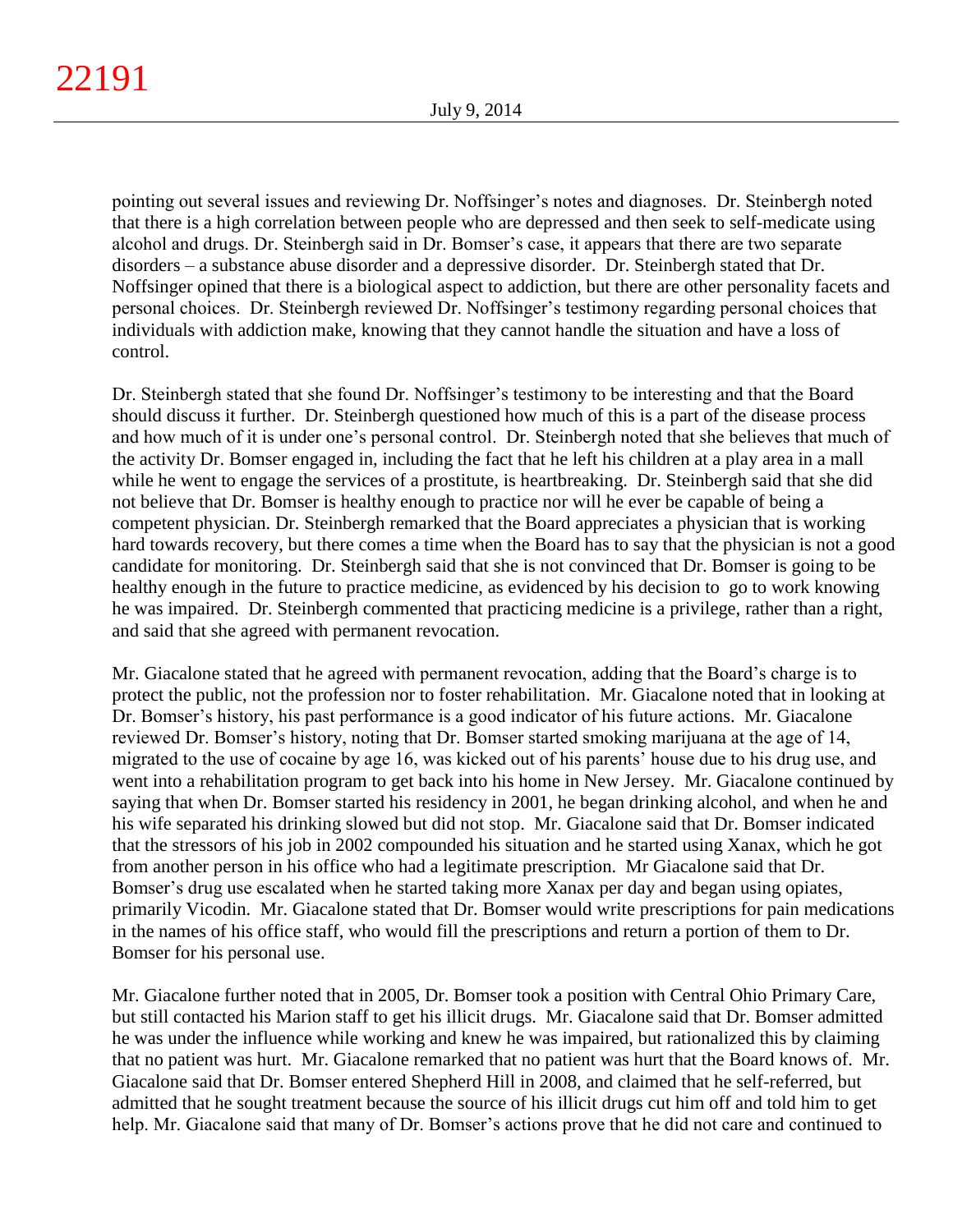make bad choices. Mr. Giacalone noted that Dr. Bomser left his two young children ages seven and two unattended in a mall play area while he went to engage a prostitute. Mr. Giacalone also noted that in 2012, Dr. Bomser said that drugs and alcohol were out of his life, but that prostitutes became his coping mechanism in their place. Mr. Giacalone said that he sees a constant pattern, with Dr. Bomser replacing one illegal problem with another illegal problem. Mr. Giacalone said that perhaps Dr. Bomser has mental issues, but the Board was tasked with protecting the public and could not let someone who is impaired return to the practice. Mr. Giacalone concluded by saying that he supported permanent revocation.

A vote was taken on Mr. Kenney's motion to amend the proposed order to permanent revocation.

| <b>ROLL CALL:</b> | Dr. Sethi:      | - aye     |
|-------------------|-----------------|-----------|
|                   | Dr. Soin:       | - aye     |
|                   | Mr. Giacalone:  | - aye     |
|                   | Dr. Bechtel:    | - abstain |
|                   | Dr. Saferin:    | - abstain |
|                   | Dr. Rothermel:  | - aye     |
|                   | Dr. Steinbergh: | - aye     |
|                   | Mr. Kenney:     | - aye     |
|                   | Dr. Ramprasad:  | - aye     |

The motion carried.

**Dr. Steinbergh moved to approve and confirm Mr. Porter's Findings of Fact, Conclusions of Law, and Proposed Order as amended in the matter of Michael H. Bomser, D.O. Dr. Soin seconded the motion.** A roll call was taken.

| <b>ROLL CALL:</b> | Dr. Sethi:      | - aye     |
|-------------------|-----------------|-----------|
|                   | Dr. Soin:       | - aye     |
|                   | Mr. Giacalone:  | - aye     |
|                   | Dr. Bechtel:    | - abstain |
|                   | Dr. Saferin:    | - abstain |
|                   | Dr. Rothermel:  | - aye     |
|                   | Dr. Steinbergh: | - aye     |
|                   | Mr. Kenney:     | - aye     |
|                   | Dr. Ramprasad:  | - aye     |

The motion carried.

## **James Michael DeSantis, M.D.**

Dr. Ramprasad directed the Board's attention to the matter of James Michael DeSantis, M.D., and stated that objections had been filed on June 20, 2014, and were previously distributed to the Board. Mr. Porter was the Hearing Examiner.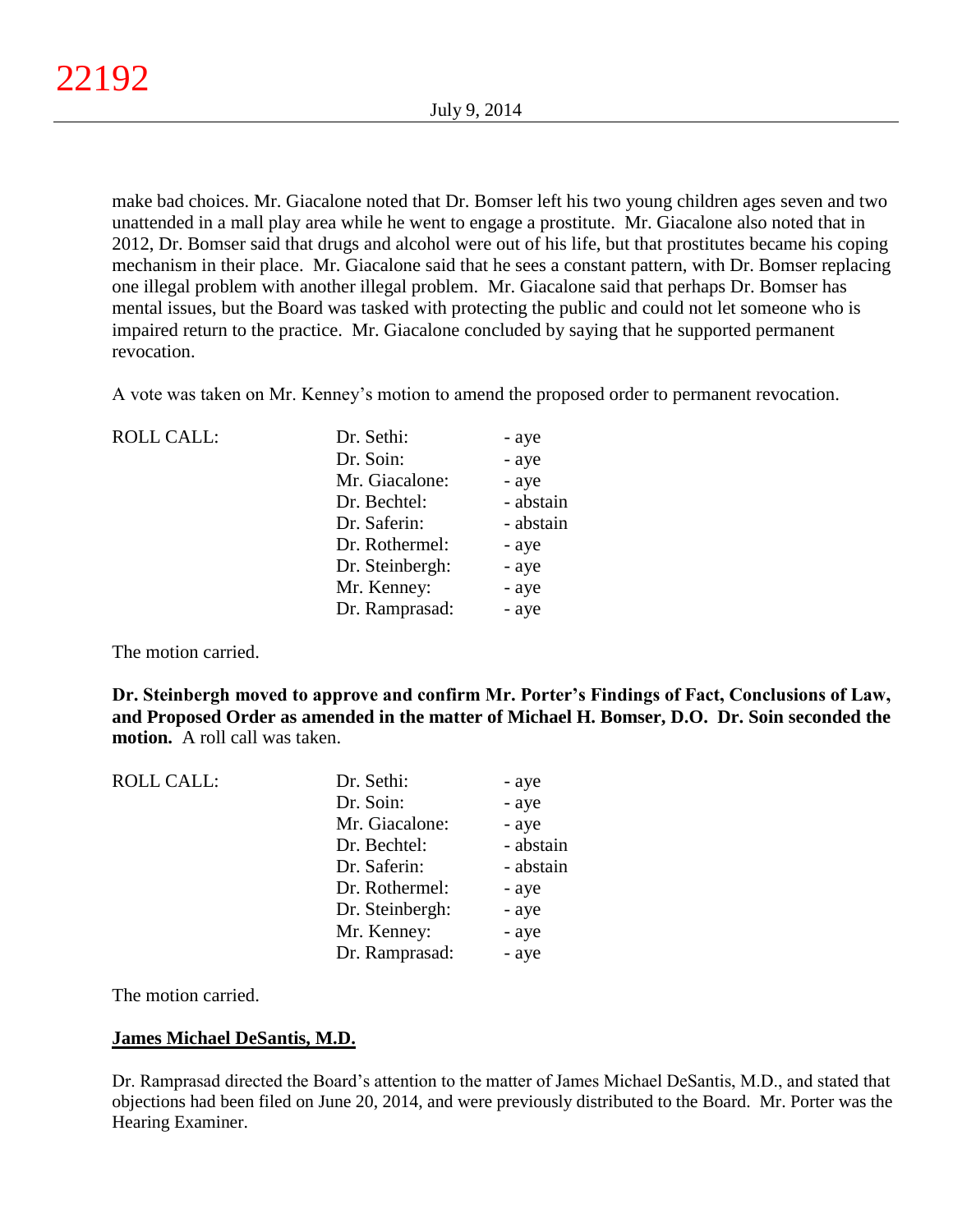Dr. Ramprasad continued in saying that a request to address the Board had been filed timely on behalf of Dr. DeSantis. Five minutes would be allowed for that address.

Dr. DeSantis was represented by his attorney, William Mann.

Mr. Mann addressed the Board saying that the evidence in the case shows that Dr. DeSantis does not and never has had alcohol or drug addiction or abuse problems. Mr. Mann said there was one incident on September 28, 2012, where Dr. DeSantis took Ambien through a legitimate prescription written by an independent physician and that is the last thing he remembers. Mr. Mann said that Dr. DeSantis was found unconscious in his hotel room, with alcohol in his system. The physician remembers nothing except for taking the Ambien and waking up in a hospital. Mr. Mann said that since September 29, 2012, Dr. DeSantis has not taken any more Ambien, even though he had a legitimate prescription. Dr. DeSantis had never been a big drinker and has not had any alcohol since the occurrence. Mr. Mann stated that Dr. DeSantis got out of medical school when he was 24 years old and is 53 years old now. Mr. Mann said that Dr. DeSantis had been sued for malpractice three times, and none of the cases went to trial. To the best of their knowledge, no money was paid out, on behalf of Dr. DeSantis, by any insurance company or any other party. Mr. Mann concluded by saying that the evidence shows that the September 28, 2012 matter was an isolated incident of a bad reaction to Ambien. Mr. Mann asked that no action against Dr. DeSantis, except to require him to fulfill the agreement that he voluntarily entered into in Georgia and keep the Ohio Board informed on the outcome of that matter.

Dr. DeSantis stated that he appreciated the opportunity to address the Board and said the prescription medication was 10 milligrams of Ambien and in January of 2013, the FDA recommended cutting the dose in half, due to the side effects of the drug. Dr. DeSantis agreed that he had alcohol in his room, but said he did not drink every day and would not drink before work. Dr. DeSantis indicated that what transpired was a total anomaly and he asked that the Board consider this was an isolated incident.

Mr. Mann reiterated that Dr. DeSantis had the alcohol in his room because he would not drink and drive. Mr. Mann stated that it was legal and allowable for him to have alcohol in the room and he consumed it and the Ambien in legal fashion.

Dr. Ramprasad asked if the Assistant Attorney General wished to respond.

Mr. Wilcox indicated that he did wish to respond briefly and said that Mr. Porter's Report and Recommendation did a good job of summarizing the facts in this case, with an unusual fact pattern and creating an order that the Board should adopt. Mr. Wilcox said that if Dr. DeSantis comes to Ohio, he would have to have approval of the Board, a monitoring physician and a practice plan. Mr. Wilcox said that it is a strange case because it seems like impairment is the issue, but ultimately it is a bootstrap case. Mr. Wilcox said there is no Eastway waiver, so an order needed to be fashioned that was not based on impairment. Mr. Wilcox indicated that he supported the order.

**Dr. Steinbergh moved to approve and confirm Mr. Porter's Findings of Fact, Conclusions of Law, and Proposed Order in the matter of James Michael DeSantis, M.D. Dr. Soin seconded the**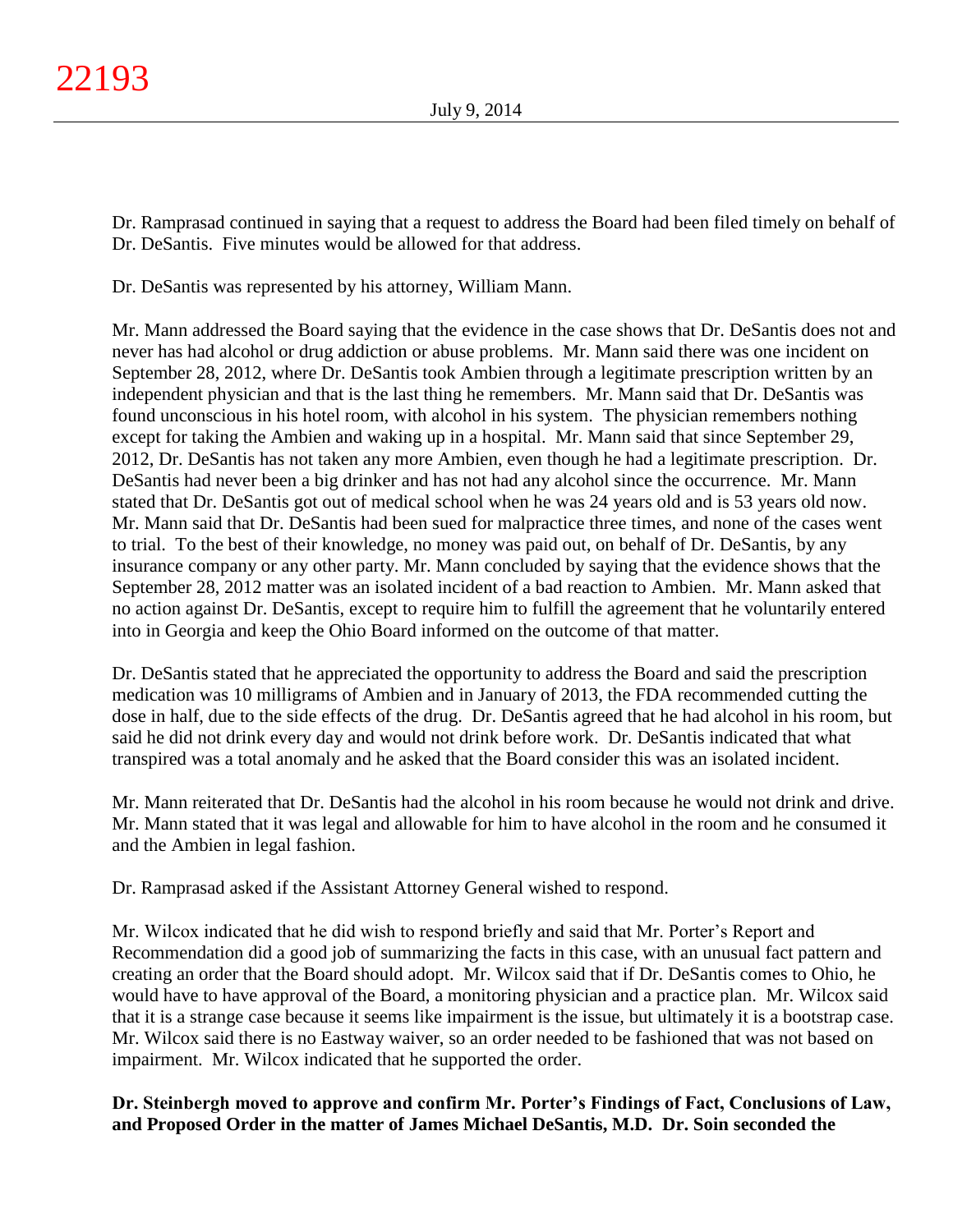#### **motion.**

Dr. Ramprasad stated that he would now entertain discussion in the matter.

Dr. Steinbergh stated that Dr. DeSantis was summarily suspended by the Georgia Board on April 18, 2013 This suspension occurred because the Georgia Board had reliable information regarding the event on September 28, 2012, when Dr. DeSantis was scheduled for an emergency room shift at a medical center in Georgia. Dr. DeSantis was found unresponsive in a hotel room, was hospitalized, and found to have a serum alcohol level of 437, as well as a Glasgow score of 4 to 6. Dr. Steinbergh stated that Dr. DeSantis was discharged 2 or 3 days later. Dr. Steinbergh said that the Georgia Board received reliable information that Dr. DeSantis admitted that he drank alcohol and took Ambien to assist with the shift work associated with being an emergency room physician.

Dr. Steinbergh continued by saying that after the Board cited Dr. DeSantis, he entered into a consent agreement with the Georgia Board, which includes a number of terms including psychiatric evaluations. Dr. Steinbergh noted that Dr. DeSantis received assessments stating that he could return to practice, but that Dr. DeSantis would have to submit to a monitoring program. Dr. Steinbergh stated that she found it interesting that if Dr. DeSantis does not have a problem with alcohol, there would be no reason for the consent agreement to require him to take Antabuse. From a physician's perspective, Antabuse inhibits the metabolism of alcohol and is used in the treatment of someone who is abusing or overusing alcohol. Dr. Steinbergh said that she does not see the incident that occurred on September 28, 2012, as an isolated event and feels that Dr. DeSantis would have known the side effects of combining alcohol and Ambien.

Dr. Steinbergh noted that Dr. DeSantis disagreed with the assessment performed at Talbott Recovery Campus, which indicated that he was impaired. The Board is aware that Dr. DeSantis also entered into a consent agreement with the Alabama Board. Dr. Steinbergh agreed with the Findings of Fact and Conclusions of Law as proposed by the Hearing Examiner in this case and also agreed that this matter is a bootstrap action with the Georgia consent order. Dr. Steinbergh agreed that placing Dr. DeSantis on probation in Ohio is appropriate, although Dr. DeSantis is not currently practicing in Ohio. However, Dr. Steinbergh noted that if Dr. DeSantis wishes to practice in Ohio, he would have to present evidence satisfactory to the Board that he has been released from the Georgia consent order.

Dr. Steinbergh acknowledged that Dr DeSantis' counsel questioned why the Board would require approval of a practice plan should Dr. DeSantis return to practice in Ohio. Dr. Steinbergh stated that a practice plan is a way to monitor physicians that the Board finds to be is impaired. If Dr. DeSantis does not return to practice in Ohio, he will not be required to submit a practice plan for Board approval. However, if Dr. DeSantis returns to practice in Ohio, he will be required to notify the Board and submit a practice plan as a means of protecting the citizens of Ohio. Dr. Steinbergh also noted that she had concerns about Dr. DeSantis notifying all of the insurance companies with which he participates, because he practices in a number of different locations and the Board members were provided a draft amended order to address those concerns. Dr. Steinbergh pointed the Board to pages three and four of the draft amended order for details on the specific changes and proceeded to discussed them.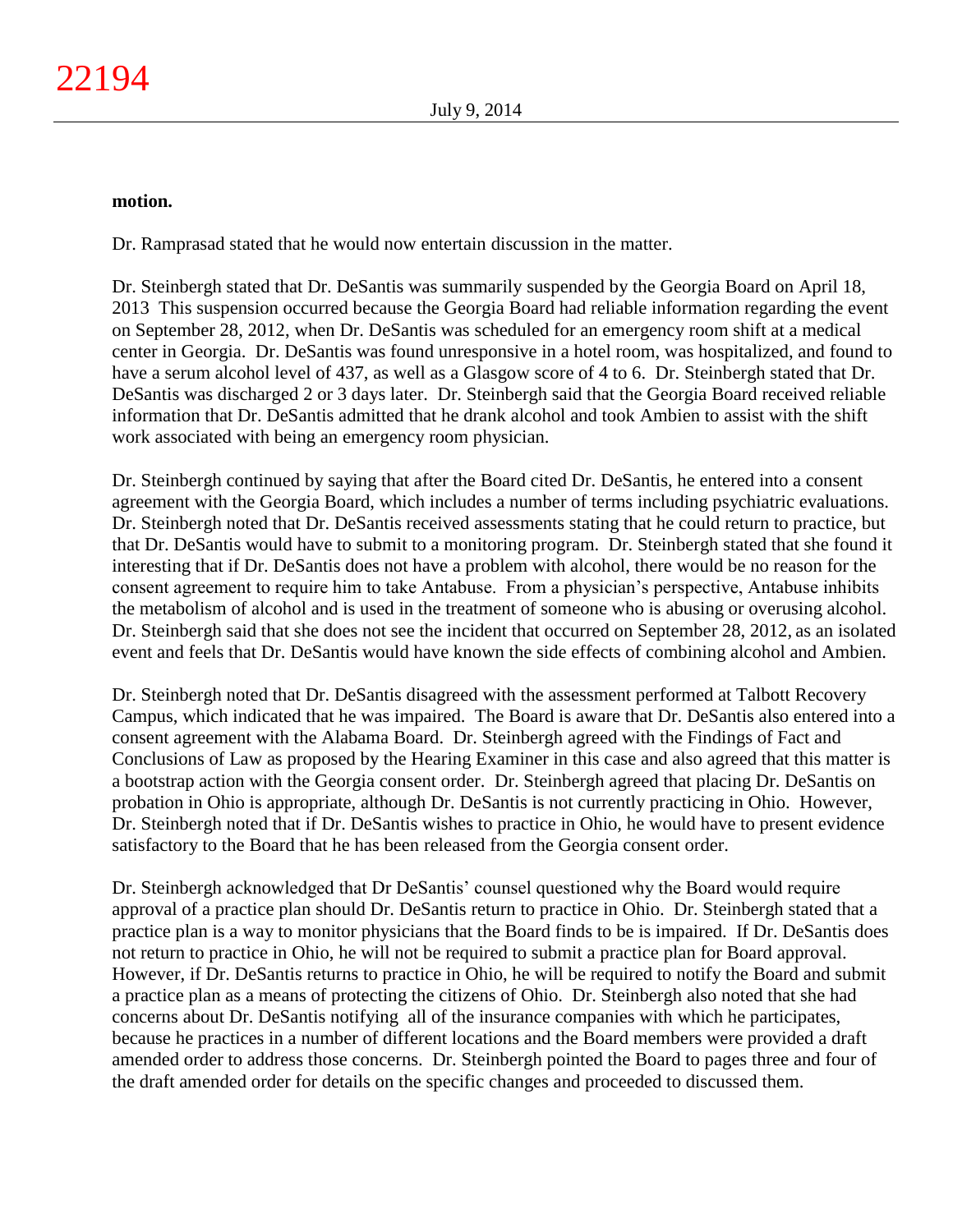# **Dr. Steinbergh moved to amended proposed order for James Michael DeSantis, M.D., to read as follows:**

It is hereby ORDERED that:

A. **PROBATION**: The certificate of James Michael DeSantis, M.D., to practice medicine and surgery in the State of Ohio shall be subject to the following PROBATIONARY terms, conditions, and limitations until he presents evidence satisfactory to the Board that he has been released from the conditions imposed by the Georgia Composite Medical Board in an October 10, 2013 Public Consent Order Reinstating License:

1. **Obey the Law and Terms of Georgia Consent Order**: Dr. DeSantis shall obey all federal, state, and local laws; all rules governing the practice of medicine and surgery in the state in which he is practicing; and all terms, conditions, and limitations imposed by the Georgia Composite Medical Board ("Georgia Board") in an October 10, 2013 Public Consent Order Reinstating License ("Georgia Consent Order").

2. **Declarations of Compliance**: Dr. DeSantis shall submit quarterly declarations under penalty of Board disciplinary action and/or criminal prosecution, stating whether there has been compliance with all the conditions of this Order. The first quarterly declaration must be received in the Board's offices on or before the first day of the third month following the month in which this Order becomes effective. Subsequent quarterly declarations must be received in the Board's offices on or before the first day of every third month.

3. **Personal Appearances**: Dr. DeSantis shall appear in person for an interview before the full Board or its designated representative during the third month following the month in which this Order becomes effective, or as otherwise directed by the Board. Dr. DeSantis shall also appear in person upon his request for termination of the probationary period, and/or as otherwise directed by the Board.

4. **Evidence of Compliance with the Georgia Consent Order; Provide Reports**: At the time he submits his declarations of compliance, Dr. DeSantis shall also submit declarations under penalty of Board disciplinary action and/or criminal prosecution stating whether he has complied with all the terms, conditions, and limitations imposed by the Georgia Consent Order. Moreover, Dr. DeSantis shall cause to be submitted to the Board copies of any reports that he submits to the Georgia Board whenever and at the same time the Georgia Board requires such submission.

5. **Notification of Change in Terms of the Georgia Consent Order**: Dr. DeSantis shall immediately notify the Board in writing of any modification or change to any term, condition, or limitation imposed by the Georgia Consent Order, including termination of the Georgia Consent Order.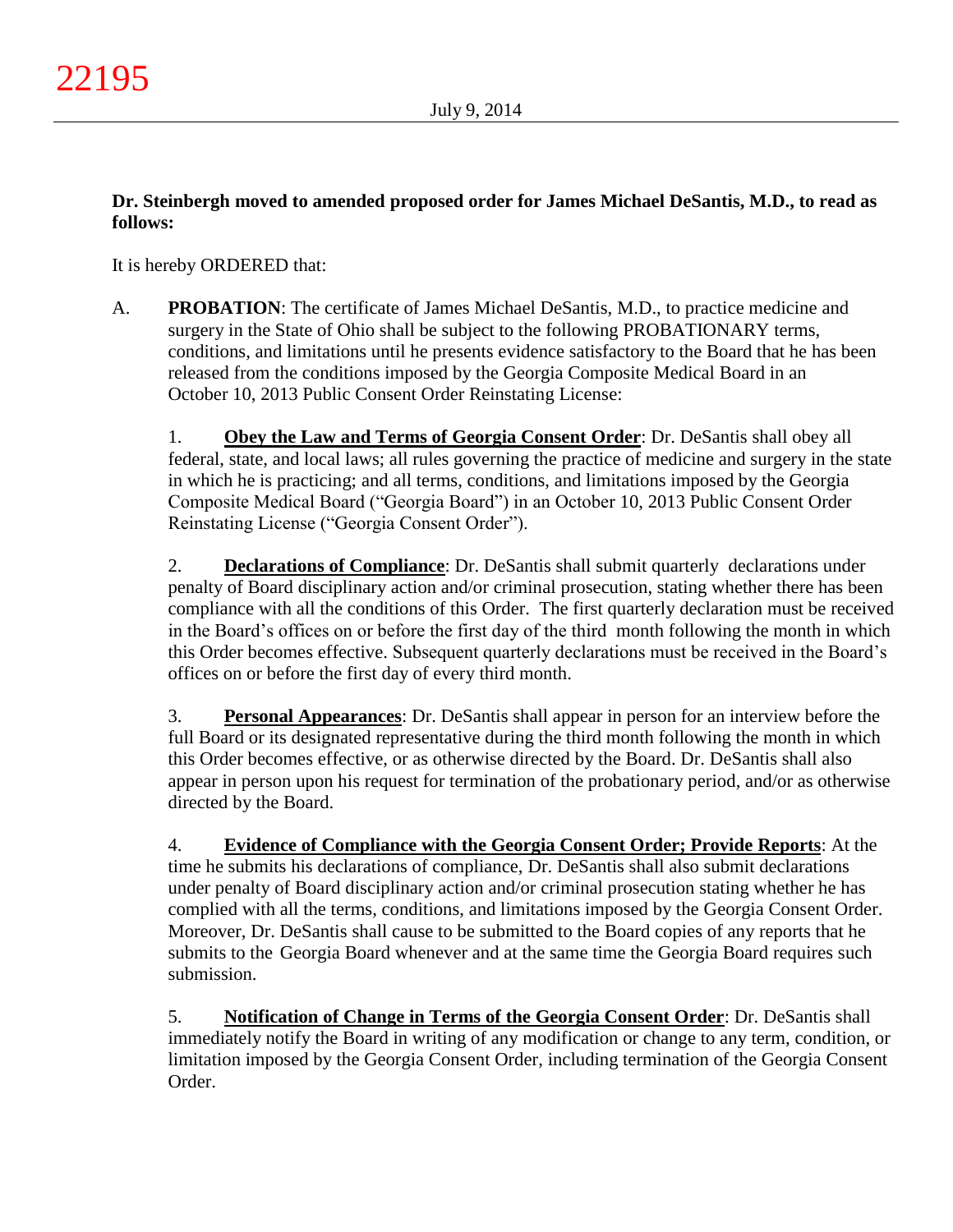6. **Refrain from Commencing Practice in Ohio**: Dr. DeSantis shall refrain from commencing practice in Ohio without prior written Board approval. Moreover, should Dr. DeSantis commence practice in Ohio, the Board may place his certificate under additional probationary terms, conditions, or limitations, including the following:

a. **Practice Plan**: Prior to Dr. DeSantis' commencement of practice in Ohio, or as otherwise determined by the Board, Dr. DeSantis shall submit to the Board and receive its approval for a plan of practice in Ohio. The practice plan, unless otherwise determined by the Board, shall be limited to a supervised structured environment in which Dr. DeSantis' activities will be directly supervised and overseen by a monitoring physician approved by the Board. Dr. DeSantis shall obtain the Board's prior approval for any alteration to the practice plan approved pursuant to this Order.

At the time Dr. DeSantis submits his practice plan, he shall also submit the name and curriculum vitae of a monitoring physician for prior written approval by the Secretary and Supervising Member of the Board. In approving an individual to serve in this capacity, the Secretary and Supervising Member will give preference to a physician who practices in the same locale as Dr. DeSantis and who is engaged in the same or similar practice specialty.

The monitoring physician shall monitor Dr. DeSantis and his medical practice, and shall review Dr. DeSantis' patient charts. The chart review may be done on a random basis, with the frequency and number of charts reviewed to be determined by the Board.

Further, the monitoring physician shall provide the Board with reports on the monitoring of Dr. DeSantis and his medical practice, and on the review of Dr. DeSantis' patient charts. Dr. DeSantis shall ensure that the reports are forwarded to the Board on a quarterly basis and are received in the Board's offices no later than the due date for Dr. DeSantis' declarations of compliance.

In the event that the designated monitoring physician becomes unable or unwilling to serve in this capacity, Dr. DeSantis shall immediately so notify the Board in writing. In addition, Dr. DeSantis shall make arrangements acceptable to the Board for another monitoring physician within 30 days after the previously designated monitoring physician becomes unable or unwilling to serve, unless otherwise determined by the Board. Dr. DeSantis shall further ensure that the previously designated monitoring physician also notifies the Board directly of his or her inability to continue to serve and the reasons therefor.

The Board, in its sole discretion, may disapprove any physician proposed to serve as Dr. DeSantis' monitoring physician, or may withdraw its approval of any physician previously approved to serve as Dr. DeSantis' monitoring physician, in the event that the Secretary and Supervising Member of the Board determine that any such monitoring physician has demonstrated a lack of cooperation in providing information to the Board or for any other reason.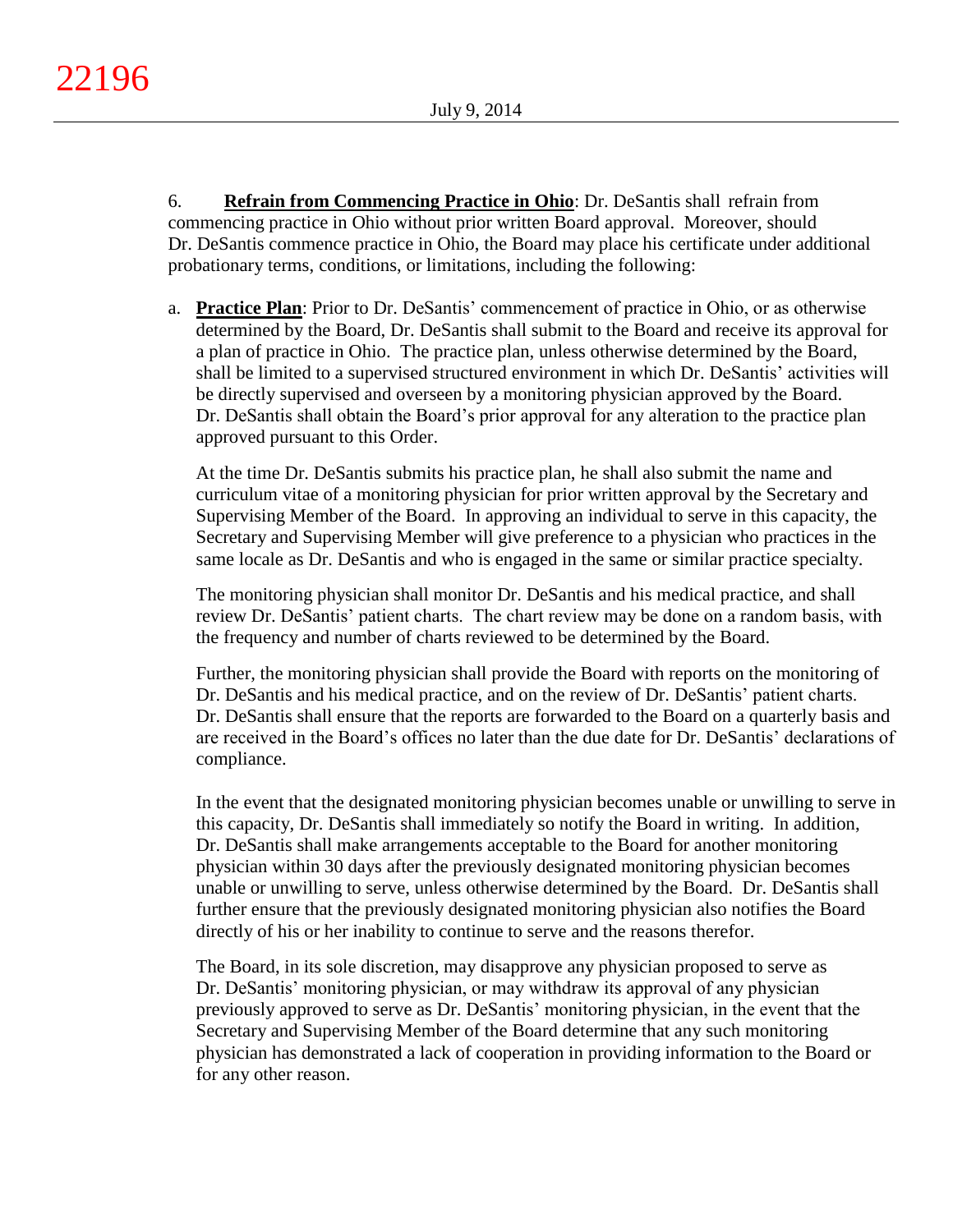$\overline{a}$ 

7. **Tolling of Probationary Period While Out of Compliance**: In the event Dr. DeSantis is found by the Secretary of the Board to have failed to comply with any provision of this Order, and is so notified of that deficiency in writing, such period(s) of noncompliance will not apply to the reduction of the probationary period under this Order.

8. **Required Reporting of Change of Address**: Dr. DeSantis shall notify the Board in writing of any change of residence address and/or principal practice address within 30 days of the change.

B. **TERMINATION OF PROBATION**: Upon successful completion of probation, as evidenced by a written release from the Board, Dr. DeSantis' certificate will be fully restored.

# C. **REQUIRED REPORTING WITHIN 30 DAYS OF THE EFFECTIVE DATE OF THIS ORDER**:

1. **Required Reporting to Employers and Others**: Within 30 days of the effective date of this Order, Dr. DeSantis shall provide a copy of this Order to all employers or entities with which he is under contract to provide healthcare services (including but not limited to major third-party payors 1 ), or is receiving training, and the Chief of Staff at each hospital or healthcare center where he has privileges or appointments. Further, Dr. DeSantis shall promptly provide a copy of this Order to all employers or entities with which he contracts in the future to provide healthcare services (including but not limited to major third-party payors<sup>1</sup>), or applies for or receives training, and the Chief of Staff at each hospital or healthcare center where he applies for or obtains privileges or appointments.

Further, Dr. DeSantis shall submit an application with the Council for Affordable Quality Healthcare ("CAQH") along with any supplemental forms required by that organization, and periodically update that application as required by CAQH.

In the event that Dr. DeSantis provides any healthcare services or healthcare direction or medical oversight to any emergency medical services organization or emergency medical services provider in Ohio, within 30 days of the effective date of this Order, or within 30 days of Dr. DeSantis commencing the provision of such services, whichever is later, he shall provide a copy of this Order to the Ohio Department of Public Safety, Division of Emergency Medical Services.

These requirements shall continue until Dr. DeSantis receives from the Board written notification of the successful completion of his probation.

2. **Required Reporting to Other Licensing Authorities**: Within 30 days of the effective date of this Order, Dr. DeSantis shall provide a copy of this Order to the proper licensing authority of any state or jurisdiction in which he currently holds any professional license, as well as any federal agency or entity, including but not limited to the Drug Enforcement Administration, through which he currently holds any professional license or certificate. Also, Dr. DeSantis shall provide a copy of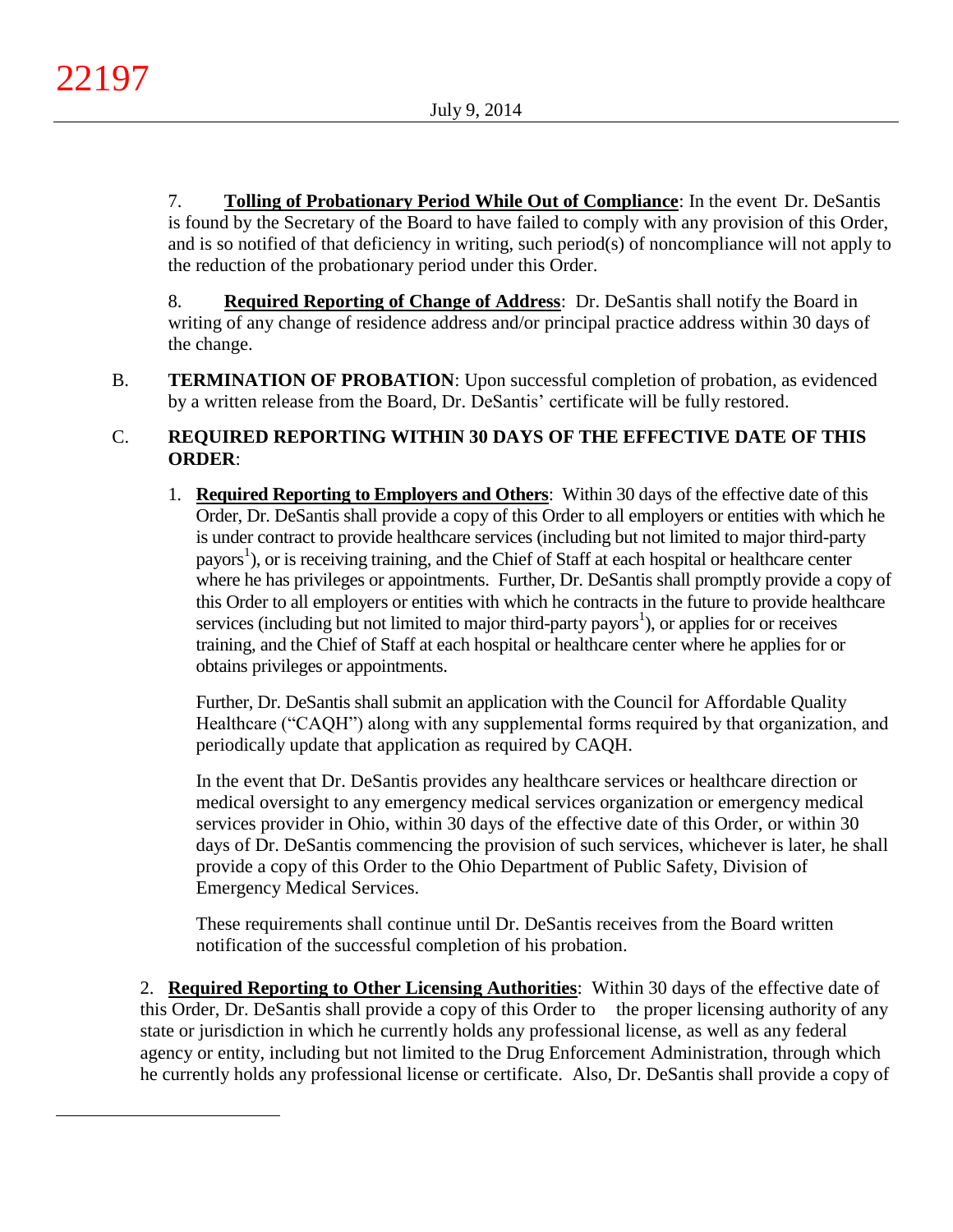this Order at the time of application to the proper licensing authority of any state or jurisdiction in which he applies for any professional license or reinstatement/restoration of any professional license. This requirement shall continue until Dr. DeSantis receives from the Board written notification of the successful completion of his probation.

3. **Required Documentation of the Reporting Required by Paragraph C**: Dr. DeSantis shall provide this Board with **one** of the following documents as proof of each required notification within 30 days of the date of each such notification: (a) the return receipt of certified mail within 30 days of receiving that return receipt, (b) an acknowledgement of delivery bearing the original ink signature of the person to whom a copy of the Order was hand delivered, (c) the original facsimile-generated report confirming successful transmission of a copy of the Order to the person or entity to whom a copy of the Order was faxed, or (d) an original computer-generated printout of electronic mail communication documenting the e-mail transmission of a copy of the Order to the person or entity to whom a copy of the Order was e-mailed.

D. **VIOLATION OF THE TERMS OF THIS ORDER**: If Dr. DeSantis violates the terms of this Order in any respect, the Board, after giving him notice and the opportunity to be heard, may institute whatever disciplinary action it deems appropriate, up to and including the permanent revocation of his certificate.

**EFFECTIVE DATE OF ORDER:** This Order shall become effective immediately upon the mailing of the notification of approval by the Board.

**Dr. Soin seconded the motion to amend.** A roll call was taken.

| <b>ROLL CALL:</b> | Dr. Sethi:      | - aye     |
|-------------------|-----------------|-----------|
|                   | Dr. Soin:       | - aye     |
|                   | Mr. Giacalone:  | - aye     |
|                   | Dr. Bechtel:    | - abstain |
|                   | Dr. Saferin:    | - abstain |
|                   | Dr. Rothermel:  | - aye     |
|                   | Dr. Steinbergh: | - aye     |
|                   | Mr. Kenney:     | - aye     |
|                   | Dr. Ramprasad:  | - aye     |

The motion carried.

**Dr. Steinbergh moved to approve and confirm Mr. Porter's Findings of Fact, Conclusions of Law, and Proposed Order, as amended, in the matter of James Michael DeSantis, M.D. Dr. Sethi seconded the motion.**

A roll call was taken:

| <b>ROLL CALL:</b> | Dr. Sethi: | - ave |
|-------------------|------------|-------|
|-------------------|------------|-------|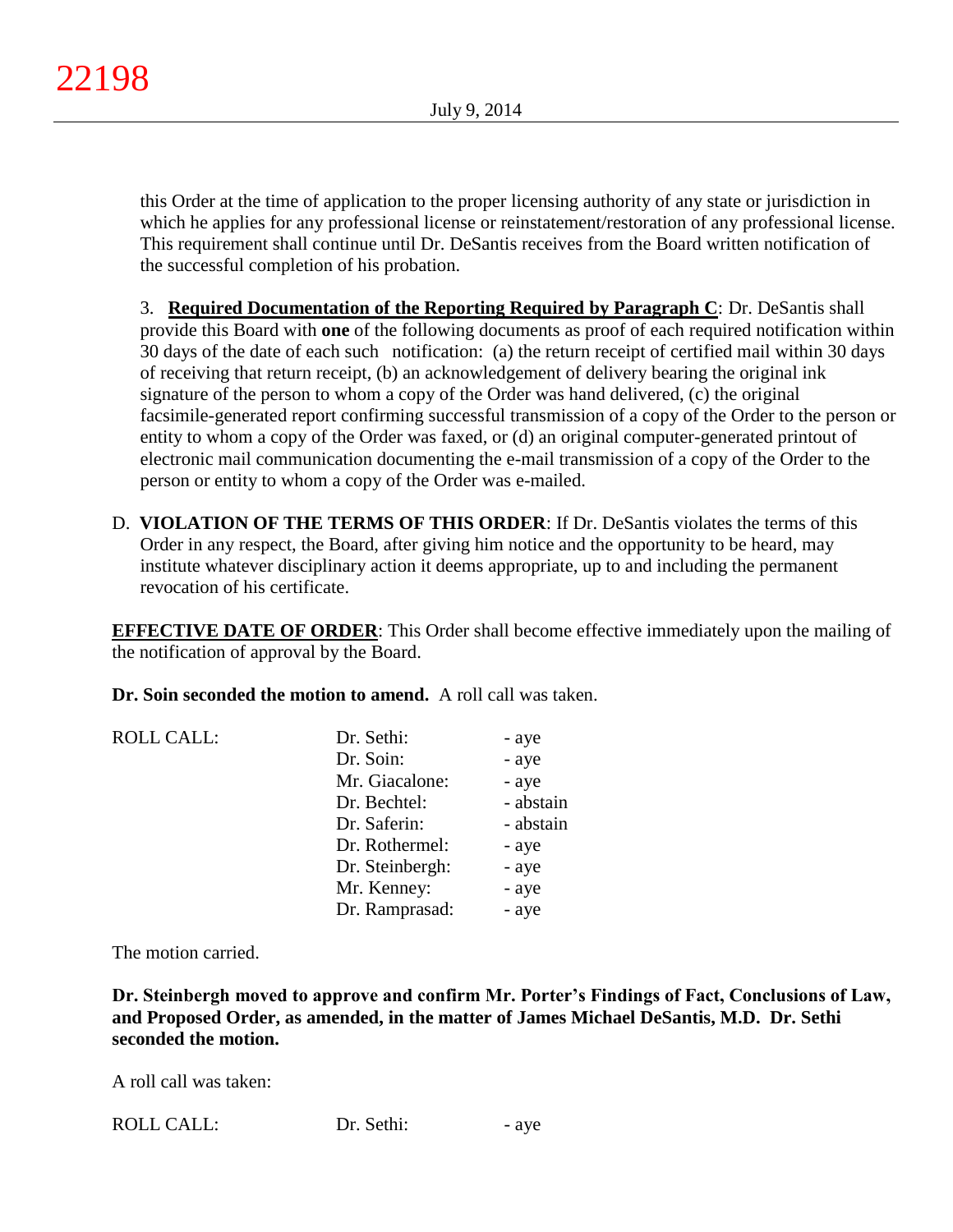| Dr. Soin:       | - aye     |
|-----------------|-----------|
| Mr. Giacalone:  | - aye     |
| Dr. Bechtel:    | - abstain |
| Dr. Saferin:    | - abstain |
| Dr. Rothermel:  | - aye     |
| Dr. Steinbergh: | - aye     |
| Mr. Kenney:     | - aye     |
| Dr. Ramprasad:  | - aye     |

The motion carried.

## **Naja Norlishia Tucker**

Dr. Ramprasad directed the Board's attention to the matter of Naja Norlishia Tucker, and stated that no objections have been filed. Ms. Blue was the Hearing Examiner.

## **Dr. Soin moved to approve and confirm Ms. Blue's Findings of Fact, Conclusions of Law, and Proposed Order in the matter of Naja Norlishia Tucker. Dr. Sethi seconded the motion.**

Dr. Ramprasad indicated that he would now entertain discussion in the matter.

Dr. Soin reviewed the case with the Board saying that the case involves making a false statement in order to secure a certificate to practice. Dr. Soin indicated that on question 14 of the application for a massage therapist license, there is a section asking if the applicant has ever been charged with, arrested for or convicted of etcetera, basically asking criminal background questions that is pretty clear and also says that expunged records must be included. Dr. Soin stated that Ms. Tucker answered yes to that question, but only disclosed one of her three incidents by disclosing an Operating a Vehicle while Intoxicated (OVI) from 2009. However, Dr. Soin said, Ms. Tucker also had an arrest and conviction in 1995 of a misdemeanor of the first degree, fleeing. Dr. Soin said that Ms. Tucker was arrested in 1999 on three felony counts, but was found not guilty on those cases.

Dr. Soin stated that the Board has to determine whether dishonest or misleading statements were made by Ms. Tucker on her application. Dr. Soin said that the records reflect that Ms. Tucker perhaps misread the question and she thought this question was only application for arrests or convictions that have occurred within five years. Dr. Soin indicated that by looking at the question itself, it is clear. Dr. Soin continued by saying that in his opinion, some of Ms. Tucker's statements were disingenuous and he agrees with the Findings of Fact and Conclusions of Law. Dr. Soin said that he did consider the fact that Ms. Tucker's issues were a long time ago, that she has matured and is a head of a household now. Dr. Soin did reiterate that honestly filling out an application should be taken seriously and he felt that the statements made on the application were misleading.

Dr. Rothermel noted that there was a typographical error on page 8, "ambiguous" should be "unambiguous."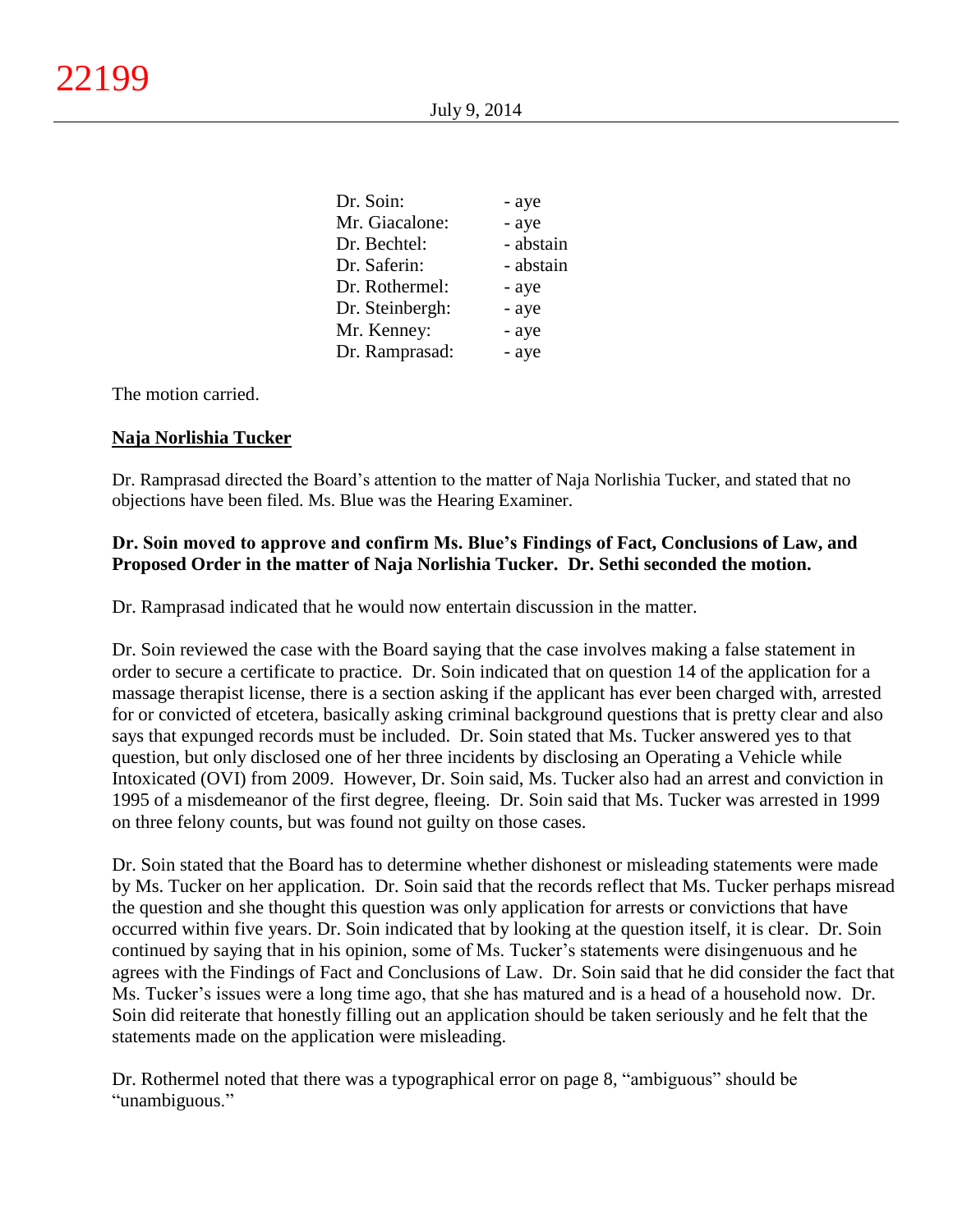Dr. Steinbergh stated that she has concerns when applicants falsify an application, saying she believes that they do not want to reveal this type of information to the Medical Board. Dr. Steinbergh reiterated that the Board is trying to stress the importance of absolute honesty. Dr. Steinbergh noted, however, that she does appreciate that Ms. Tucker has taken a new direction in her life and is trying to support her family. Dr. Steinbergh concluded by saying that the personal ethics course is very important for Ms. Tucker to appreciate and focus on so that she does not make these types of errors in the future.

A vote was taken on Dr. Soin's motion:

| <b>ROLL CALL:</b> | Dr. Sethi      | - aye     |
|-------------------|----------------|-----------|
|                   | Dr. Soin       | - aye     |
|                   | Mr. Giacalone  | - aye     |
|                   | Dr. Bechtel    | - abstain |
|                   | Dr. Saferin    | - abstain |
|                   | Dr. Rothermel  | - aye     |
|                   | Dr. Steinbergh | - aye     |
|                   | Mr. Kenney     | - aye     |
|                   | Dr. Ramprasad  | - aye     |

The motion to approve carried.

## **Julie Anne VanderLaan**

Dr. Ramprasad directed the Board's attention to the matter of Julie Anne VanderLaan, and stated that objections had been filed. Ms. Blue was the Hearing Examiner.

Dr. Ramprasad stated that the matter was not disciplinary in nature, therefore, the Secretary and Supervising member could vote.

Dr. Ramprasad indicated that a request to address the Board had been filed, but was not filed in a timely manner.

**Dr. Steinbergh moved to accept Ms. VanderLaan's Request to Address. Dr. Soin seconded the motion.** A roll call was taken.

| <b>ROLL CALL:</b> | Dr. Sethi      | - aye |
|-------------------|----------------|-------|
|                   | Dr. Soin       | - aye |
|                   | Mr. Giacalone  | - aye |
|                   | Dr. Bechtel    | - aye |
|                   | Dr. Saferin    | - aye |
|                   | Dr. Rothermel  | - aye |
|                   | Dr. Steinbergh | - aye |
|                   | Mr. Kenney     | - aye |
|                   | Dr. Ramprasad  | - aye |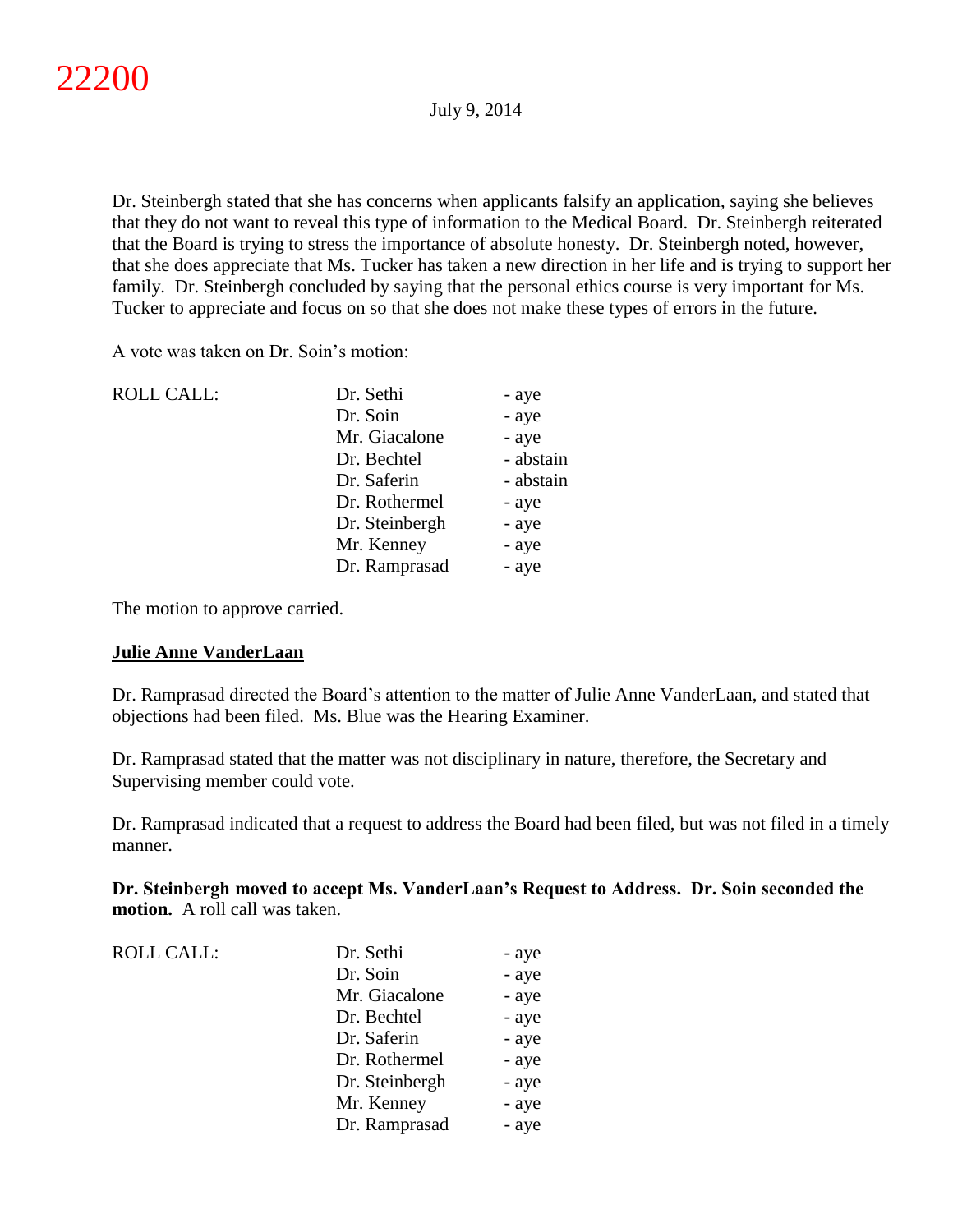The motion carried.

Ms. VanderLaan addressed the Board saying that she wanted to thank Ms. Snyder and Ms. Blue for their thoroughness and accurateness during the process. Ms. VanderLaan said she now understands that pursuant to the law, she is not permitted to practice in Ohio. However, Ms. VanderLaan stated that she hoped the Board would have a plan for her to have the ability to practice, by meeting the requirements.

Dr. Ramprasad asked if the Assistant Attorney General wished to respond.

Ms. Snyder indicated that she did and said that Ms. VanderLaan did take the process very seriously and they had to piece together her training. Ms. Snyder indicated that ultimately, Ms. VanderLaan did not meet the statutory requirements in Ohio. Ms. Snyder indicated that Ms. VanderLaan does practice in Michigan, but that state does not license massage therapists.

# **Dr. Soin moved to approve and confirm Ms. Blue's Findings of Fact, Conclusions of Law, and Proposed Order in the matter of Julie Anne VanderLaan. Dr. Steinbergh seconded the motion.**

Dr. Ramprasad stated that he would now entertain discussion in the matter.

Dr. Ramprasad reviewed the case with the Board reading Ms. VanderLaan's education information. Dr. Ramprasad said that from 2004 to 2010, Ms. VanderLaan was employed part-time as a massage therapist in Michigan. Dr. Ramprasad indicated that Ms. VanderLaan has completed many different courses and meets clock hours pursuant to the requirements, but does not meet the 12-month instruction period timeframe. Dr. Ramprasad stated that Ms. VanderLaan has a wide variety of trainings, and seems passionate about massage therapy and he commended her on them. However, pursuant to the relevant statute and rules, Ms. VanderLaan does not meet them. Therefore, Dr. Ramprasad indicated that he agrees with Ms. Blue's recommendation.

Dr. Steinbergh noted that if Ms. VanderLaan wants to stay in Ohio, she will have to go back to school now that she understands the requirements.

A vote was taken on Dr. Soin's motion to approve:

| <b>ROLL CALL:</b> | Dr. Sethi      | - aye |
|-------------------|----------------|-------|
|                   | Dr. Soin       | - aye |
|                   | Mr. Giacalone  | - aye |
|                   | Dr. Bechtel    | - aye |
|                   | Dr. Saferin    | - aye |
|                   | Dr. Rothermel  | - aye |
|                   | Dr. Steinbergh | - aye |
|                   | Mr. Kenney     | - aye |
|                   | Dr. Ramprasad  | - aye |
|                   |                |       |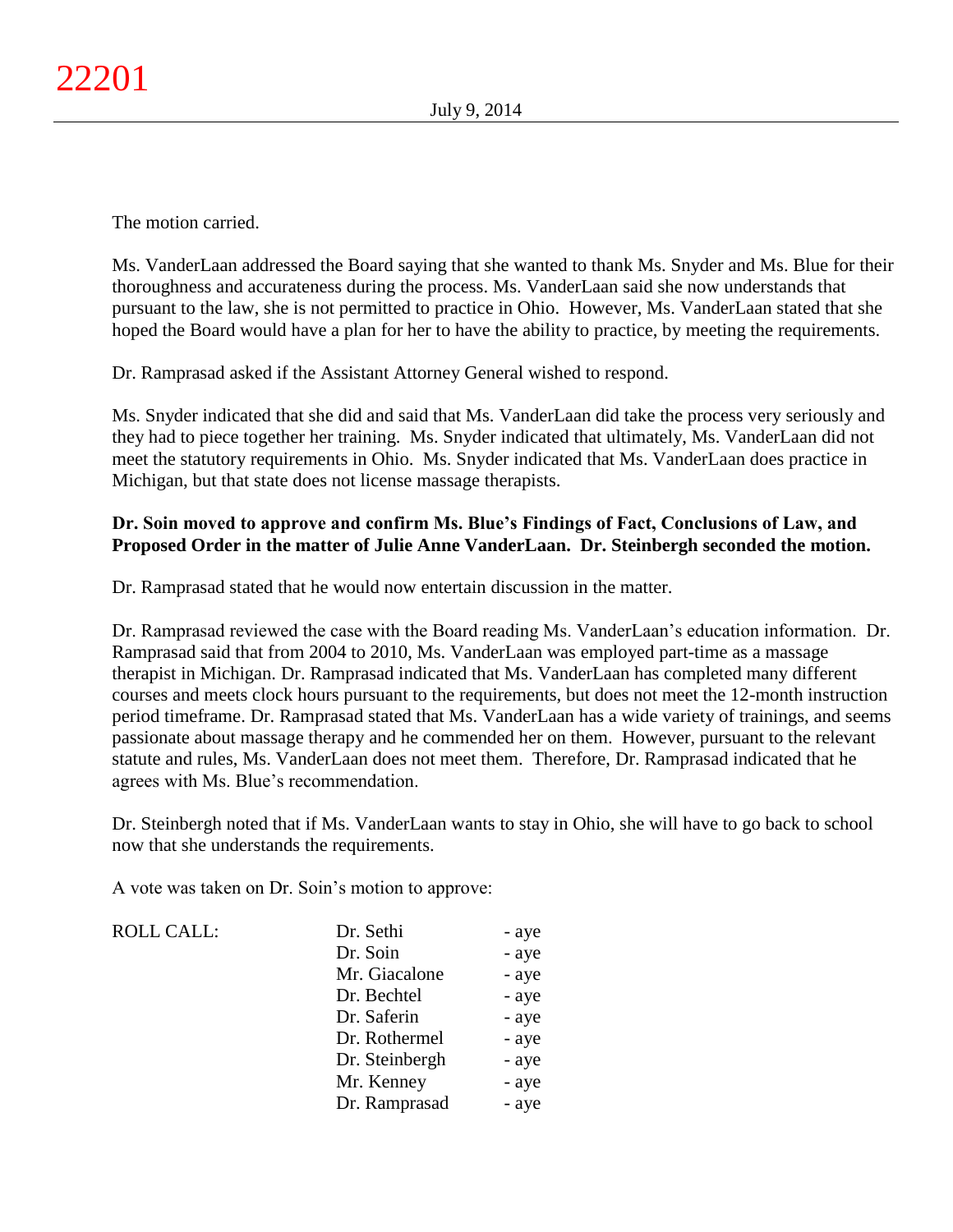The motion to approve carried.

## **James Andrew Williams, D.O.**

Dr. Ramprasad directed the Board's attention to the matter of James Andrew Williams, D.O., and stated that objections had been filed. Ms. Blue was the Hearing Examiner.

Dr. Ramprasad continued in saying that a request to address the Board had been filed timely on behalf of Dr. Williams. Five minutes would be allowed for that address.

Dr. Williams was represented by his attorney, James McGovern.

Mr. McGovern stated that Dr. Williams was going to utilize the time allotted to address the Board.

Dr. Williams said that he wanted to address the Board on what was a huge misunderstanding on his part. Dr. Williams said in past year he had come to realize that his life's dedication to medicine could be decimated in a short period of time. Dr. Williams stated that he did not understand or realize that his reputation and dedication to medicine could be threatened by allegation, hearsay, and misunderstanding in regards to a minor in an unintentional discretion. Dr. Williams said that in the past few years he has endured severe hardship. He has to close his practice that his father started over 50 years ago. Dr. Williams said that he has suffered financial burdens, filed bankruptcy, lost his retirement and personal savings, and put immeasurable stress on his family and himself. Dr. Williams stated that now, as he was starting to revitalize the suspension brought him and his family back to rock bottom.

Dr. Williams noted that in his 23 years as a physician, he had never been sanctioned, reprimanded or accused of impairment by any governing body, medical institution or legal authority. Dr. Williams stated that since the allegations, he has continued to practice in multiple settings and organizations with no trace of impairment or wrongdoing. Dr. Williams said that his previous employers are waiting for him to return to their organization since his expertise and abilities had been demonstrated in their clinics. Dr. Williams said that he has already undergone a pre-employment physical, including drug and alcohol testing.

Dr. Williams said that he inadvertently ingested medicinal marijuana candy at his home at a family function in Michigan, where medicinal marijuana is legal. Dr. Williams said he does not and has not used marijuana intentionally, stating when he was tested, he ignorantly had forgotten about the incident. Dr. Williams admitted that he was embarrassed and ashamed when he received the test results. Dr. Williams said that he was in no way impaired as a physician since it happened.

Dr. Williams said that the Medical Board Investigator claimed she smelled alcohol on him and he admitted to drinking beer the night while watching football. Dr. Williams had confided in the investigator and told her that at a time that he was going through closure of his office, he had been drinking more. However, Dr. Williams indicated that he had curved that consumption on his own, demonstrating appropriate adjustment behavior. Dr. Williams also said that during the interview the investigator she said had a drug test that she was prepared to use. When Dr. Williams indicated that he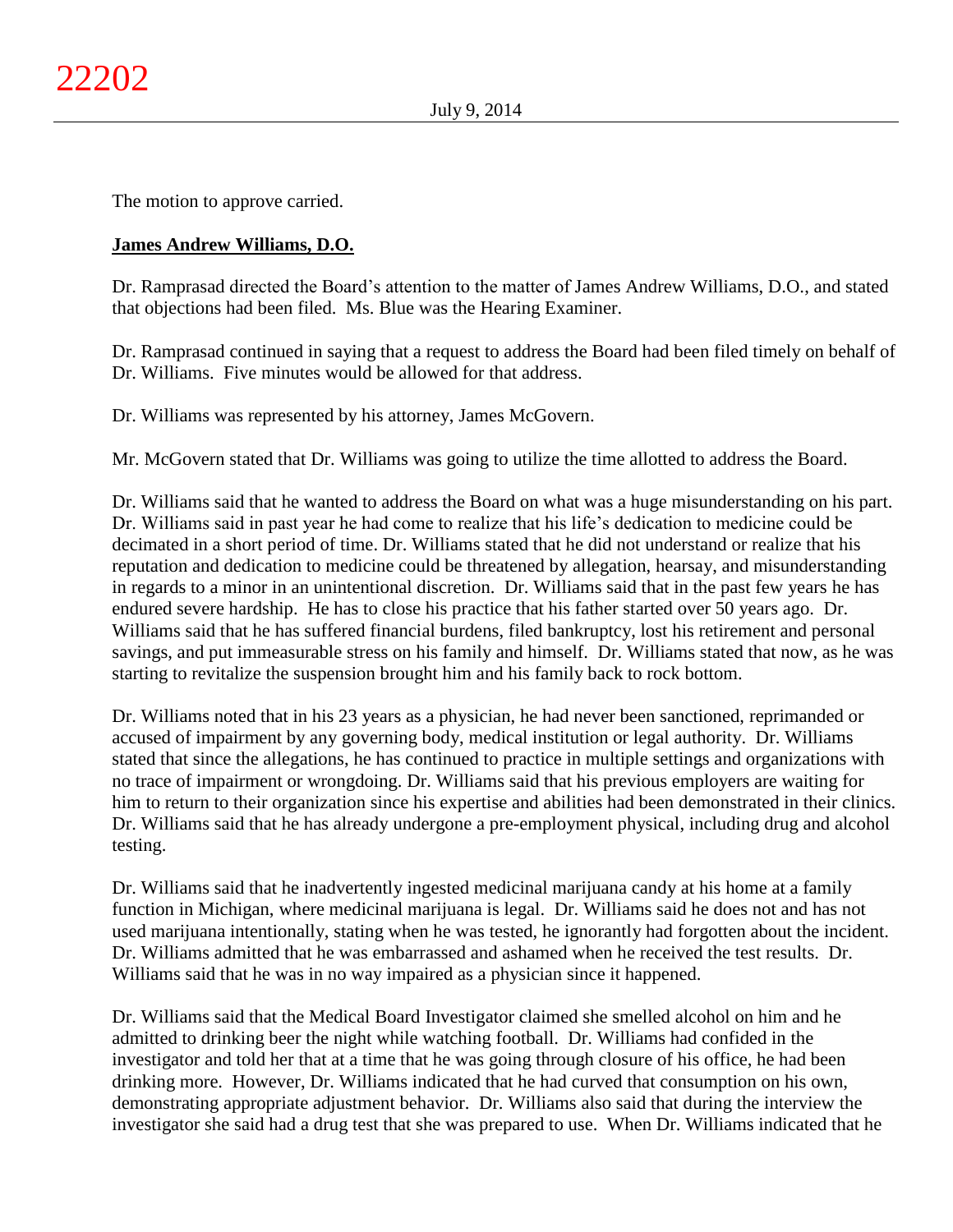was happy to comply, the test was not done, which denied him the opportunity to prove he was not intoxicated or under the influence of any other drugs.

Dr. Williams stated that he had worked in a clinic with much drug testing and knew it was customary to immediately test if there was suspected alcohol or drug consumption and then to test again in one to two hours to see if there was recent consumption. Therefore, Dr. Williams believed that there was a predetermined intention to find him impaired. Dr. Williams addressed the prescriptions that he wrote for his wife in 2012, saying that they were written at a time when they could not afford to have her wife be seen by another physician. Dr. Williams said that his wife was and is still suffering severe physical impairment and continues to be seen by pain management and other specialists and the Board has those records.

Dr. Williams concluded by saying that he had never and would never take prescriptions that were not prescribed to him by another physician. Lastly, Dr. Williams asked that the Board consider allowing him to be evaluated to determine the question of his impairment, so that he may be allowed to return to active practice to relieve the financial burden on his family and himself. He requested this so that he may be afforded the time and means necessary to prove his innocence and further reassure the Board that he is capable and safe to serve the community and his profession as he has done for the last 23 years.

Mr. McGovern stated that this is a presumed impairment case, based upon Dr. Williams' failure to attend the examination as ordered, based upon financial constraints. Therefore, Dr. Williams had not yet been evaluated and there is a presumption of impairment. Mr. McGovern indicated that the he believes the Proposed Order is flawed and should be amended to make the conditions for reinstatement or restoration, which says he has to complete 28 days of treatment. Mr. McGovern said that those conditions should be contingent upon the drug and alcohol assessment that is going to take place and is also ordered as an interim monitoring condition. Otherwise, the Board is tying the hands of the evaluator, regardless of whether the assessment is impaired, saying Dr. Williams has to complete 28 days, which makes no sense.

Dr. Ramprasad asked if the Assistant Attorney General wished to respond.

Mr. Wakley indicated that he did and addressed the Board by thanking Ms. Blue for her efforts in the case. Mr. Wakley said there is a problem in these types of cases. There were a number of allegations that were being investigated by the Board. As a result of those allegations, Dr. Williams was ordered to participate in an evaluation, but did not do so. Mr. Williams said that the only issue relevant at the hearing was did he go to the evaluation and why not. Mr. Wakley said that Dr. Williams was legally found to have agreed to all of the terms and therefore, it is suggested that the appropriate sanction that can only be lifted upon completion of a 28 day program.

# **Dr. Steinbergh moved to approve and confirm Ms. Blue's Findings of Fact, Conclusions of Law, and Proposed Order in the matter of James Andrew Williams, D.O. Dr. Soin seconded the motion.**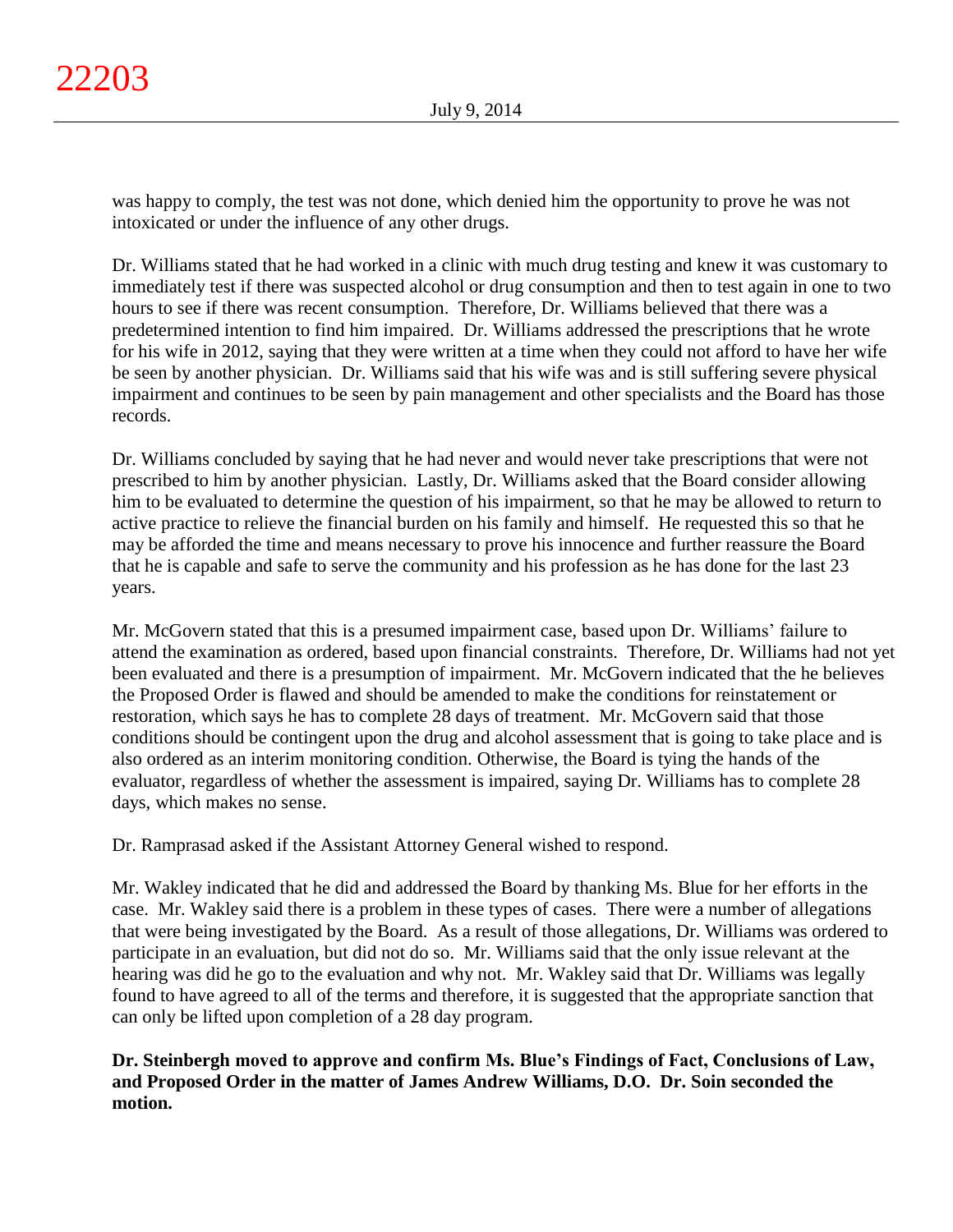Dr. Ramprasad indicated that he would now entertain discussion in the matter.

Mr. Giacalone reviewed the case with the Board stating Dr. Williams' educational and medical background. Mr. Giacalone said that in 1991, after graduation, Dr. Williams joined his father's medical practice and continued to practice medicine there until August 2012. Beginning in June 2013, said Mr. Giacalone, Dr. Williams started working various locum tenens positions in Ohio and Indiana and is currently is working in a locum tenens position in urgent care and family practice for St. Vincent Medical Group in Kokomo, Indiana.

Mr. Giacalone continued by saying that in a certified letter dated February 5, 2014, the Board ordered Dr. Williams to submit to an examination with Richard Whitney, M.D., at Shepard Hill in Newark, Ohio and to pay \$4,689 for the cost of the examination.

Mr. Giacalone indicated that Dr. Williams was required to submit to the Ohio Board order examination because of the following reasons. Mr. Giacalone noted that in or around 2013, it was reported to the Board that Dr. Williams had been terminated from a locum tenens position after he tested positive for THC. It was also reported, that when confronted with the positive test, Dr. Williams stated he had been given a piece of candy containing marijuana by a friend, whom he later identified as his son. In addition, Dr. Williams chuckled and asked if he was "going to be in trouble" for this. Dr. Williams denied in his testimony that he did not take this matter seriously. Secondly, said Mr. Giacalone, while at the same position, it was reported that on Dr. Williams' first day of work, he suddenly left his position in the middle of completing his paperwork without explaining the reason for his departure to the Human Resources department. In his testimony, Dr. Williams admitted to leaving due to a family emergency involving a grandchild, but denied not telling anyone that he was leaving; The third reason indicated by Mr. Giacalone was that in or around October of 2013, two Board investigators interviewed Dr. Williams and during the interview one of the investigators smelled alcohol. When Dr. Williams was asked about the smell, he stated that he had consumed alcohol the night before – specifically, one beer with dinner and three more at his home. In addition, said Mr. Giacalone, Dr. Williams stated that he drank three or four beers approximately three or four times per week. Furthermore, Dr. Williams had decreased his consumption of alcohol before this interview, which was previously approximately six to eight beers per day. During the hearing, Dr. Williams testified that he had not drank alcohol for several weeks prior to his hearing out of fear of being questioned that he was an alcoholic – of which he denies. Finally, Mr. Giacalone said, Dr. Williams admitted to prescribing Vicodin® to a family member on two separate occasions in 2012, but denies ever taking any of that medication.

Mr. Giacalone stated that in light of these events, Dr. Williams received a letter from the Board dated February 5, 2014. This letter ordered Dr. Williams to submit to an examination at Shepard Hill in Newark, Ohio on March 3, 2014 at 9:00 a.m. for a 72 hour in-patient evaluation to determine whether he was impaired and, therefore, in violation of O.R.C. Sect. 4731.22(B)(26). Mr. Giacalone continued by saying that Dr. Williams did not attend this examination. Instead, he sent the Board a letter stating that he was unable to attend the Board ordered examination claiming among other things that the allegations presented were "an exaggeration," that he was in "financial dire straits" recovering from a foreclosure and bankruptcy; and, he had practiced in Ohio for 23 years with an "unblemished record."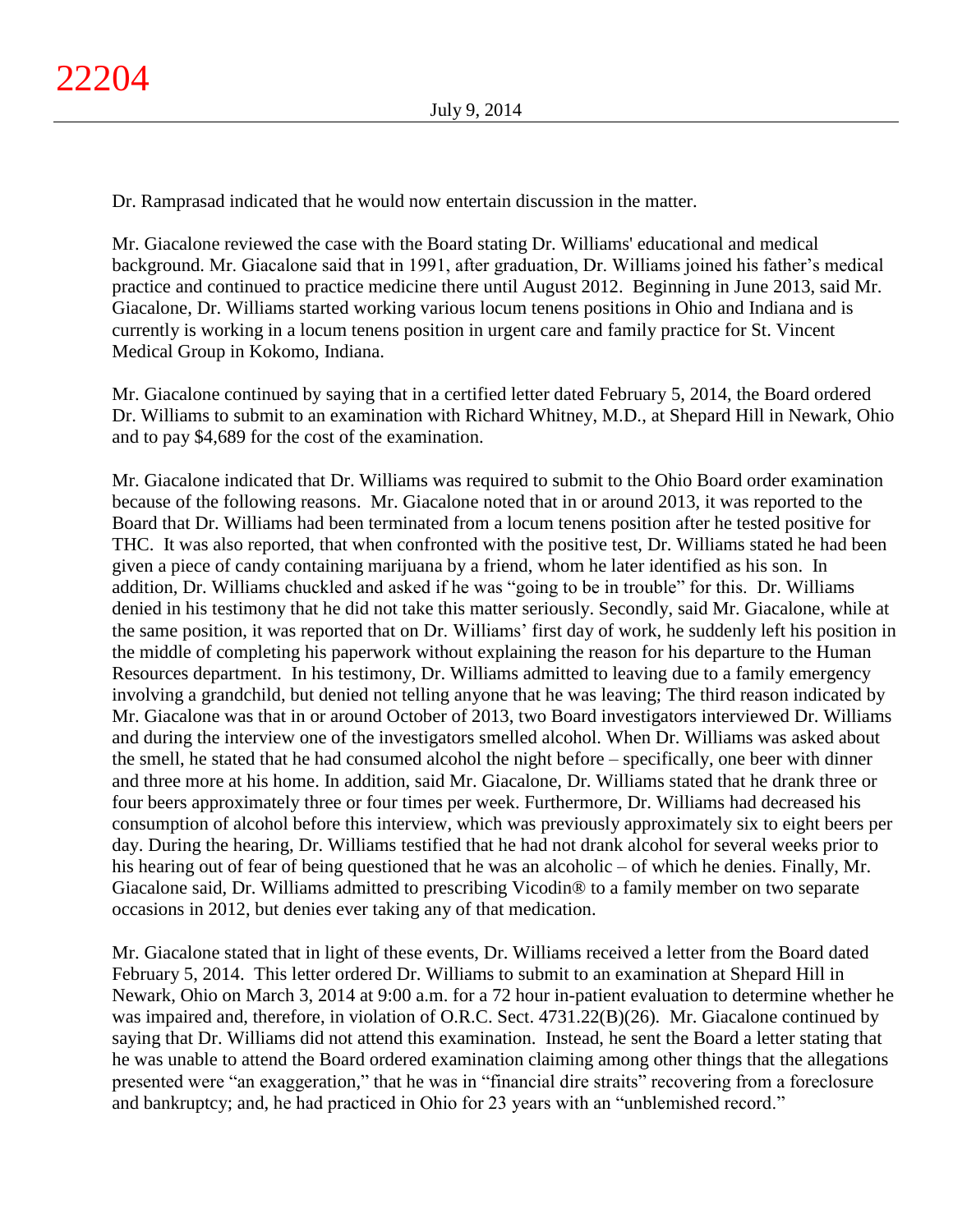Mr. Giacalone said that currently, the issue before the Board is whether Dr. Williams violated O.R.C. Sect. 4731.22(B)(26) by failing to attend the Board ordered examination, thus permitting them to presume that Dr. Williams was impaired. This determination would allow the Board to either take action against Dr. Williams' license or decide that his non-compliance was excusable because it was "due to circumstances beyond the individual's control." Mr. Giacalone indicated that in reviewing the testimony and information provided and taking into account the Hearing Examiner's assessment, he agreed that Dr. Williams' failure to submit to the examination was due to circumstances within his control. Mr. Giacalone also said that Dr. Williams' statements that he most likely could have obtained the funds from a family member to take the examination, further support his decision to support the proposed order.

Mr. Giacalone concluded by saying that based upon the foregoing, he recommended that the Board accept the Hearing Examiner's proposed Findings of Facts, Conclusions of Law and Proposed Order which includes an indefinite suspension; an examination by a Board-approved treatment provider in the Toledo area; and subsequent monitoring, reinstatement and probationary terms.

A vote was taken on Steinbergh's motion to approve:

| <b>ROLL CALL:</b> | Dr. Sethi      | - aye     |
|-------------------|----------------|-----------|
|                   | Dr. Soin       | - aye     |
|                   | Mr. Giacalone  | - aye     |
|                   | Dr. Bechtel    | - abstain |
|                   | Dr. Saferin    | - abstain |
|                   | Dr. Rothermel  | - aye     |
|                   | Dr. Steinbergh | - aye     |
|                   | Mr. Kenney     | - aye     |
|                   | Dr. Ramprasad  | - aye     |
|                   |                |           |

The motion to approve carried.

## PROPOSED FINDINGS AND PROPOSED ORDERS

Dr. Ramprasad indicated that there was none.

## FINDINGS, ORDERS, AND JOURNAL ENTRIES

Dr. Ramprasad indicated that there was none.

## EXECUTIVE SESSION

**Dr. Steinbergh moved to go into Executive Session to confer with the Medical Board's attorneys on matters of pending or imminent court action and for the purpose of deliberating on proposed consent agreements in the exercise of the Medical Board's quasi-judicial capacity. Dr. Saferin seconded the motion.** A roll call was taken: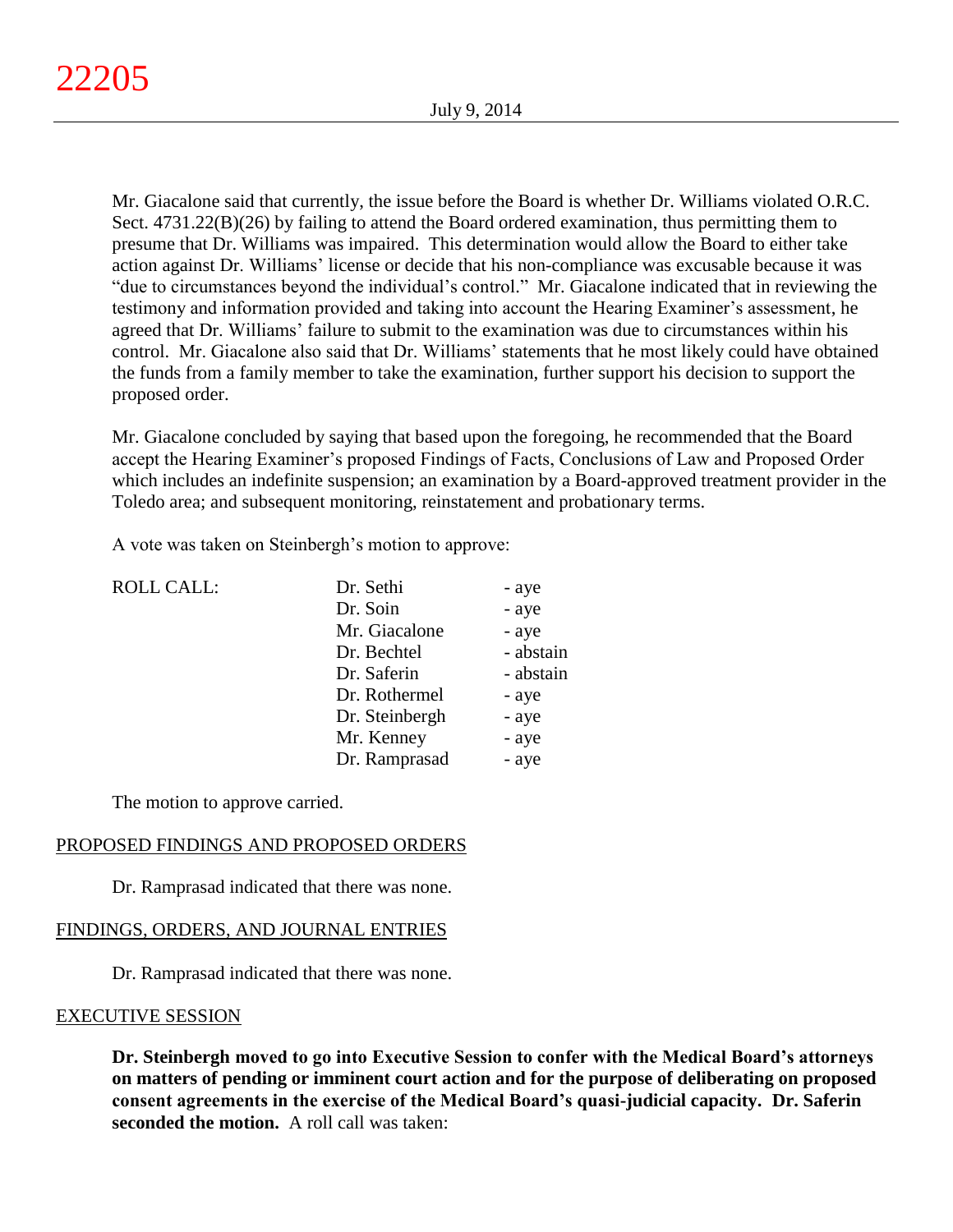| <b>ROLL CALL:</b> | Dr. Sethi:      | - aye |
|-------------------|-----------------|-------|
|                   | Dr. Soin:       | - aye |
|                   | Mr. Giacalone:  | - aye |
|                   | Dr. Bechtel:    | - aye |
|                   | Dr. Saferin:    | - aye |
|                   | Dr. Rothermel:  | - aye |
|                   | Dr. Steinbergh: | - aye |
|                   | Mr. Kenney:     | - aye |
|                   | Dr. Ramprasad:  | - aye |

The motion carried.

Pursuant to Section 121.22(G)(3), Ohio Revised Code, the Board went into executive session with Mr. Blanton, Ms. Anderson, Mr. Miller, Ms. Marshall, Mr. Beck, Mr. Lenobel, Mr. Taposci, Mr. Blackmer, Mr. Katko, Mr. Wilcox, Mr. Wakley, Ms. Snyder, Ms. Debolt, Ms. Loe, Ms. Rodriguez, Ms. Spencer, Ms. Jacobs, Ms. Moore, Ms. McNair, Ms. Pokorny, Ms. Pastrick, Ms. Wehrle, Ms. Bickers, Ms. Barnett, Mr. Yoakam, Mr. Taylor and Ms. Farrell.

The Board returned to public session.

#### RATIFICATION OF SETTLEMENT AGREEMENTS

# **Ramez Reda Gharabawy, M.D. – Voluntary Permanent Surrender/Permanent Revocation of Certificate to Practice Medicine and Surgery**

**Dr. Soin moved to ratify the Voluntary Permanent Surrender/Permanent Revocation of Certificate to Practice Medicine and Surgery in Ohio for Dr. Gharabawy. Mr. Kenney seconded the motion.** A roll call was taken:

| <b>ROLL CALL:</b> | Dr. Sethi:      | - aye     |
|-------------------|-----------------|-----------|
|                   | Dr. Soin:       | - aye     |
|                   | Mr. Giacalone:  | - aye     |
|                   | Dr. Bechtel:    | - abstain |
|                   | Dr. Saferin:    | - abstain |
|                   | Dr. Rothermel:  | - aye     |
|                   | Dr. Steinbergh: | - aye     |
|                   | Mr. Kenney:     | - aye     |
|                   | Dr. Ramprasad:  | - aye     |

The motion carried.

## **William J. Platt, D.O. – Voluntary Permanent Surrender/Permanent Revocation of Certificate to Practice Medicine and Surgery**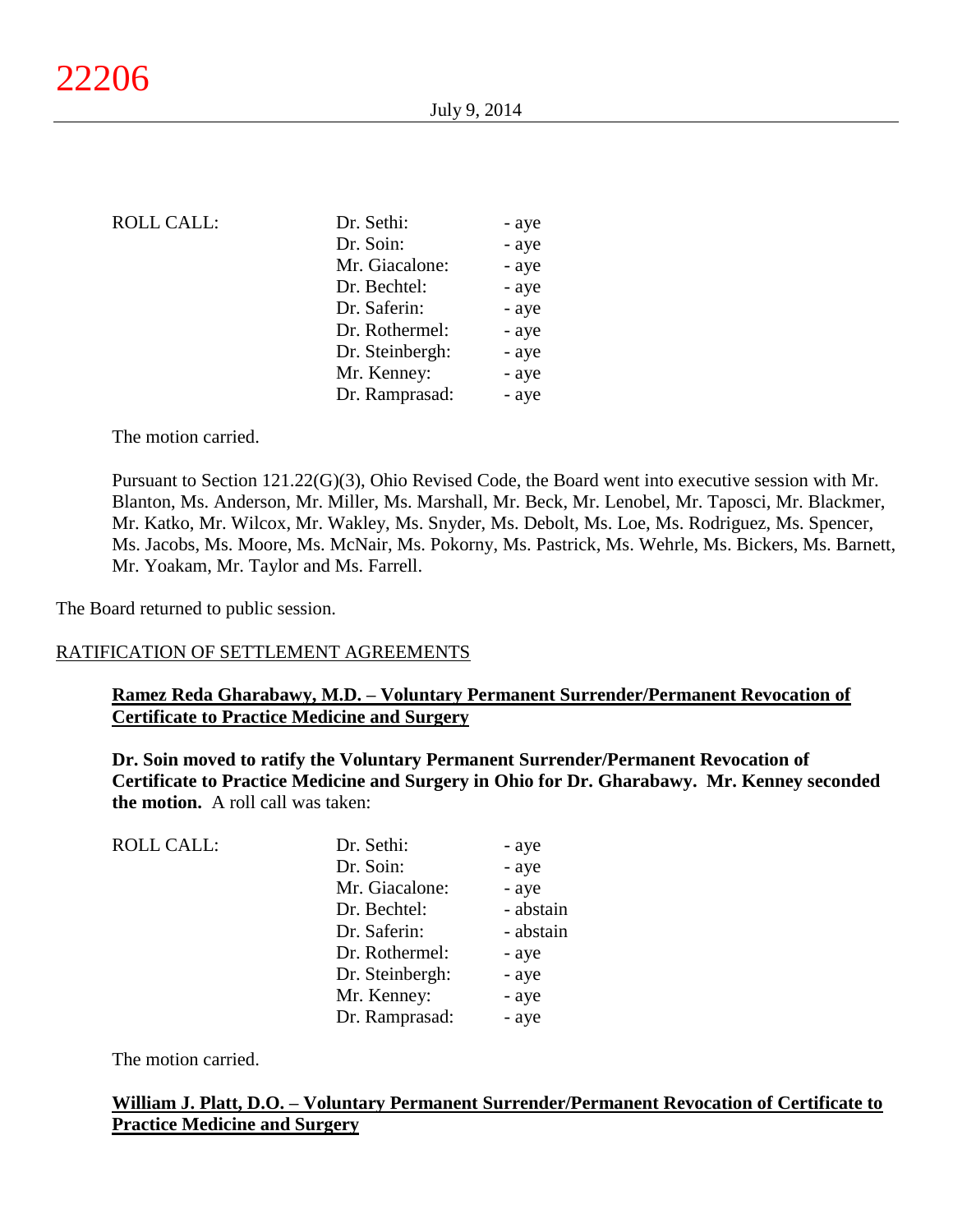**Dr. Steinbergh moved to ratify the Voluntary Permanent Surrender/Permanent Revocation of Certificate to Practice Medicine and Surgery in Ohio for Dr. Platt. Dr. Soin seconded the motion.** A roll call was taken:

| <b>ROLL CALL:</b> | Dr. Sethi:      | - aye     |
|-------------------|-----------------|-----------|
|                   | Dr. Soin:       | - aye     |
|                   | Mr. Giacalone:  | - aye     |
|                   | Dr. Bechtel:    | - abstain |
|                   | Dr. Saferin:    | - abstain |
|                   | Dr. Rothermel:  | - aye     |
|                   | Dr. Steinbergh: | - aye     |
|                   | Mr. Kenney:     | - aye     |
|                   | Dr. Ramprasad:  | - aye     |

The motion carried.

#### **Baojian Xiang – Voluntary Permanent Withdrawal of Application for Medical Licensure**

**Dr. Steinbergh moved to ratify the Voluntary Permanent Withdrawal of Application for Medical Licensure in Ohio for Mr. Xiang. Dr. Soin seconded the motion.** A roll call was taken:

| <b>ROLL CALL:</b> | Dr. Sethi:      | - aye     |
|-------------------|-----------------|-----------|
|                   | Dr. Soin:       | - aye     |
|                   | Mr. Giacalone:  | - aye     |
|                   | Dr. Bechtel:    | - abstain |
|                   | Dr. Saferin:    | - abstain |
|                   | Dr. Rothermel:  | - aye     |
|                   | Dr. Steinbergh: | - aye     |
|                   | Mr. Kenney:     | - aye     |
|                   | Dr. Ramprasad:  | - aye     |

The motion carried.

## NOTICES OF OPPORTUNITY FOR HEARING, ORDERS OF SUMMARY SUSPENSION, ORDERS OF IMMEDIATE SUSPENSION, & NOTICES OF AUTOMATIC SUSPENSION

#### **Kevin Scott Balter, M.D. – Citation Letter**

**Dr. Soin moved to send a Citation Letter to Dr. Balter. Dr. Steinbergh seconded the motion.** A vote was taken:

| <b>ROLL CALL:</b> | Dr. Sethi: | - ave |
|-------------------|------------|-------|
|                   | Dr. Soin:  | - ave |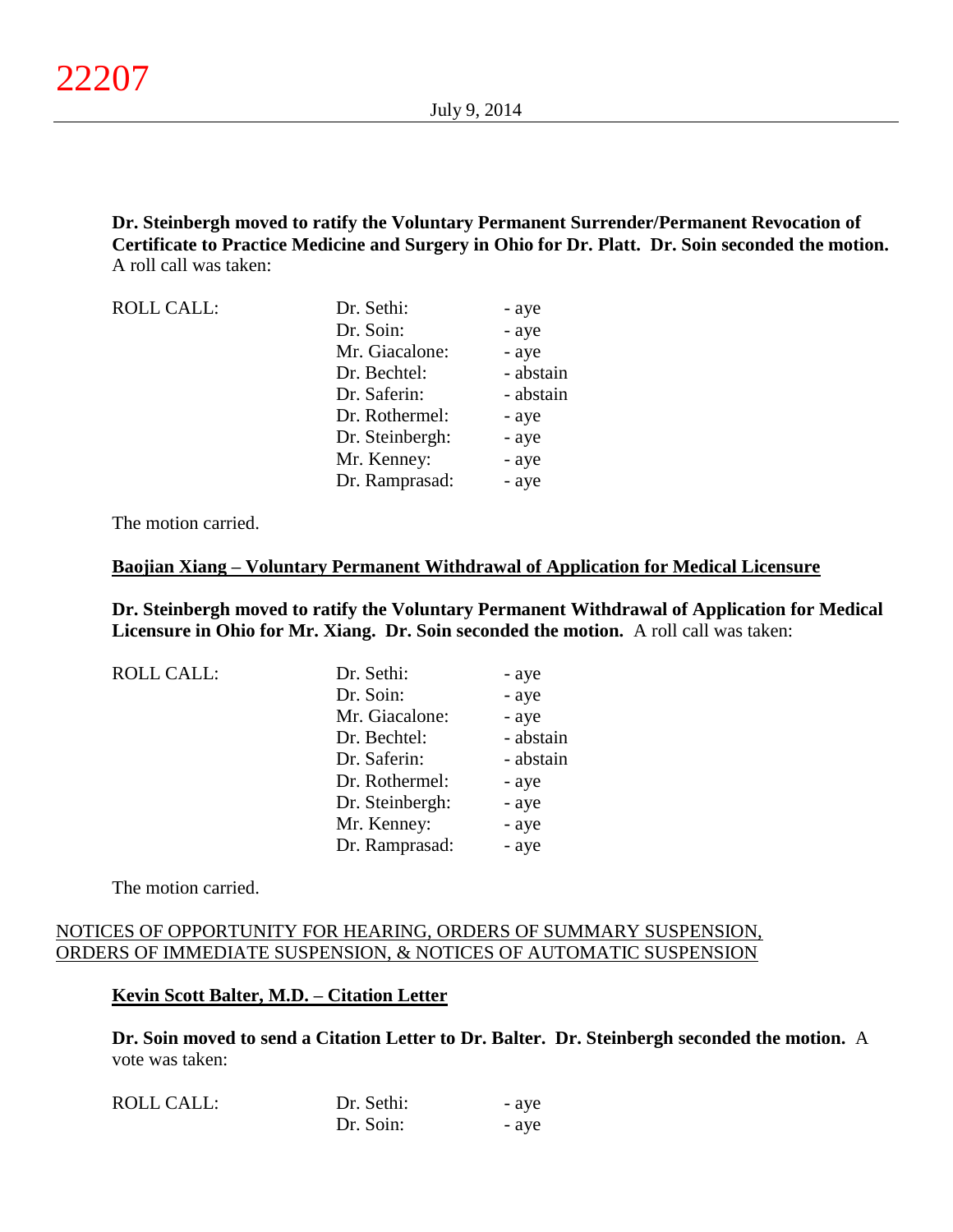| Mr. Giacalone:  | - aye     |
|-----------------|-----------|
| Dr. Bechtel:    | - abstain |
| Dr. Saferin:    | - abstain |
| Dr. Rothermel:  | - aye     |
| Dr. Steinbergh: | - aye     |
| Mr. Kenney:     | - aye     |
| Dr. Ramprasad:  | - aye     |
|                 |           |

The motion carried.

#### **John Andrew Dahlsten, M.D. – Notice of Immediate Suspension and Opportunity for Hearing**

At this time, the Board read and considered the proposed Notice of Immediate Suspension and Opportunity for Hearing in the above matter, a copy of which shall be maintained in the exhibits section of this journal.

**Dr. Soin moved to send the Notice of Immediate Suspension and Opportunity for Hearing to Dr. Dahlsten. Dr. Steinbergh seconded the motion.** A vote was taken:

| <b>ROLL CALL:</b> | Dr. Sethi:      | - aye     |
|-------------------|-----------------|-----------|
|                   | Dr. Soin:       | - aye     |
|                   | Mr. Giacalone:  | - aye     |
|                   | Dr. Bechtel:    | - abstain |
|                   | Dr. Saferin:    | - abstain |
|                   | Dr. Rothermel:  | - aye     |
|                   | Dr. Steinbergh: | - aye     |
|                   | Mr. Kenney:     | - aye     |
|                   | Dr. Ramprasad:  | - aye     |
|                   |                 |           |

The motion carried.

#### **Paul E. Jackson, M.D. – Citation Letter**

**Dr. Soin moved to send a Citation Letter to Dr. Jackson. Dr. Steinbergh seconded the motion.** A vote was taken:

| <b>ROLL CALL:</b> | Dr. Sethi:      | - aye     |
|-------------------|-----------------|-----------|
|                   | Dr. Soin:       | - aye     |
|                   | Mr. Giacalone:  | - aye     |
|                   | Dr. Bechtel:    | - abstain |
|                   | Dr. Saferin:    | - abstain |
|                   | Dr. Rothermel:  | - aye     |
|                   | Dr. Steinbergh: | - aye     |
|                   | Mr. Kenney:     | - aye     |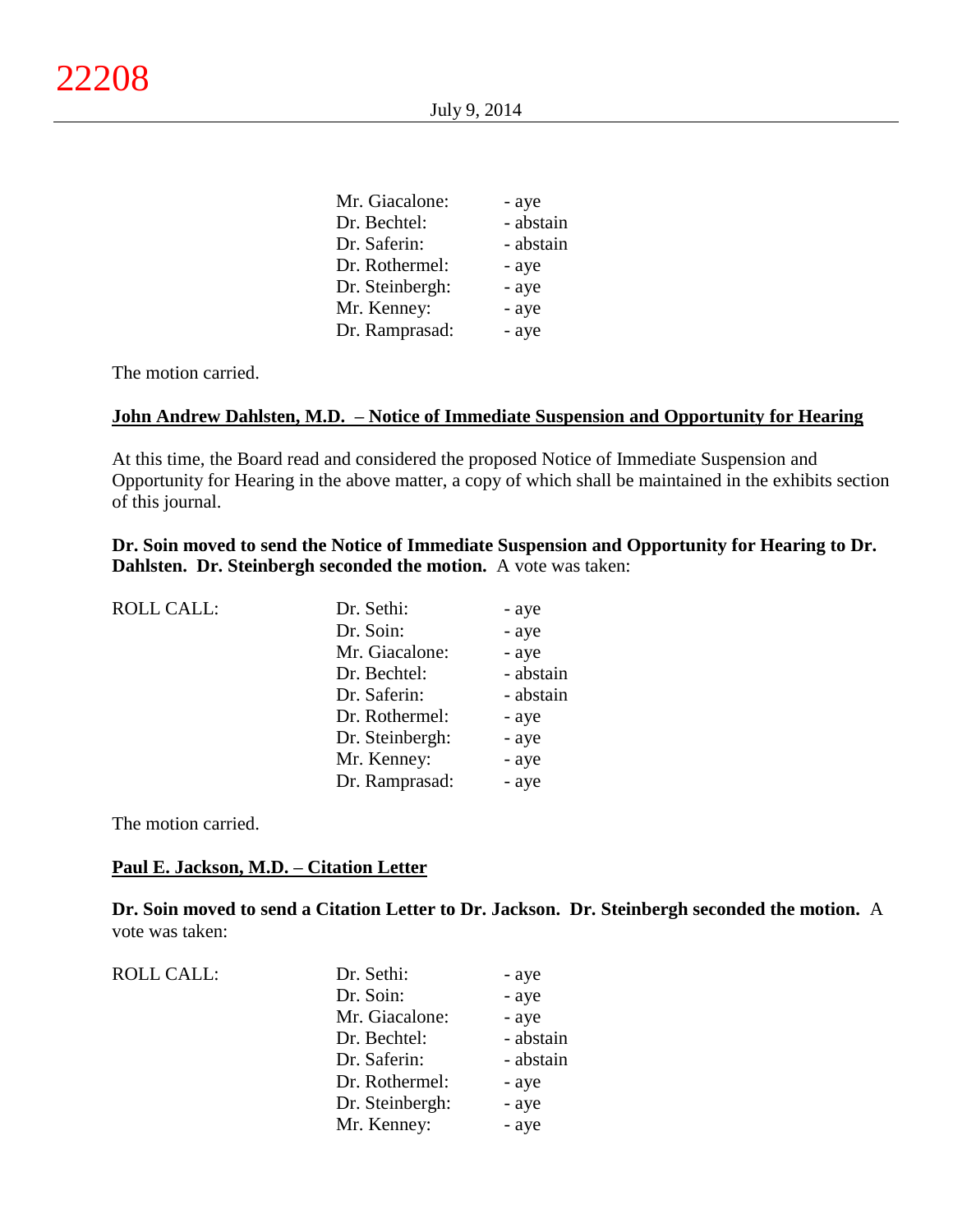Dr. Ramprasad: - aye

The motion carried.

## **Deborah A. Jorgensen, P.A. – Citation Letter**

**Dr. Soin moved to send a Citation Letter to Ms. Jorgensen. Dr. Steinbergh seconded the motion.** A vote was taken:

| <b>ROLL CALL:</b> | Dr. Sethi:      | - aye     |
|-------------------|-----------------|-----------|
|                   | Dr. Soin:       | - aye     |
|                   | Mr. Giacalone:  | - aye     |
|                   | Dr. Bechtel:    | - abstain |
|                   | Dr. Saferin:    | - abstain |
|                   | Dr. Rothermel:  | - aye     |
|                   | Dr. Steinbergh: | - aye     |
|                   | Mr. Kenney:     | - aye     |
|                   | Dr. Ramprasad:  | - aye     |
|                   |                 |           |

The motion carried.

#### **Robert John Miller, M.D. – Citation Letter**

**Dr. Steinbergh moved to send a Citation Letter to Dr. Miller. Dr. Soin seconded the motion.** A vote was taken:

| <b>ROLL CALL:</b> | Dr. Sethi:      | - aye     |
|-------------------|-----------------|-----------|
|                   | Dr. Soin:       | - aye     |
|                   | Mr. Giacalone:  | - aye     |
|                   | Dr. Bechtel:    | - abstain |
|                   | Dr. Saferin:    | - abstain |
|                   | Dr. Rothermel:  | - aye     |
|                   | Dr. Steinbergh: | - aye     |
|                   | Mr. Kenney:     | - aye     |
|                   | Dr. Ramprasad:  | - aye     |

The motion carried.

## **Dennis S. Momah, M.D. – Citation Letter**

**Dr. Steinbergh moved to send a Citation Letter to Dr. Momah. Dr. Soin seconded the motion.** A vote was taken:

| <b>ROLL CALL:</b> | Dr. Sethi: | - aye |
|-------------------|------------|-------|
|                   | Dr. Soin:  | - ave |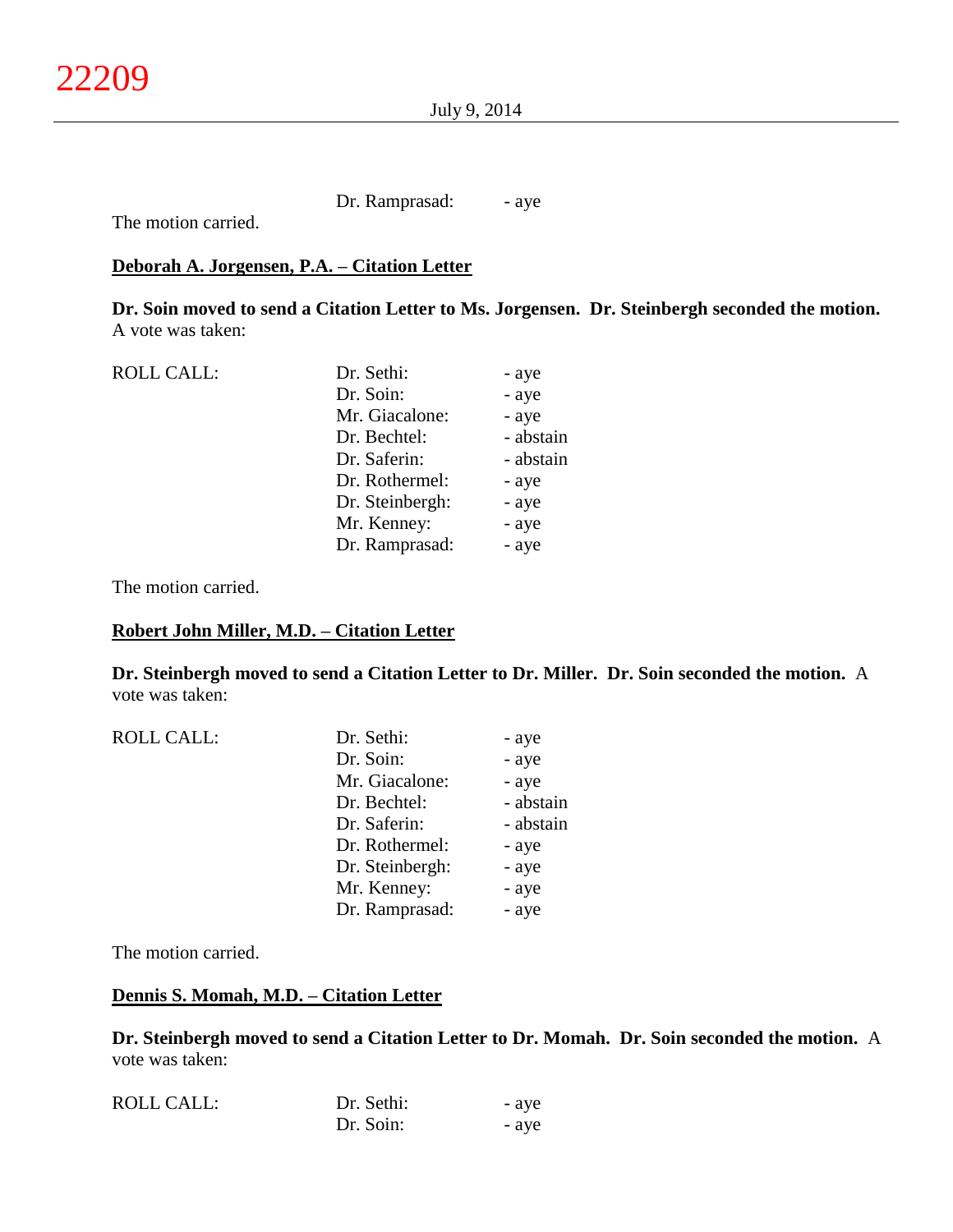| Mr. Giacalone:  | - aye     |
|-----------------|-----------|
| Dr. Bechtel:    | - abstain |
| Dr. Saferin:    | - abstain |
| Dr. Rothermel:  | - aye     |
| Dr. Steinbergh: | - aye     |
| Mr. Kenney:     | - aye     |
| Dr. Ramprasad:  | - aye     |

The motion carried.

#### APPLICANTS FOR LICENSURE

**Dr. Sethi moved to approve licensure, contingent upon all requested documents being received and approved in accordance with licensure protocols, the acupuncturist applicants, listed in Exhibit "A," the anesthesiologist assistant applicants, listed in Exhibit "B," genetic counselor applicants, listed in Exhibit "C," massage therapist applicants, listed in Exhibit "D," oriental medicine practitioner applicants, listed in Exhibit "E," physician assistant applicants listed in Exhibit "F," and physician applicants, listed in Exhibit "G" and the physician applicant handout. Dr. Soin seconded the motion.** A roll call was taken.

| <b>ROLL CALL:</b> | Dr. Sethi:      | - aye |
|-------------------|-----------------|-------|
|                   | Dr. Soin:       | - aye |
|                   | Mr. Giacalone:  | - aye |
|                   | Dr. Bechtel:    | - aye |
|                   | Dr. Saferin:    | - aye |
|                   | Dr. Rothermel:  | - aye |
|                   | Dr. Steinbergh: | - aye |
|                   | Mr. Kenney:     | - aye |
|                   | Dr. Ramprasad:  | - aye |

The motion carried.

#### PROBATIONIONARY REQUESTS

Dr. Ramprasad advised that at this time the Board would consider the probationary requests on the consent agenda. Dr. Ramprasad asked if any Board member wished to discuss a probationary report or probationary request separately.

Dr. Steinbergh commented that she wanted to discuss Dr. Beekman's case. Dr. Steinbergh commented that Dr. Homenko notified the Board that she has relocated out of Ohio and is recommending conference calls in lieu of face-to-face visits with Dr. Beekman. Dr. Steinbergh continued to say that Dr. Homenko also stated that she could potentially come back to Ohio at different times for teaching. Dr. Steinbergh said she has concerns for conferencing calling. However, Dr. Steinbergh noted that she would not want to stop the progress at this point in this particular case, as Dr. Beekman has moved far enough along. Dr.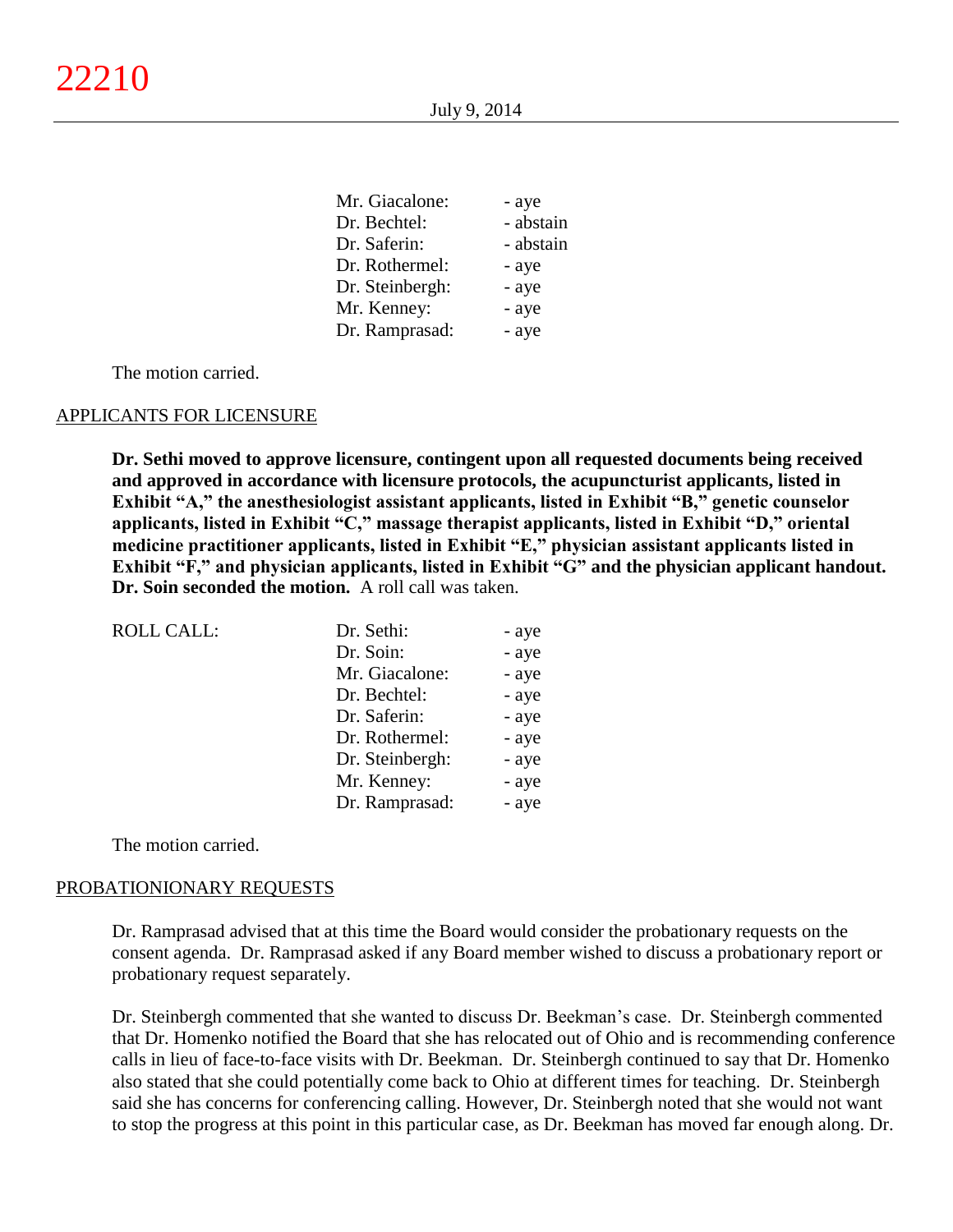Steinbergh indicated that the Board should monitor the situation closely since there is a deviation from the Board's normal process and program. Dr. Steinbergh said that the Board should research this topic to expand the opportunities for physicians as it relates to the ethics contacts and training.

Ms. Bickers clarified that Dr. Homenko would only be doing conference calls with this particular licensee. Ms. Bickers noted that Dr. Homenko agreed that in some cases conference calls would not suffice, but in Dr. Beekman's situation, felt it was appropriate. Ms. Bickers said that Dr. Homenko provided a list of other ethicists that the Board could consider using.

Dr. Soin addressed the situation and said that a conference call could suffice in this instance, but there could be cases where a conference call would not be appropriate.

Dr. Steinbergh noted that licensees have reported, when they personally attend the training, that the conversations and contacts they have are very meaningful and well received.

**Dr. Steinbergh moved to accept the Compliance staff's Reports of Conferences and the Secretary and Supervising Member's recommendations as follows:** 

- **To grant Stanley Beekman, D.P.M., L.M.T.'s request for approval of the Personal and Professional Ethics course tailored for the doctor by Donna F. Homenko, PhD.;**
- **To grant Paul P. Chu, M.D.'s request for approval of discontinuance of the Comparative Audit/Pyxis Medstation report and the Assay report;**

 **To grant Shane R. Hanzlik, M.D.'s request for discontinuance of the drug log requirement;** 

 **To grant Brian D. Hesler, M.D.'s request for permission to continue under the terms and conditions of the May 9, 2012, Step II Consent Agreement while residing in Illinois;** 

 **To grant Gregory Gene Johnson, M.D.'s request for approval of Nicole T. Labor, D.O., to serve as the new treating psychotherapist;**

 **To grant Allen James Jones, M.D.'s request for release from the terms of the May 11, 2011 Consent Agreement effective immediately;**

 **To grant I. Praveen Kumar, M.D.'s request for approval of Frederick C. Hayek, M.D., to serve as the monitoring physician and reduction of chart review to 10 charts per week;**

 **To grant Carol E. Lewis, M.D.'s request for termination of the limitation restricting the doctor's participation in a post-graduate training program or fellowship approved in advance by the Board;**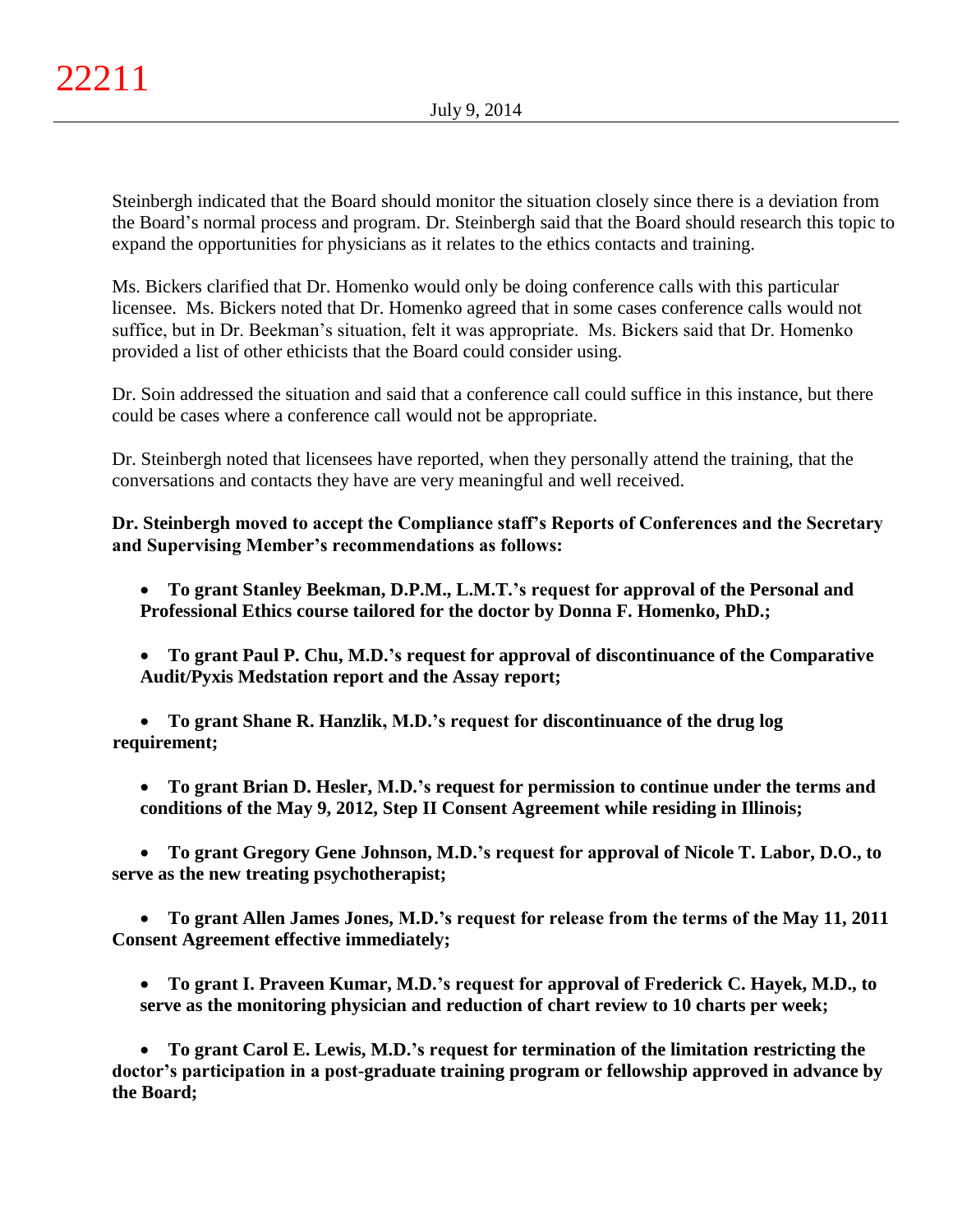**To grant Jeffrey C. Maludy, M.D.'s request for approval of Lawrence W. Elmer, M.D., to serve as the treating neurologist;**

 **To grant Jeffery T. Nelson, M.D.'s request for reduction in drug and rehabilitation meeting attendance to two per week with a minimum of ten per month and reduction in appearances from quarterly to every six months;**

 **To grant Michael J. Palma, M.D.'s request for approval of Jason M. Jerry, M.D., to serve as the treating psychiatrist, approval of Kristie L. Carlson, R.N., to conduct the psychotherapy, and motion to continue the terms of the May 14, 2014 Step II Consent Agreement, with future appearances before the Board Secretary or designee;** 

 **To grant Lawrence M. Rubens, M.D.'s request for approval Fred P. Romeo, M.D., to conduct one of the psychiatric return to work assessments;**

 **To grant Shannon Dimetra Weikert, M.T.'s request for approval an online ethics course**  *Behind Closed Doors: Massage for the 21st Century***, offered by Massage Envy;**

 **To grant Emmett E. Whitaker, III, M.D.'s request for reduction in drug and alcohol rehabilitation meetings from three per week to two per week with a minimum of ten per month, reduction in psychiatric treatment session from once a month to every other month, and reduction in personal appearances from every three months to every six months;** 

 **To grant Anthony D. Zucco, D.O.'s request for approval of a new practice plan, approval of Roger Garcia, D.O., to serve as the monitoring physician, and the review of 10 charts per week.**

**Dr. Soin seconded the motion.** A roll call was taken:

| <b>ROLL CALL:</b> | Dr. Sethi:      | - aye     |
|-------------------|-----------------|-----------|
|                   | Dr. Soin:       | - aye     |
|                   | Mr. Giacalone:  | - aye     |
|                   | Dr. Bechtel:    | - abstain |
|                   | Dr. Saferin:    | - abstain |
|                   | Dr. Rothermel:  | - aye     |
|                   | Dr. Steinbergh: | - aye     |
|                   | Mr. Kenney:     | - aye     |
|                   | Dr. Ramprasad:  | - aye     |

The motion carried.

# REINSTATEMENT REQUESTS

# **Elizabeth Unk, M.D.**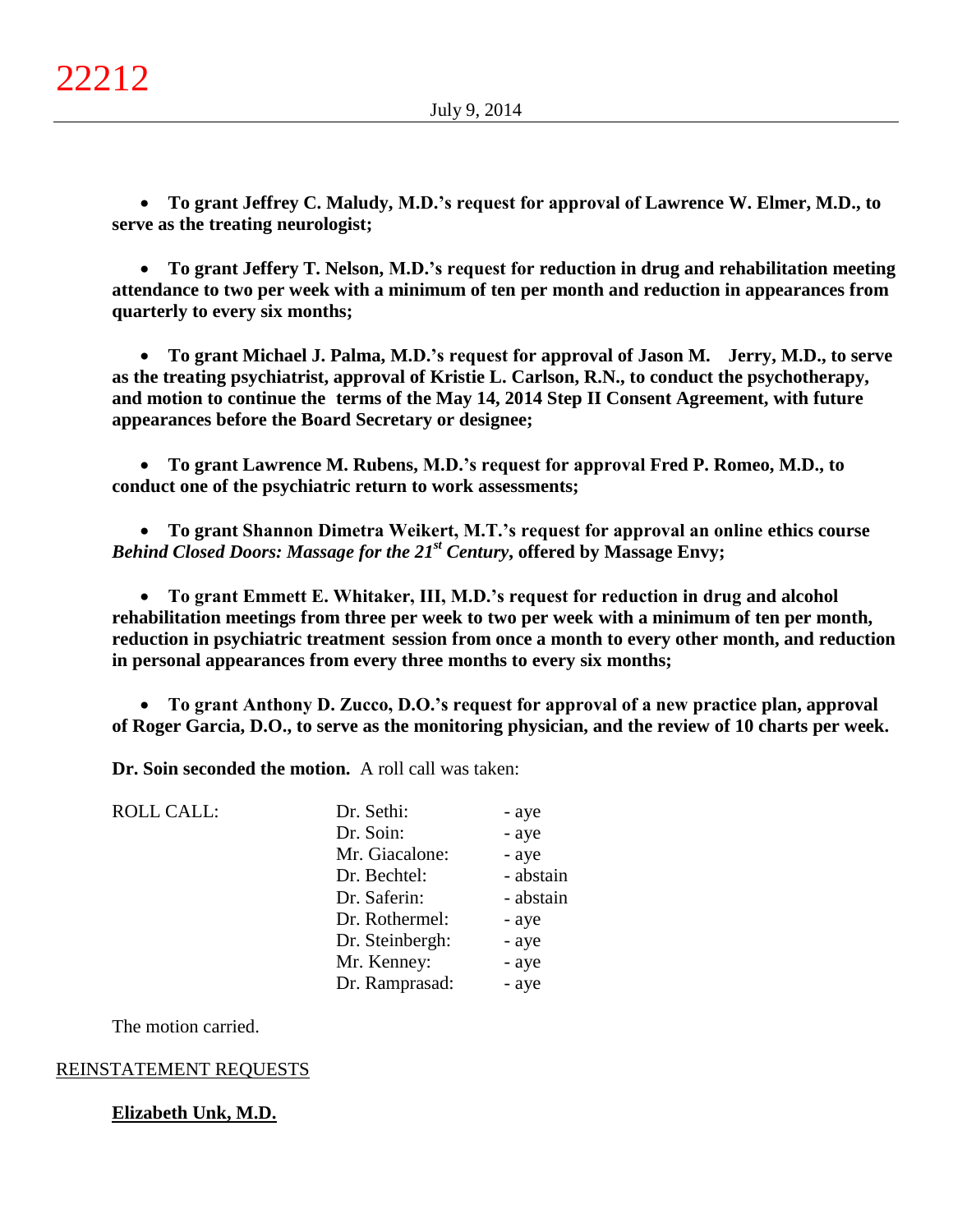Dr. Ramprasad stated that Elizabeth Unk, M.D., has requested reinstatement of her license to practice medicine in Ohio.

**Dr. Steinbergh moved that the request for the restoration of the license of Elizabeth Unk, M.D., be approved, effective July 13, 2014, subject to the probationary terms and conditions as outlined in the June 11, 2014 Board Order, for a minimum of five years. Dr. Soin seconded the motion.** A roll call was taken:

| Dr. Sethi:      | - aye     |
|-----------------|-----------|
| Dr. Soin:       | - aye     |
| Mr. Giacalone:  | - aye     |
| Dr. Bechtel:    | - abstain |
| Dr. Saferin:    | - abstain |
| Dr. Rothermel:  | - aye     |
| Dr. Steinbergh: | - aye     |
| Mr. Kenney:     | - aye     |
| Dr. Ramprasad:  | - aye     |
|                 |           |

The motion carried.

## ADMINISTRATIVE REPORT

Mr. Blanton gave the Administrative Report saying that the Board's newest member, Andrew Schachat, M.D., was appointed on July 2, 2014, to the vacated seat of Dr. Craig Strafford. Dr. Schachat is an Ophthalmologist who serves as Vice Chairman for Clinical Affairs at the Cleveland Clinics Cole Eye Institute and the Director of Clinical Research Facility. Dr. Schachat's term continues until March 18, 2019. Mr. Blanton noted that while Dr. Schachat could not join the July Board meeting, he would be attending the July Retreat and the August Board meeting.

Mr. Blanton said that the Board is interviewing applicants for the Chief of Licensure position and extended an offer for the Enforcement Attorney position. Mr. Blanton informed the Board that Andrew Lenobel will be leaving the Board to work with the Case Western University Hospital. Mr. Blanton wished Mr. Lenobel well in his new endeavor.

Mr. Blanton reviewed and summarized many of the meetings, trainings and presentations that Board members and staff attended and stated that all the information is included in the Administrative Report. Mr. Blanton informed the Board that he received outstanding reviews of Enforcement Investigator Mike Staples presentation for the Board of Nursing.

Mr. Blanton noted that a draft outline for the FY2014 Annual Report that is due at the end of July was included in the Administrative Report.

Lastly, Mr. Blanton indicated that he and Mr. Giacalone had discussed with Dr. Ramprasad what Boards are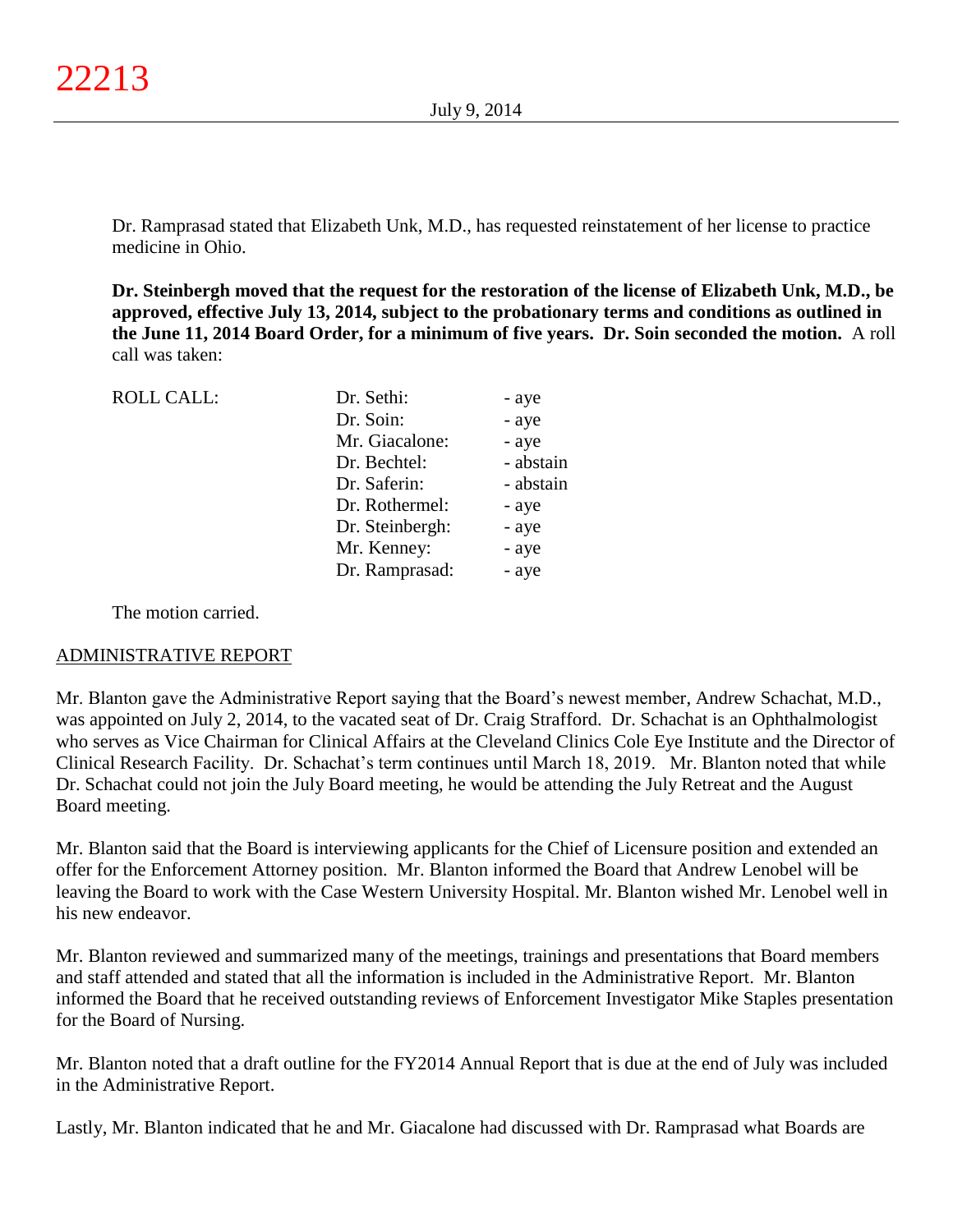seeing nationally, in terms of prescription drug diversion and how to better coordinate Boards' efforts nationwide with those of the DEA. Mr. Blanton said that Mr. Giacalone has been working on helping the Federation of State Medical Boards (FSMB) develop a physicians' red flag document on opioid prescribing and working to get the DEA on board to understand Boards' needs for the regulatory standpoint. Mr. Blanton stated that Mr. Giacalone suggested that the FSMB request Joseph Rannazzisi, Deputy Assistant Administrator of the DEA, to be a keynote speaker at next year's FSMB Annual Meeting and a letter will be drafted to that point.

Mr. Giacalone said that Mr. Rannazzisi is the head of prescription drug abuse enforcement for the DEA. Mr. Giacalone stated that having a better collaboration between state medical boards and the DEA will eliminate duplicative efforts of all agencies and better protect the public.

Dr. Ramprasad noted that information in a handout that was provided showed that the median days were reduced two different times, stating that Drs. Bechtel and Saferin, serving in their new capacity, have done a tremendous amount of work to eliminate the backlog.

The Board recessed for lunch at this time and returned at 1:00 p.m.

# REPORTS BY ASSIGNED COMMITTEES

# **Physician Assistant/Scope of Practice Committee**

Dr. Ramprasad indicated that this committee meeting was cancelled for the month of July. Dr. Ramprasad informed all in attendance that Dr. Sethi was appointed the new chairman of the Committee and Dr. Steinbergh will be the new Compliance Committee chairman.

## **Licensure Committee**

# **Licensure Application Reviews and Accommodation Requests**

# **Yulia Gray, M.D.**

Dr. Saferin stated that Dr. Gray had applied for restoration of her license, indicating that she had not been engaged in clinical practice of medicine since 2003.

# **Dr. Saferin moved to grant Dr. Gray's request for a Restoration Application upon successful completion of the SPEX or the specialty board recertification and a mini residency for at least three months.**

Dr. Steinbergh noted that the SPEX was inappropriate for this situation if she was going to pathology. Dr. Steinbergh indicated that she felt that Dr. Gray would be unqualified for family practice.

Dr. Ramprasad clarified that the thought process on their decision was that the Committee was not certain that Dr. Gray is going back to pathology. Therefore, the Committee felt that a mini residency in the area of practice that she chooses and do either SPEX or recertification depending on what area of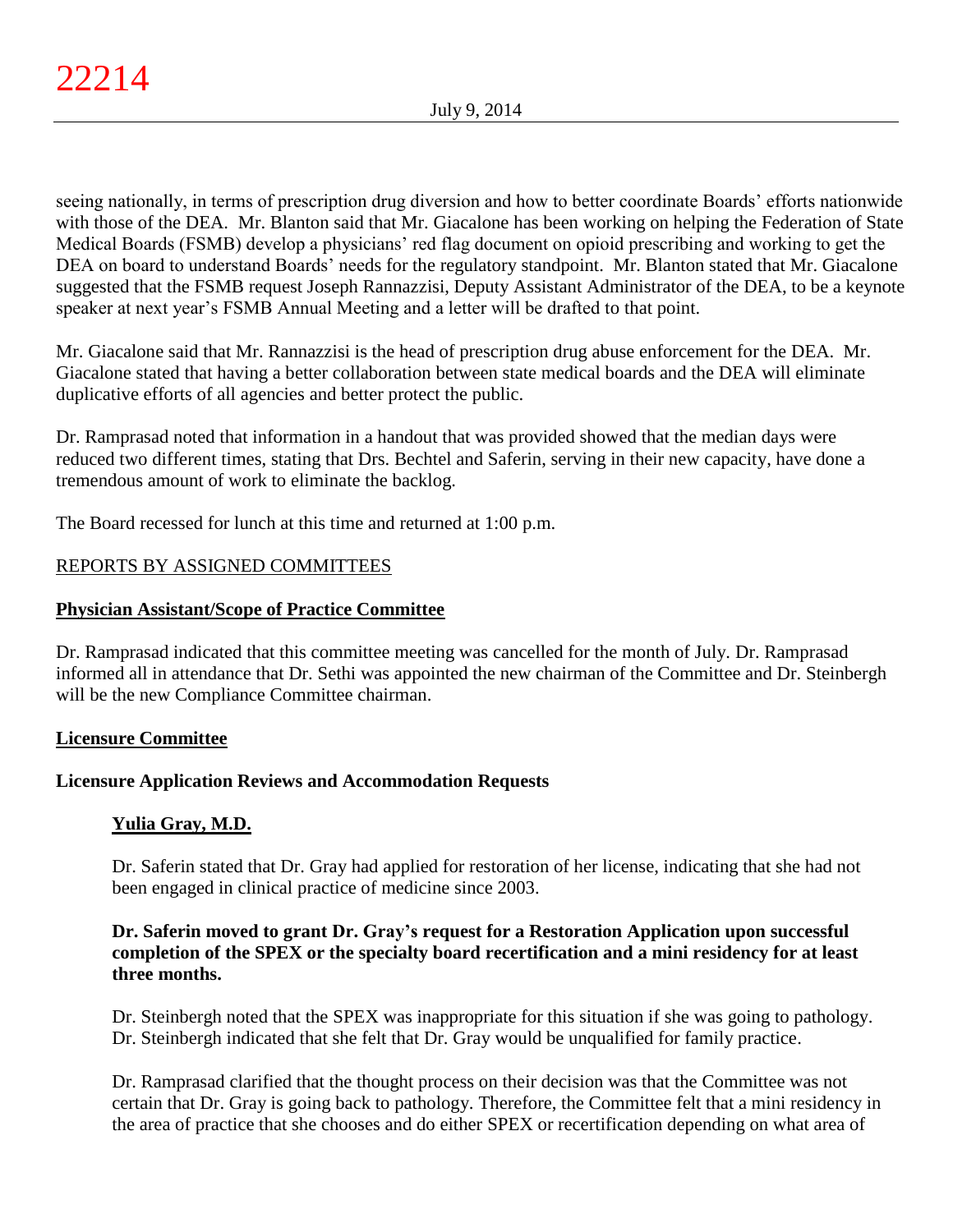practice she selects.

Dr. Saferin noted that training would assist with Dr. Gray's general medical knowledge to study up on all areas.

Dr. Sethi asked if it would be reasonable to ask what Dr. Gray's practice plan was because once a license is issued, the physician is unlimited.

**Dr. Saferin clarified the motion to read as: To grant Dr. Gray's request for a Restoration Application upon successful completion of the SPEX exam or the recertification board examination and a preceptorship of not less than 90 days. Dr. Soin seconded the motion.** A roll call was taken:

| <b>ROLL CALL:</b> | Dr. Sethi:      | - aye |
|-------------------|-----------------|-------|
|                   | Dr. Soin:       | - aye |
|                   | Mr. Giacalone:  | - aye |
|                   | Dr. Bechtel:    | - aye |
|                   | Dr. Saferin:    | - aye |
|                   | Dr. Rothermel:  | - aye |
|                   | Dr. Steinbergh: | - aye |
|                   | Mr. Kenney:     | - aye |
|                   | Dr. Ramprasad:  | - aye |

The motion carried.

## **Michael Abrahams, M.D.**

Dr. Saferin noted that Michael Abrahams, M.D., had filed a USMLE Step 3 Accommodation Request for his diagnosis of Attention Deficit Hyperactivity Disorder and Dyslexia/Reading disorder. Dr. Abrahams is requesting time and one-half for the examination and had been granted it on his prior USMLE examinations.

The Committee recommends granting the accommodation.

**Dr. Saferin moved to approve the USMLE Step 3 Accommodation Request of Michael Abrahams, M.D. Dr. Steinbergh seconded the motion.** A roll call was taken:

| <b>ROLL CALL:</b> | Dr. Sethi:      | - aye |
|-------------------|-----------------|-------|
|                   | Dr. Soin:       | - aye |
|                   | Mr. Giacalone:  | - aye |
|                   | Dr. Bechtel:    | - aye |
|                   | Dr. Saferin:    | - aye |
|                   | Dr. Rothermel:  | - aye |
|                   | Dr. Steinbergh: | - aye |
|                   |                 |       |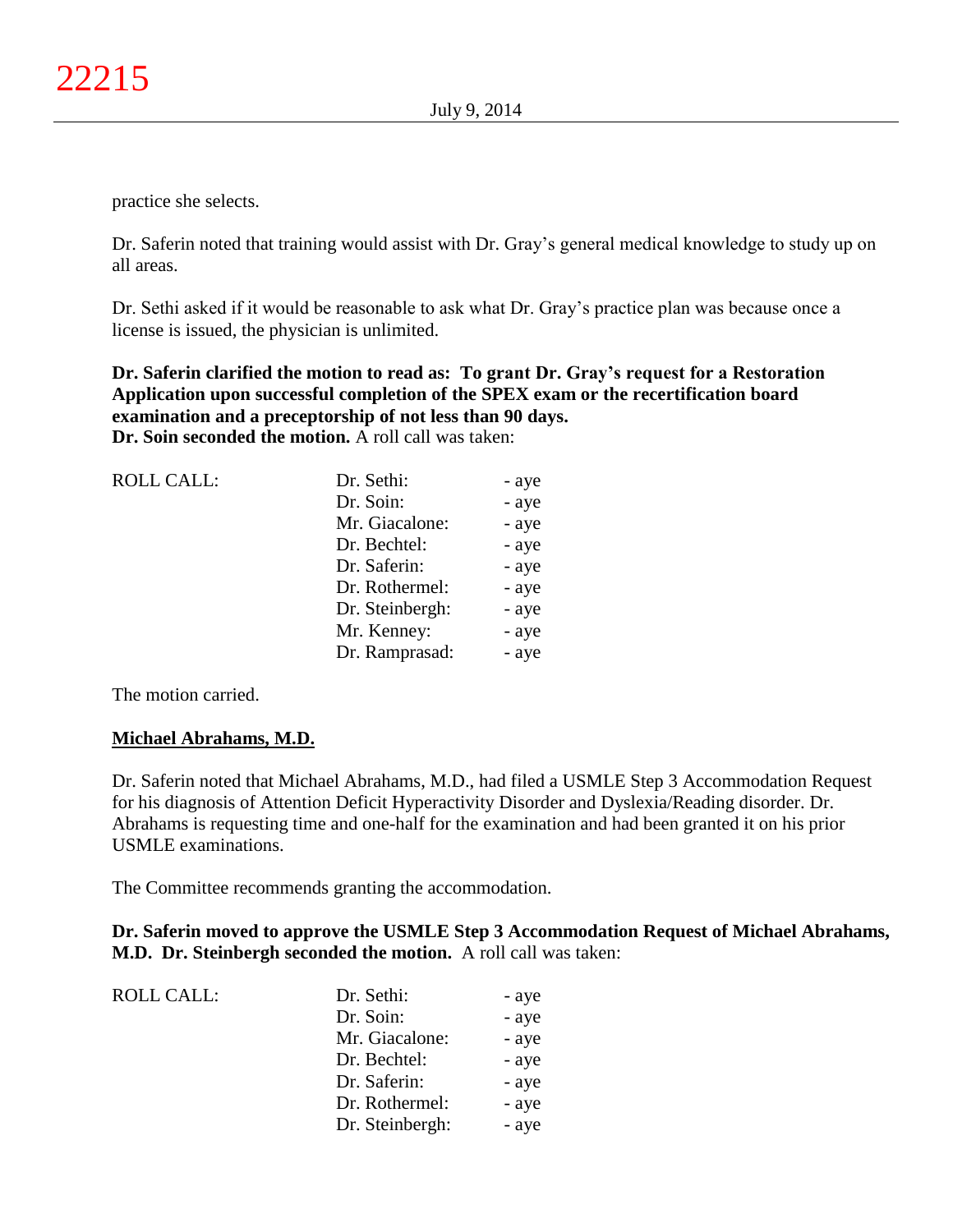Mr. Kenney:  $-$  aye Dr. Ramprasad: - aye

The motion carried.

# **James H. Marcus, M.D.**

Dr. Saferin stated that James H. Marcus, M.D., had filed a USMLE Step 3 Accommodation Request for his diagnosis of a Learning Disorder NOS. Dr. Marcus requested double time and an audio rendition of the examination.

Dr. Saferin noted that the Committee discussed this request in detail discussing concerns. The conversation was regarding whether or not Dr. Marcus would be able to practice and if he can practice, would have to have a certain specialty, which would accommodate his "handicap/disability" and whether or not there was such a practice. Dr. Saferin said that if Dr. Marcus was granted a license, then the Board could limit his practice options according to his disability.

The Committee has recommended approval of the accommodation.

Dr. Steinbergh noted that she agreed with the Committee's decision and said that her concerns with Dr. Marcus would be that if he goes on to post-graduate education, what would the expectations of a residency program and practice be for him. Dr. Steinbergh stated that it is important that the record reflect that this discussion occurred and the issue was vetted appropriately through the Board.

**Dr. Saferin moved to approve the USMLE Step 3 Accommodation Request of James H. Marcus, M.D. Dr. Steinbergh seconded the motion.** A roll call was taken:

| <b>ROLL CALL:</b> | Dr. Sethi:      | - aye |
|-------------------|-----------------|-------|
|                   | Dr. Soin:       | - aye |
|                   | Mr. Giacalone:  | - nay |
|                   | Dr. Bechtel:    | - aye |
|                   | Dr. Saferin:    | - aye |
|                   | Dr. Rothermel:  | - aye |
|                   | Dr. Steinbergh: | - aye |
|                   | Mr. Kenney:     | - aye |
|                   | Dr. Ramprasad:  | - aye |

The motion carried.

Mr. Giacalone indicated that the vote began before he had the opportunity to discuss his concerns and he wanted to have that opportunity even after the fact. Mr. Giacalone said he applauds Dr. Marcus for what he has done, despite his difficulties. However, Mr. Giacalone asked if the Board doing Dr. Marcus a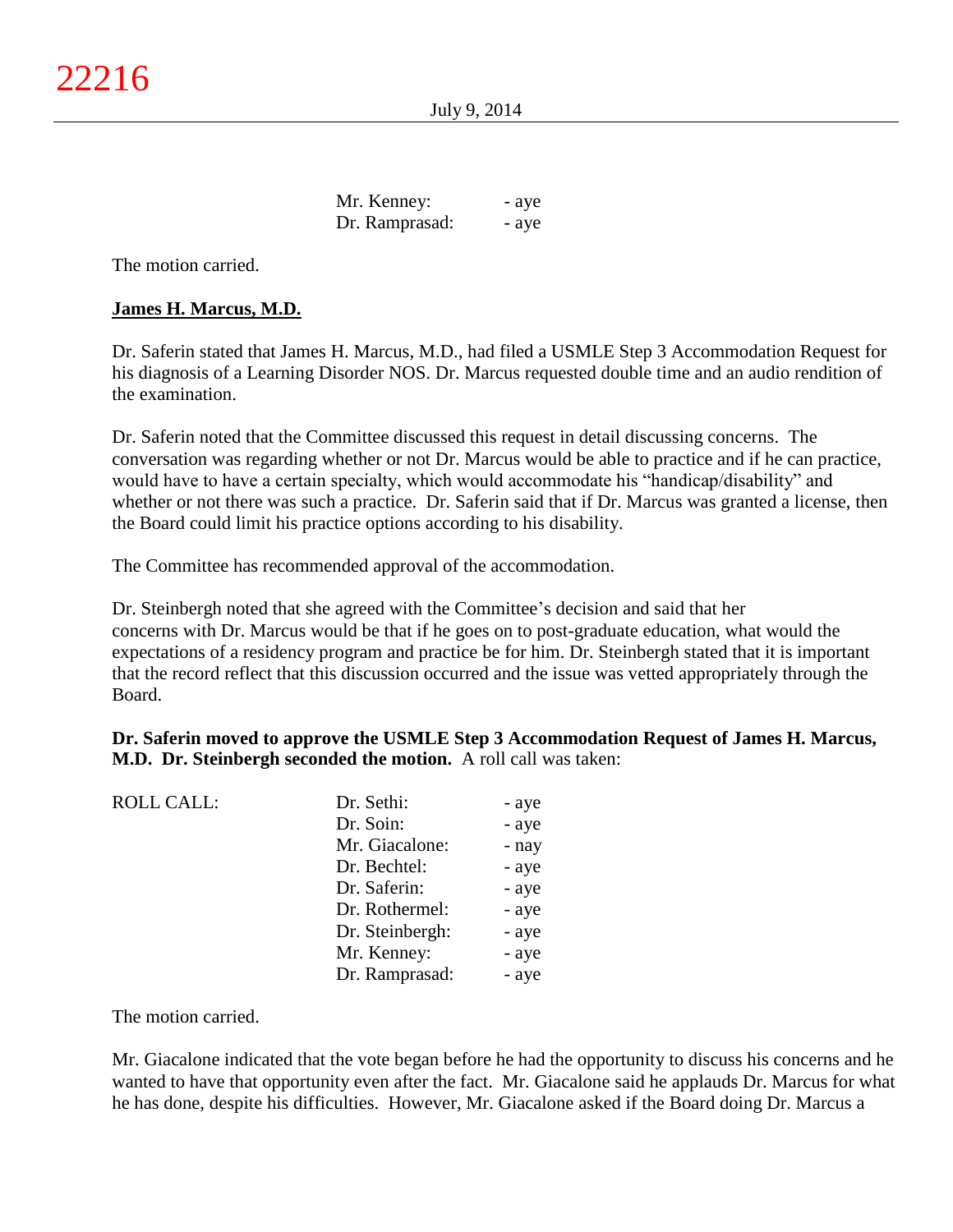disservice by granting his accommodation. Mr. Giacalone said he struggled with how Dr. Marcus is ever going to be able to practice in any type of patient care environment.

Dr. Ramprasad interjected and said in this situation, the licensee has documentation that he is disabled and the Board has to approve or disapprove of the accommodation so that he can take the exam. If the Board denies the accommodation, it would have to give a reason as to why they felt the licensee was not disabled.

Dr. Steinbergh noted that at some point, the Board may wonder about the educational experience will be like for this licensee. Dr. Steinbergh said that the College, when they admitted this individual, knew of his disability and said it would be interesting to see how the monitoring gets developed throughout his tenure. Dr. Steinbergh questioned how Dr. Marcus will do on all of the examinations and how the college will accommodate him.

Dr. Sethi stated that the ADA definition is an accommodation within reason and the basic definition being, can this person do the basic/essential functions of the job.

# **Catherine Kiley, M.D.**

Dr. Saferin stated that Catherine Kiley, M.D., applied for her initial license in Ohio and has not practiced clinical medicine since July of 2008. Dr. Kiley practiced administrative medicine as a Physician Case and Quality Reviewer at Southcoast Medical Group until January of 2011.

**Dr. Saferin moved to approve the application of Catherine Kiley, M.D., upon successful completion of the SPEX or board recertification in internal medicine. Dr. Steinbergh seconded the motion.** A roll call was taken:

|  | <b>ROLL CALL:</b> | Dr. Sethi:      | - aye |
|--|-------------------|-----------------|-------|
|  |                   | Dr. Soin:       | - aye |
|  |                   | Mr. Giacalone:  | - aye |
|  |                   | Dr. Bechtel:    | - aye |
|  |                   | Dr. Saferin:    | - aye |
|  |                   | Dr. Rothermel:  | - aye |
|  |                   | Dr. Steinbergh: | - aye |
|  |                   | Mr. Kenney:     | - aye |
|  |                   | Dr. Ramprasad:  | - aye |
|  |                   |                 |       |

The motion carried.

# **Chelsea Owens, M.T.**

Dr. Saferin stated that Chelsea Owens, M.T., applied for a restoration of her license in Ohio. Ms. Owens has not actively practiced massage therapy since August of 2008.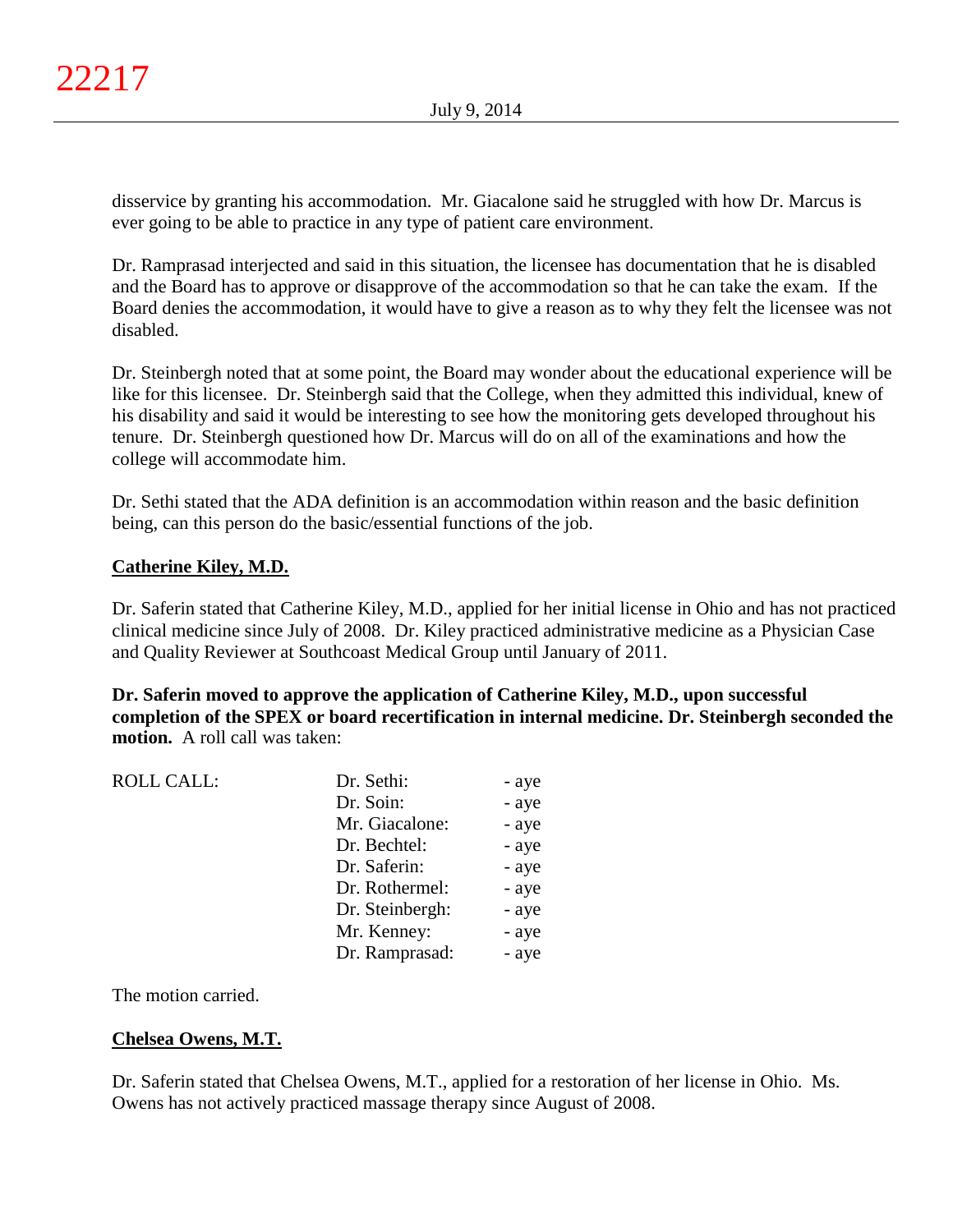## **Dr. Saferin moved to approve the application of Chelsea Owens, M.T., upon successful completion of the MBLEx. Dr. Steinbergh seconded the motion.** A roll call was taken:

| <b>ROLL CALL:</b> | Dr. Sethi:      | - aye |
|-------------------|-----------------|-------|
|                   | Dr. Soin:       | - aye |
|                   | Mr. Giacalone:  | - aye |
|                   | Dr. Bechtel:    | - aye |
|                   | Dr. Saferin:    | - aye |
|                   | Dr. Rothermel:  | - aye |
|                   | Dr. Steinbergh: | - aye |
|                   | Mr. Kenney:     | - aye |
|                   | Dr. Ramprasad:  | - aye |

The motion carried.

#### **Jan M. Schwab, M.D.**

Dr. Saferin stated that Jan M. Schwab, M.D., applied for a clinical research faculty certificate. Dr. Schwab provided all the proper documentation and he will be doing clinical research at The Ohio State University.

#### **Dr. Saferin moved to approve the application for a clinical research faculty certificate for Jan M. Schwab, M.D. Dr. Steinbergh seconded the motion.** A roll call was taken:

| <b>ROLL CALL:</b> | Dr. Sethi:      | - aye     |
|-------------------|-----------------|-----------|
|                   | Dr. Soin:       | - aye     |
|                   | Mr. Giacalone:  | - aye     |
|                   | Dr. Bechtel:    | - abstain |
|                   | Dr. Saferin:    | - aye     |
|                   | Dr. Rothermel:  | - aye     |
|                   | Dr. Steinbergh: | - aye     |
|                   | Mr. Kenney:     | - aye     |
|                   | Dr. Ramprasad:  | - aye     |

The motion carried.

#### FINAL PROBATIONARY APPEARANCES

#### **Paul Blanchard, M.D.**

Ms. Bickers reviewed Paul Blanchard, M.D.'s history with the Board and stated that the licensee was appearing before the Board pursuant to his request for release from the terms of the July 8, 2009 Step II Consent Agreement.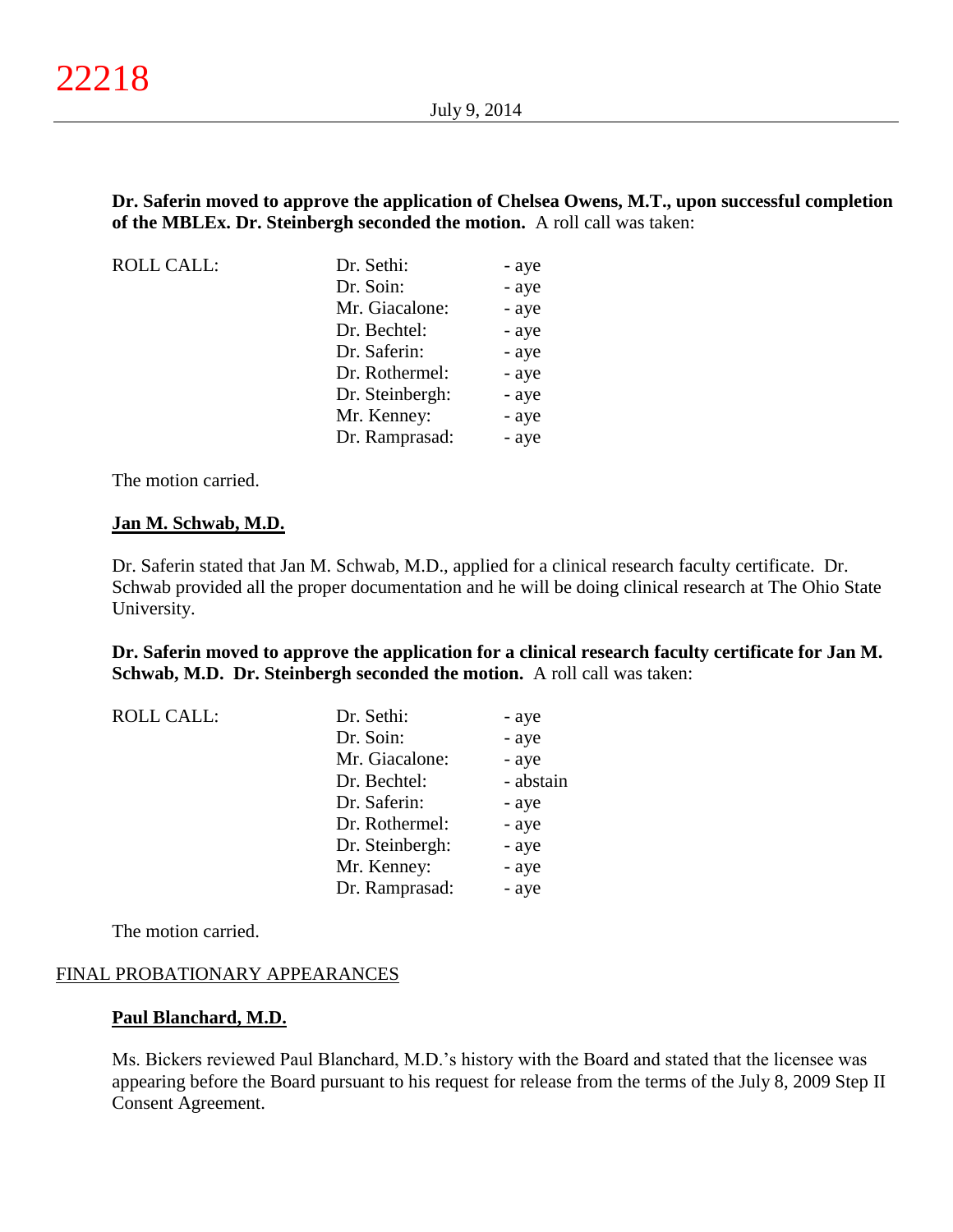Dr. Steinbergh welcomed Dr. Blanchard to the meeting and asked him to describe how he is doing in his recovery, his current type of practice and what his plans are once released from the Consent Agreement.

Dr. Blanchard indicated that he practices internal medicine, is part of a hospital-based group at a Jewish hospital in Cincinnati. He indicated that his responsibilities include serving on the faculty and overseeing the resident physicians in the outpatient internal medicine clinic. Dr. Blanchard said he is also the medical director at two nursing facilities in Cincinnati. He stated that his recovery continues to go well and he sees his psychiatrist and addiction specialist monthly and continues to attend meetings regularly. Dr. Blanchard noted that he is fortunate to have good support from his family and colleagues and is grateful for it.

Mr. Giacalone asked Dr. Blanchard for background information on what happened to him. Mr. Giacalone said that he applauded Dr. Blanchard for his work, but cautioned him that the Board is not in the habit of giving second or third chances and it will be his responsibility to stay on the program if he is released.

Dr. Blanchard answered, saying that he had spinal fusion surgery in 2006 and became dependent on opiates, which evolved into him inappropriately writing prescriptions most often in his wife's name to supplement his opiate prescription. He admitted that he recognizes it as a lifelong issue and that he will be in recovery for the rest of his life.

Dr. Soin asked Dr. Blanchard if he has a plan to manage his pain now, in case he has a flare-up.

Dr. Blanchard said that he recently encountered pain from a surgery that he had to have and he was honest with his physician and the anesthesiologist telling them he is a recovering opiate addict. Dr. Blanchard said that he gives his wife control of his prescriptions so that he does not misuse the medication.

Dr. Steinbergh asked how Dr. Blanchard responded after the surgery and asked if he was given an opioid post-op.

Dr. Blanchard indicated he believed it was Percocet that he received and he gave the prescription to his wife. He said that he took the prescription appropriately and did not have any cravings for additional medication and weaned off the medication completely within a few days after surgery.

Dr. Rothermel asked if Dr. Blanchard if, in his role supervising residents, he had taken the opportunity to use his experience in their education and incorporate into their training the importance of it.

Dr. Blanchard replied by saying that he had not specifically told them of his situation, but that he teaches responsible prescribing.

**Dr. Steinbergh moved to release Paul Blanchard, M.D., from the terms of the July 8, 2009 Step II Consent Agreement, effective immediately. Dr. Rothermel seconded the motion.** All members voted aye. The motion carried.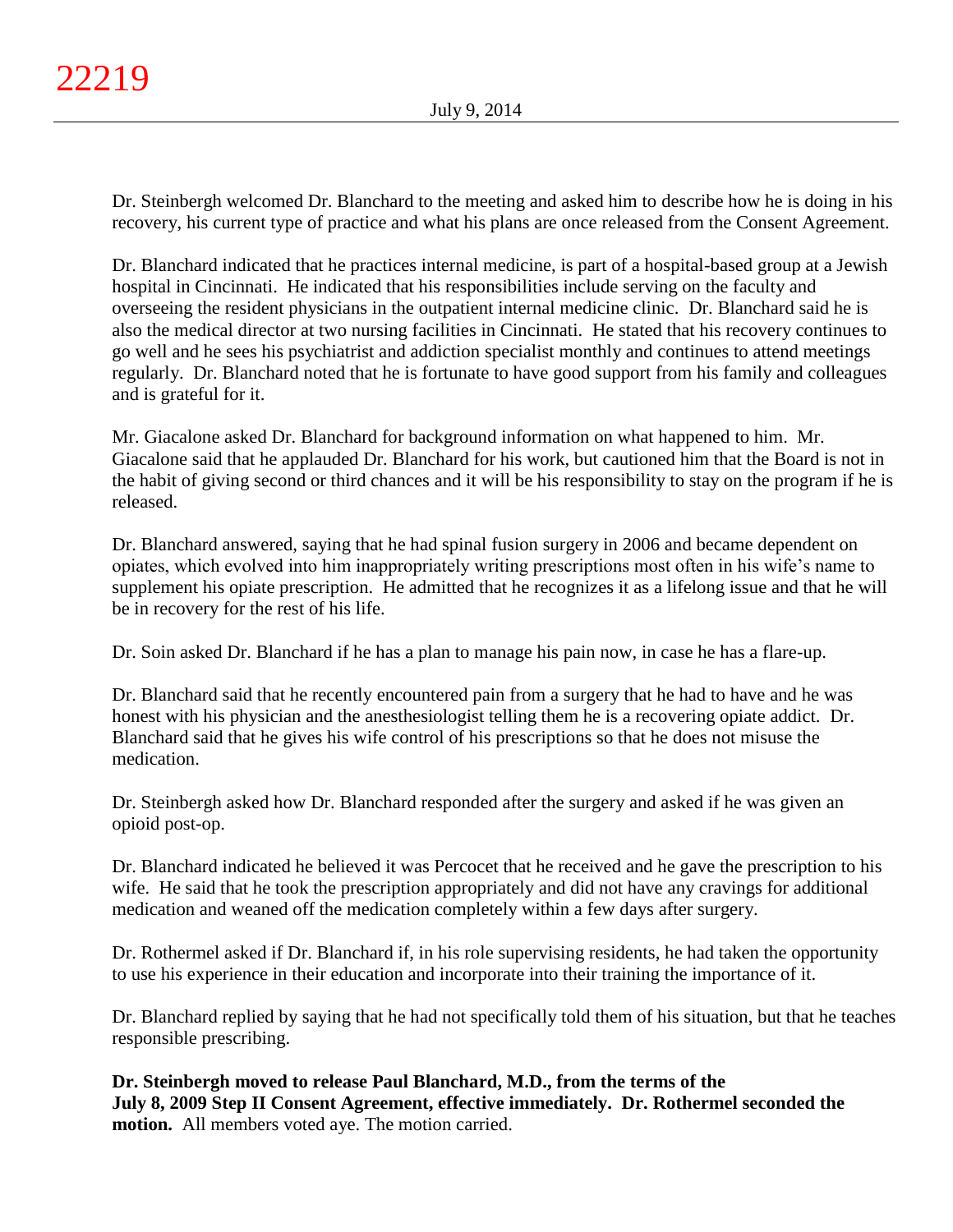# **Ralph A. Hugunin, M.D.**

Ms. Bickers reviewed Ralph A. Hugunin, M.D.'s history with the Board and stated that the licensee was appearing before the Board pursuant to his request for release from the terms of the May 13, 2009 Board Order.

Dr. Ramprasad asked why his situation happened twice.

Dr. Hugunin said with the first incident, the full extent of the family member's illness was not identified, even though the family member had seen two mental health workers to evaluate for substance abuse and addiction issues. Dr. Hugunin said the family member did not get adequate treatment. Dr. Hugunin stated that later on when he wrote for that family member again, he was trying to get her into treatment but was manipulated into a position to write another prescription for her. Since he wrote the prescription in a false name, it created the fraudulent documents and drug trafficking charges. Dr. Hugunin indicated that he has never used controlled substances that were not prescribed.

Dr. Steinbergh commented that she believed Dr. Hugunin developed good insight into the situation and has since then, given good advice to others. She asked how Dr. Hugunin's experience with the Board has been and how has it affected him and his practice.

Dr. Hugunin stated that the situation affected him personally and the way he looks at patients that have addiction problems, because he has lived through it with his wife and understands their issues more clearly. Dr. Hugunin continued on to say that it has affected his practice because it has made it much more difficult to find employment because of the history of the situation. He indicated that the hospitals do not worry about his qualifications, but about the publicity that could come along with his employment with them. Dr. Hugunin said that hospitals have told him that he is qualified, but in the competitive climate of medicine, a competitor could use it against their company. Dr. Hugunin said that he worked in a Columbus hospital until it closed and since then has been working for two years in Steubenville and is not dealing with the narcotics. Dr. Hugunin commented that while the order was punitive, the economic damages nearly devastated him and his family and he has concerns that those sanctions may not necessarily prevent others from doing the same thing and writing the prescriptions regardless.

Dr. Soin asked, since he and his family were so devastated, does that not make him feel that he never wants to be in that situation again.

Dr. Hugunin said that while he understands the Board's position and placing those sanctions, did not feel that these financial burdens help prevent other licensees from writing prescriptions in the wrong fashion.

Dr. Steinbergh commented that Dr. Hugunin's point was well taken and that the Board tries in its outreach education to help clinicians understand their responsibilities to prescribing and licensure. Dr. Steinbergh noted that she suspects the Board will help some, but not others in the same situation, but that they will continue to help educate licensees on the issue.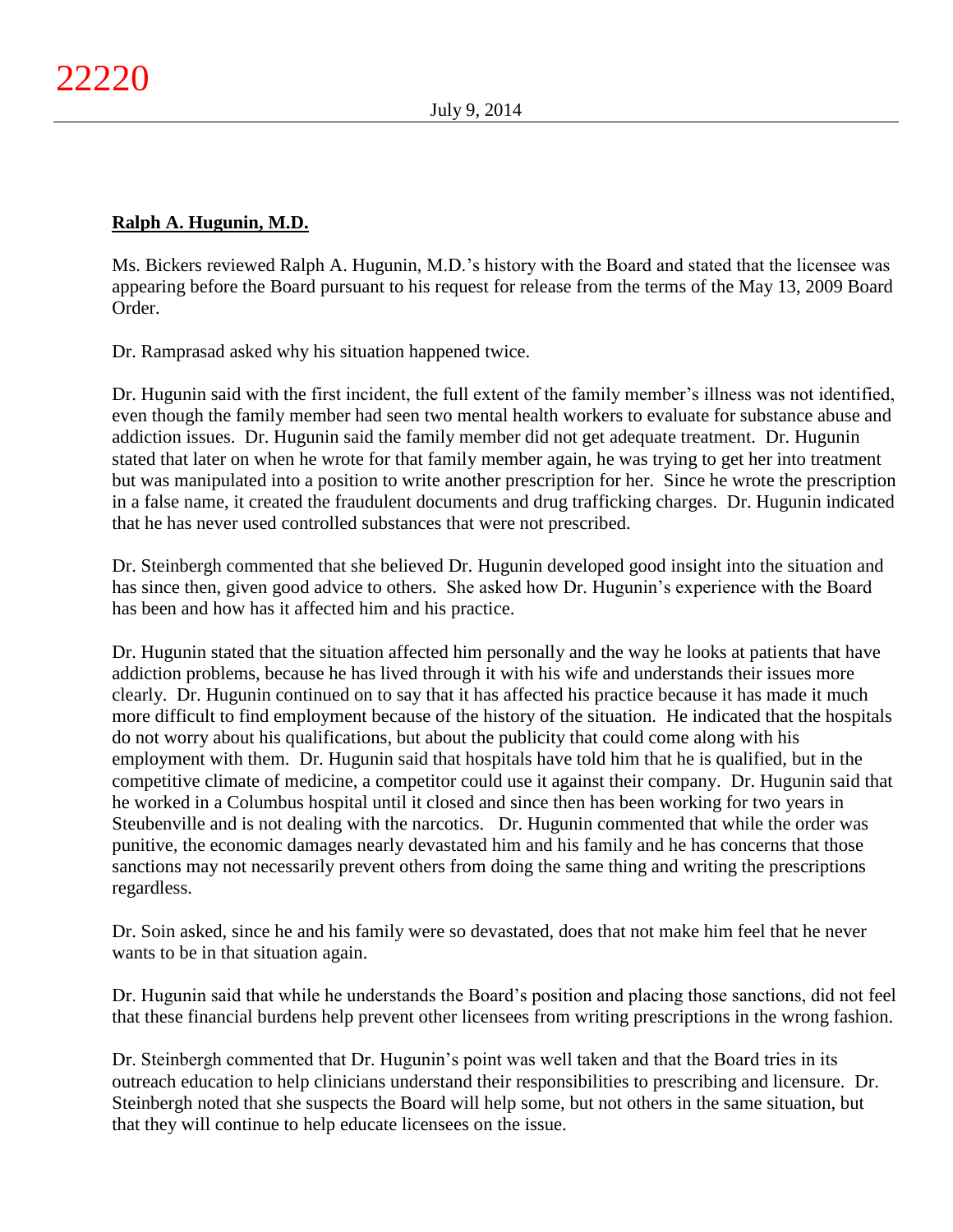Dr. Hugunin said that there are situations where nurses ask doctors in their hospital for prescriptions, and he indicated that he does not write for them. Dr. Hugunin noted that if he becomes aware of a colleague who has written a prescription for a nurse, he pulls them aside, tells them they should not do it, states that it is a dangerous practice and indicates that prescribing should be done correctly after an office visit and with proper documentation.

Mr. Giacalone asked Dr. Hugunin if he only wrote improper prescriptions for his wife.

Dr. Hugunin indicated yes and that his wife has a very difficult sleep disorder and even under the continued care of an addiction specialist is still prescribed Ambien on a regular basis. Dr. Hugunin said that his wife's disorder became severe enough that it affected her mental health. Dr. Hugunin said that because of his wife's family's nationality have a very different opinion of mental health issues this made it difficult for Dr. Hugunin to convince her to see a mental healthcare worker. Dr. Hugunin admitted that in 2004 or 2005, he had been writing prescriptions for his wife's medications on a regular basis until he convinced her to see a mental healthcare worker. There were three episodes that he wrote prescriptions for his wife and they all had an urgency about them.

Dr. Hugunin explained that his wife continued to be under the care of a different mental healthcare worker who was prescribing her different medications – Ambien and benzodiazepines. Dr. Hugunin said that his wife began buying off the streets and, as a nurse herself, began diverting medications from her place of employment and was eventually caught. Prior to her being caught, Dr. Hugunin said that his wife had three episodes and was in such bad withdrawal that she could not sit up without passing out. Dr. Hugunin indicated that he tried repeatedly to get his wife to go into treatment but eventually made the conscious decision to get medication to get her out of withdrawal, because she agreed to go into an outpatient program.

Dr. Hugunin said that he found out that when his wife was going to outpatient AA/NA meetings, she purchased a drug there. He cautioned the Board that there are "wolves" who circulate among the AA meetings and sell drugs.

Mr. Giacalone questioned what type of drugs Dr. Hugunin's wife was using in 2005.

Dr. Hugunin stated that at that time, his wife was using Ambien and a benzodiazepine and that she began using them to help her sleep, along with an opioid.

Mr. Giacalone voiced his concerns of respiratory distress in that situation and said he struggled with the physician's decision to write his wife prescriptions at that time.

Dr. Hugunin said, if a physician has a patient that has a sleep disorder to the point that it is becoming psychotic, you want to get the sleep controlled so that you can discuss her seeing a mental healthcare worker, which he indicated is what happened. Dr. Hugunin reminded the Board that he had successfully gotten his wife to a mental healthcare worker prior to being cited and that he used it as a means to temporize the situation until he could get her to go into care.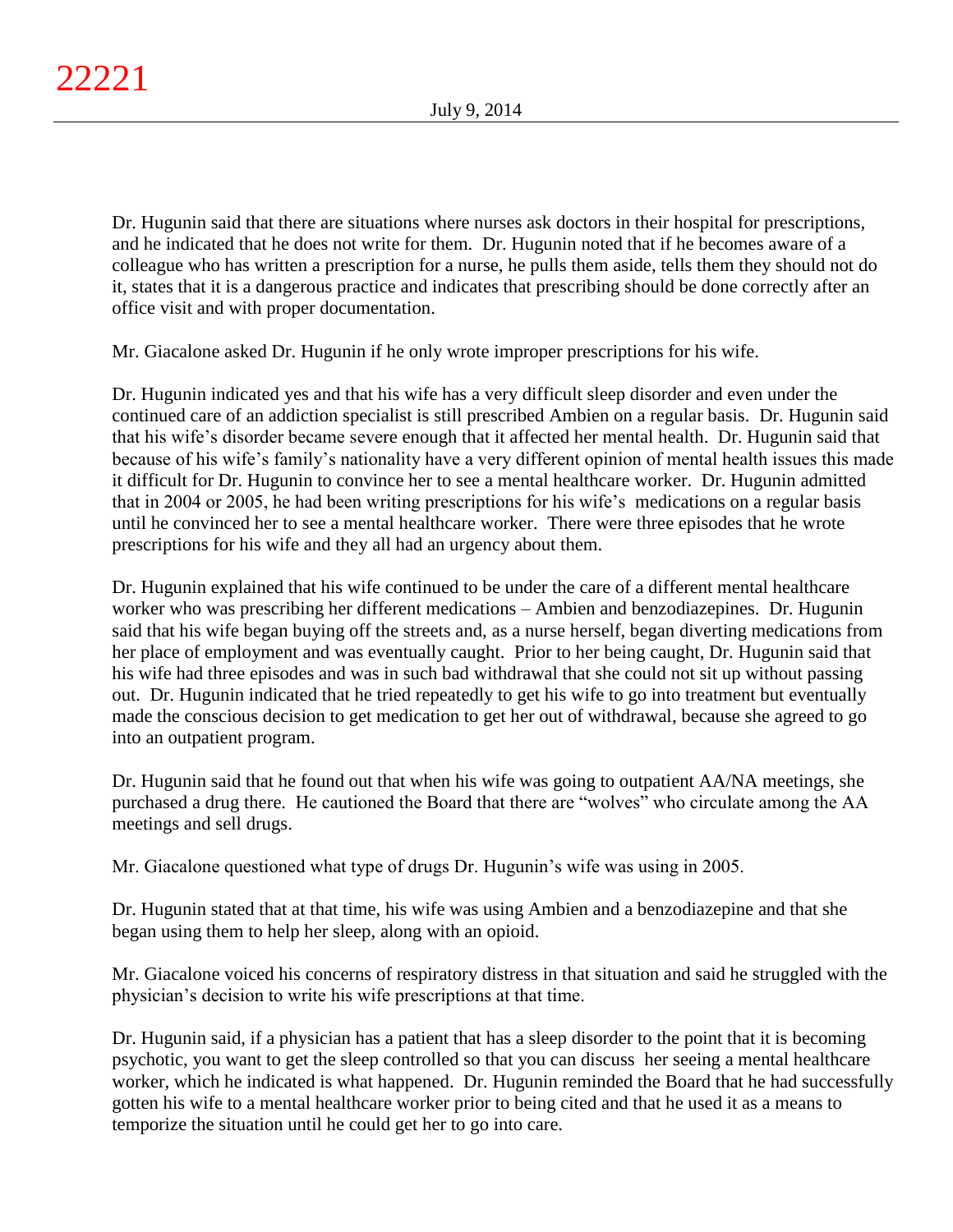Mr. Giacalone asked, in hindsight, was it the right way to handling the situation.

Dr. Hugunin indicated no, but he did not know how else it would have worked, as he had tried repeatedly and unsuccessfully to get her to seek treatment.

Dr. Ramprasad interjected saying that they understand the circumstances and after reading Dr. Hugunin's letter, the Board knows that he now understands the proper position. Dr. Ramprasad reiterated that the Board wants to ensure it does not happen again.

**Dr. Steinbergh moved to release Ralph A. Hugunin, M.D., from the terms of the May 13, 2009 Board Order, effective July 15, 2014, subject to the permanent limitations set forth in the May 13, 2009 Board Order. Dr. Bechtel seconded the motion.** All members voted aye. The motion carried.

# **James M. Kennen, D.O.**

Ms. Bickers reviewed James M. Kennen, D.O.'s history with the Board and stated that the licensee was appearing before the Board pursuant to his request for release from the terms of the July 8, 2009 Step II Consent Agreement.

Dr. Steinbergh welcomed Dr. Kennen to the meeting, asked how he was feeling and when he takes his boards.

Dr. Kennen responded that he took the Core Examination for the ABR, saying he is already ABR board certified, and became eligible for the American Board of Radiology when they opened up a pathway for osteopaths two years ago. Dr. Kennen said that the ABR gave him one year of previous credit and that he is starting his fourth year of fellowship and is a part-time attending at an ACMU approved residency program. Dr. Kennen indicated that he took the first part of the Core Exam last month and has months before he takes the second part.

Dr. Steinbergh reiterated that Dr. Kennen had been with the Board for a long time and they were concerned about relapse and asked about the program he is working.

Dr. Kennen stated that when he first went through the process, he was surprised to find himself in it and never thought that he had the personality to develop the type of problem that he did. He believes that medication that he was taking created the symptoms and periods of depression and anxiety, which in turn created his situation. Dr. Kennen said that after seven years he realized the fact that the medication was most likely the cause and since his medication had been changed, he has had no other problems with depression or anxiety. Dr. Kennen said the episodes when he would drink, was himself medicating when he was overwhelmed.

Dr. indicated that he is not on any antidepressants, his health has been great, he has been working an AA program, and has volunteered at the Cleveland Clinic as a clinical instructor for quite a while. Dr.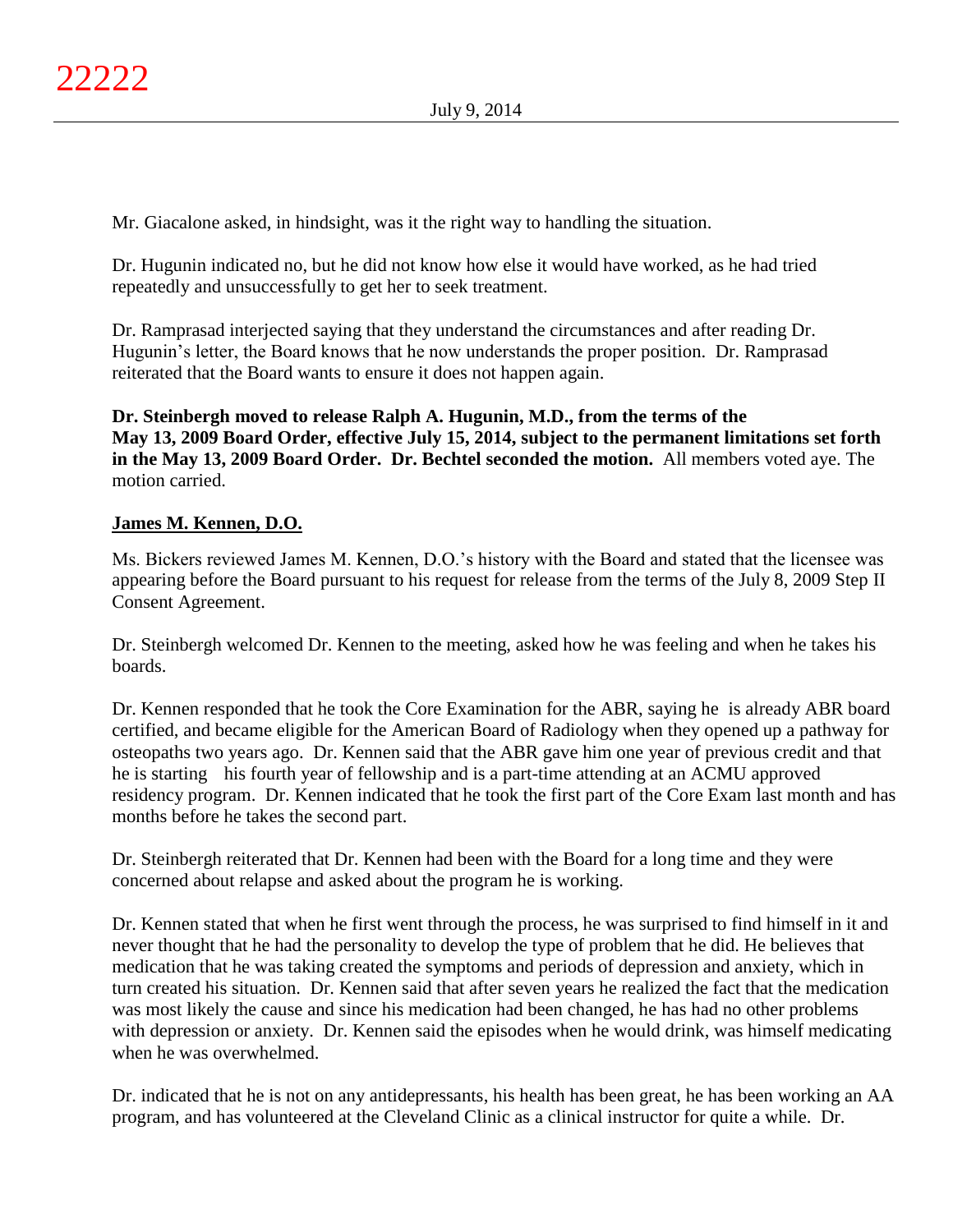Kennen said that he has gone from the point of realizing why he drank to getting help and getting sober, with much support during the process. Dr. Kennen said that he realized that his new lifestyle had to be one without alcohol and he has made that change. He admitted that his new lifestyle has given him the ability and opportunity to do more things than he was able to do in the past and noted that he is grateful. Dr. Kennen said the situation allowed him to blessing in the fact that he had to look inside, evaluate himself and grow and he felt that he has through the process.

Dr. Steinbergh asked Dr. Kennen if he feels like he is in control now after going through the program.

Dr. Kennen indicated that he works the program and takes his disease one day at a time.

Dr. Ramprasad noted that in 2006, Dr. Kennen had a DUI, asked if he received treatment, and if that was the situation that turned him towards the right direction.

Dr. Kennen said that he received treatment at the Cleveland Clinic and the process that turned him around was one of personal discovery and realizing the fact that part of his problem was not just his lack of will power, but that he was on medication that was causing him difficulties.

Mr. Giacalone reviewed Dr. Kennen's relapses and asked when he started on the new medication. Mr. Giacalone said that while he applauds Dr. Kennen for his efforts, the pattern is disconcerting and cautioned him that another time would not be acceptable.

Dr. Kennen answered that he was on the medication that caused his problems for seven years. After the final relapse is when he realized the medications were causing the symptoms. After October of 2006 is when his prescription was changed and he has no intention to be before the Board again. Dr. Kennen concluded by thanking the Board for giving him the opportunity and said he hopes to be an example to other physicians.

**Dr. Steinbergh moved to release James M. Kennen, D.O., from the terms of the July 8, 2009 Step II Consent Agreement, effective immediately. Dr. Saferin seconded the motion.** All members voted aye. The motion carried.

## **Finance Committee**

Mr. Kenney indicated that Ms. Loe would review the Fiscal Report, which was distributed to the Board.

Ms. Loe indicated that the Board received approximately 9.2 million dollars and spent approximately 8.1 million dollars this fiscal year. Ms. Loe indicated that the Board spent approximately 1 million dollars in the month of June because the Board was billed for and paid in full an entire year's rent. She reminded the Board that we normally pay quarterly, but DAS waited and billed the agencies a full year's rent when they notified them of the rent increase.

Mr. Kenney stated that the Board hopes to have the Fining Authority approved prior to the end of 2014 and we continue to have dialogue with the Legislature.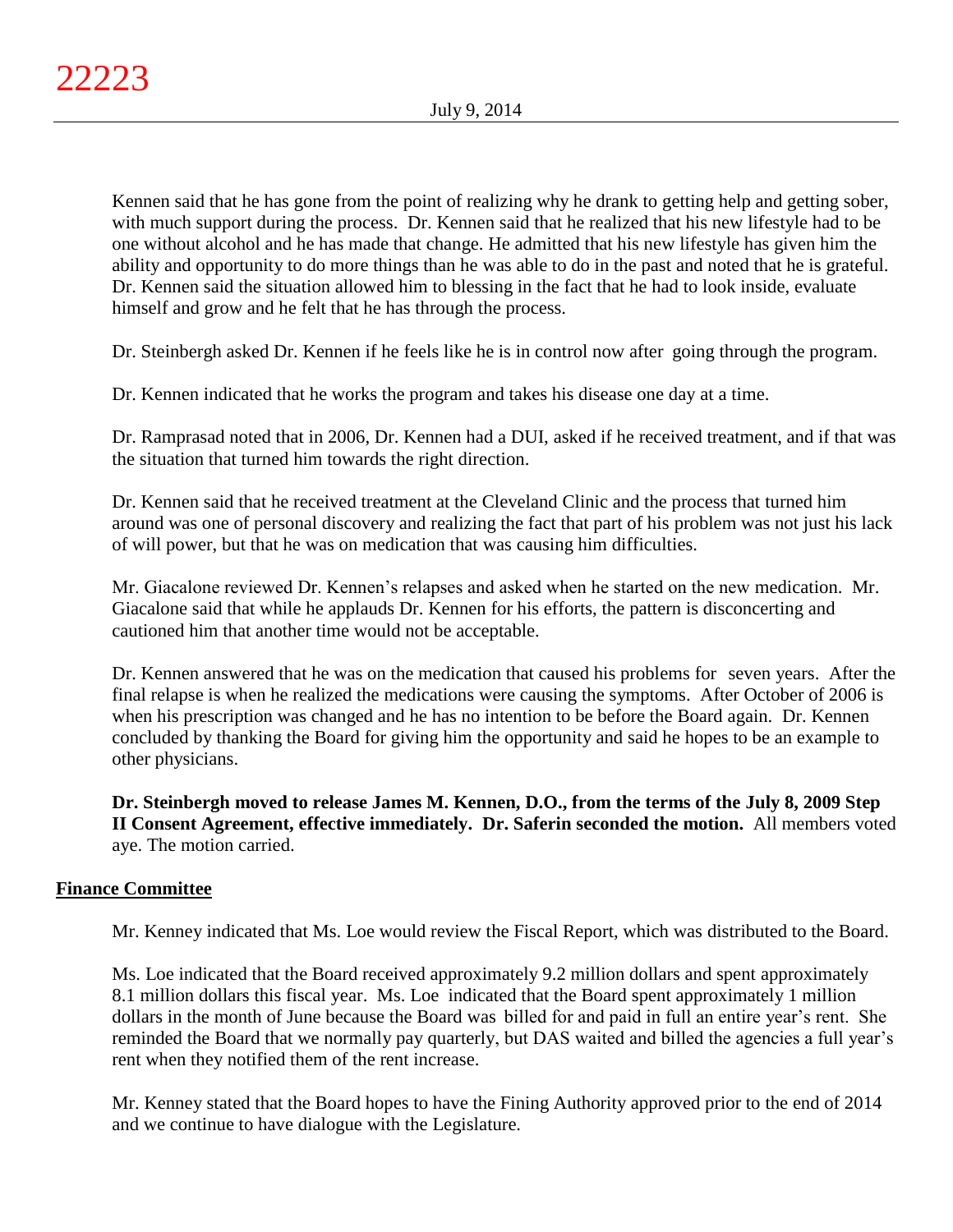Mr. Blanton reviewed the updated Per Diem policy that was created and reviewed and approved by the Ohio Ethics Commission. Mr. Blanton read the policy and reminded Board members that, when a Board member is involved in an outside entity, such as the Federation of State Medical Boards (FSMB), that compensation cannot be requested from the State Medical Board of Ohio, if they are receiving compensation from an association for performance of duties as an official of that association or on behalf of that association.

Mr. Blanton also indicated that he had spoken with the Ohio Ethics Commission regarding how per diems were calculated for Board members and the compensation schedule that the State Medical Board of Ohio falls under, which is 124.15(J), Ohio Administrative Code. Mr. Blanton stated that the suggested changes to that portion of the policy are included in paragraphs C and D in the policy. Mr. Blanton indicated that the Finance Committee approved the policy earlier in the day and asked the Board for their approval of the changes. Mr. Blanton concluded by answering questions regarding the policy.

**Dr. Soin moved to approve of the changes to the Per Diem Policy. Dr. Bechtel seconded the motion.** All members voted aye. The motion carried.

# **Policy Committee**

# Internal Management Rule for Performance Metrics

Dr. Soin indicated that the Controlled Substances for Minors and the OARRS bills passed and will be enacted/implemented over the next year or so. Dr. Soin also indicated that the Committee also reviewed the Internal Management Rule for Performance Metrics to set forth criteria for assessing accomplishments, activities and performance data, including metrics detailing the Board's revenues and reimbursements, budget distributions, and investigation and licensing activity.

Ms. Anderson joined the conversation and stated that the purpose of the rule is to implement the statute, which was included in the Budget Bill last year, requiring uniformity with the performance metrics, particularly the metrics that appear in the annual report. Ms. Anderson said that the Board has an internal management rule, which follows a different process than the other rules that the Board has. Ms. Anderson indicated that the rule is under Section 111, Ohio Revised Code, instead of Section 119, Ohio Revised Code, and the Board does not have to go through the Common Sense Initiative (CSI) process and does not have to have a public hearing. The rule, however, would still need to be filed with JCARR and needs to be approved by the Board. Ms. Anderson said that the handout that was provided to the Board outlines the requirements and indicates the performance that the Board is going to measure and how that will be done for each of the subject matter areas. Ms. Anderson indicated the Committee approved bringing the rule to the Board for approval.

Dr. Ramprasad asked a few questions about the language of median versus average within the document and Ms. Anderson and Mr. Miller clarified the language. Ms. Anderson stated the information was based on what is currently being reported and that was the information that was intended to be captured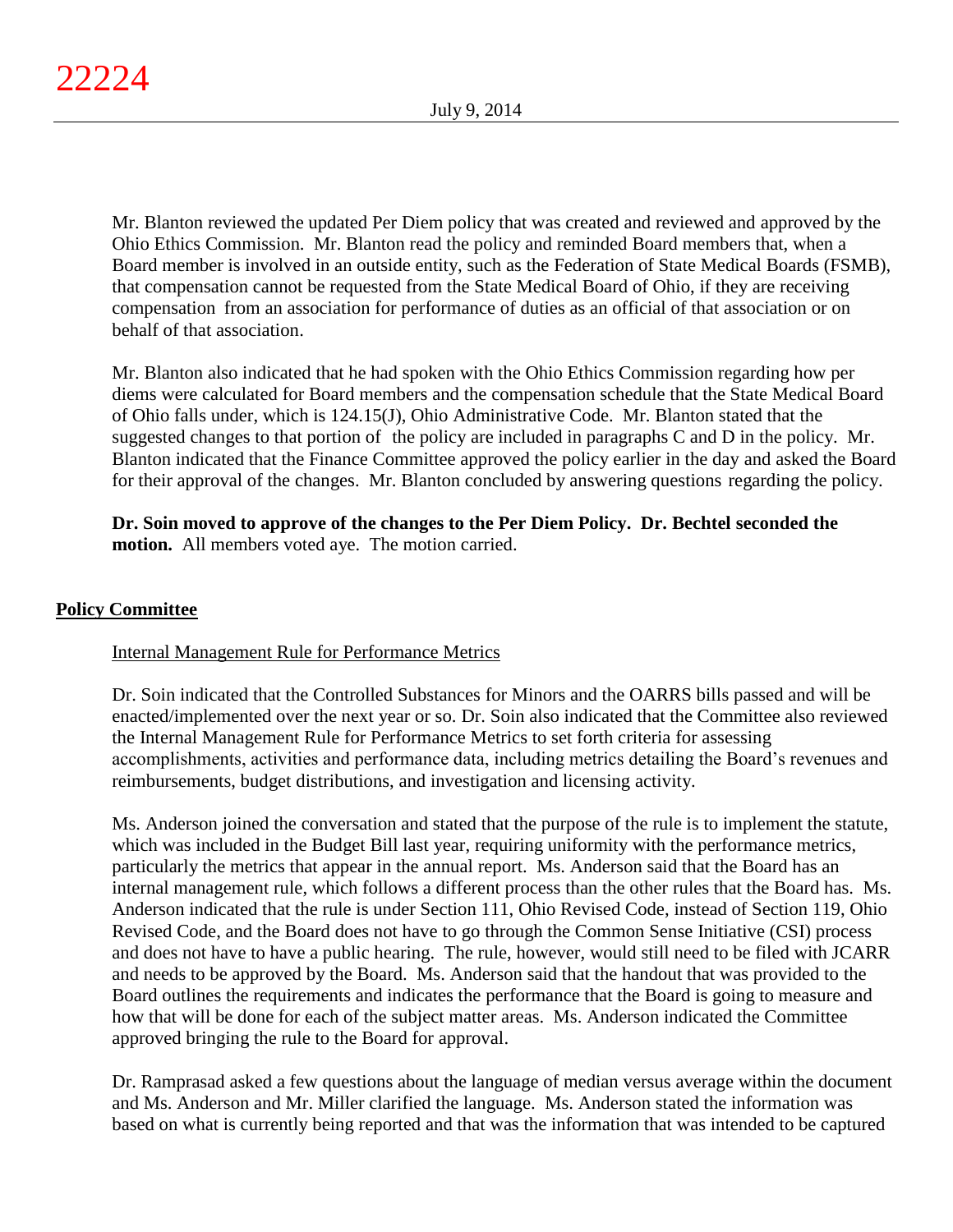in the rule.

Dr. Ramprasad also asked about the outreach metrics. Ms. Anderson indicated that information is what staff has available. However, more can be done in the future and the Committee is open to suggestions.

# **Dr. Steinbergh moved to approve the Internal Management Rule for Performance Metrics. Dr. Sethi seconded the motion.** All members voted aye. The motion carried.

# Medical Board Rule Regarding Prescribing to Patients Not Seen

Dr. Soin indicated that the next rule up for discussion is the Medical Board rule regarding prescribing to patients not seen and he turned the floor over to Ms. Anderson.

Ms. Anderson stated that this is a rule that the Board has had for a long time. For the initial visit, the physician needs to have an examination of a patient except in certain situations. One concern the Committee had was that the rule has been amended over time and the Board needed to be consistent with those amendments. Ms. Anderson indicated that the Board has done an interpretive guideline on the rule that reviews the different types of evaluations. The Committee's goal was to simplify the rule, capture the interpretive guideline information, ensure that it is in line with the Federal law, and remove any unnecessary add-ons. Ms. Anderson noted that this particular issue is one of high interest around Ohio and the Committee is asking for approval.

Dr. Ramprasad said that he had found that there are a lot of people performing telemedicine and asked why the language on line 40 says a physician is consulting with another physician and asked why it cannot be a nurse practitioner or a physician assistant (P.A.). Ms. Anderson indicated that the Board could explore that, but were trying to control internet prescribing.

Ms. Anderson also noted that Dr. Steinbergh suggested for line 25, that the Committee accepted, which was instead of talking about the patients symptoms to talk about the patient's physical condition.

Dr. Steinbergh asked if on line 40 reference to an Advanced Practice Nurse (APN) could be noted.

Ms. Debolt joined the conversation and said for certain drugs, the P.A. and A.P.N. formularies require that the supervising physician initiate the drug or consult with the P.A. or Nurse Practitioner (N.P.) prior to the P.A. or A.P.N. prescribing the drug and the addition of Dr. Soin's suggested wording would make it clear that the physician does not have to examine the patient.

Dr. Soin indicated that he agreed with the addition.

Dr. Ramprasad said that the changes discussed should be explored and made, then discussed with Dr. Soin. If no unforeseen impact or concerns arise, then the Board approves of the changes and the Committee should move forward with the rule. If concerns arise, the Committee should continue to work on the rule before bringing it back before the Board.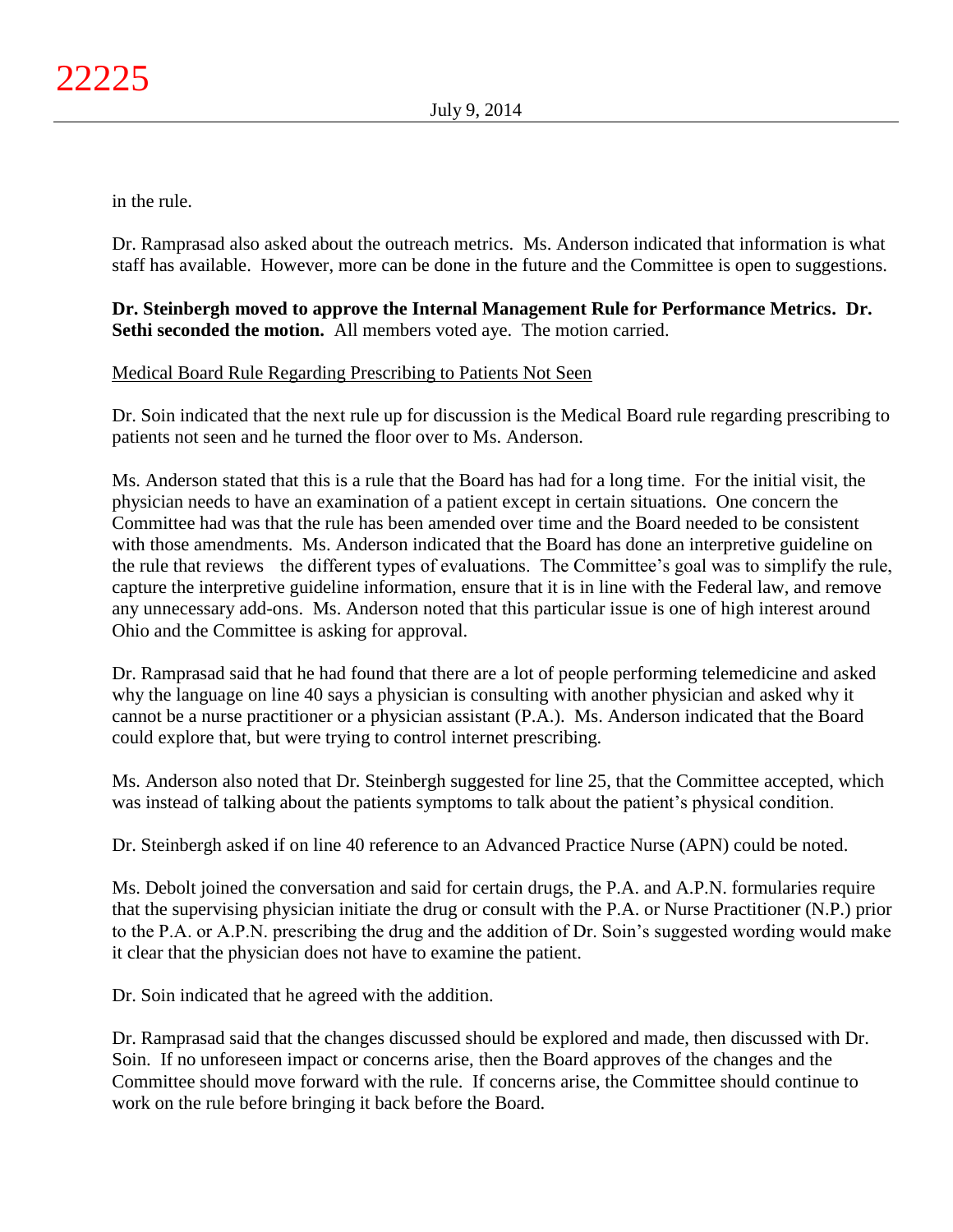Dr. Bechtel interjected that it is important to clarify the policy because of patient protection.

It was determined that the changes would be taken back to the Policy Committee before it is approved by the Board.

## Update to Rules Related to Licensing for Veterans and Military Staff

Dr. Soin stated that the Committee reviewed the update to rules related to licensing for veterans and military staff. Dr. Soin indicated that the Committee was reviewing and revising the policies and procedures to streamline the certification and licensing process and to take into account relevant military education, skills, and training.

Ms. Debolt explained that the Governor issued an Executive Order stating that each licensing board or agency needed to streamline the processes to facilitate licensure of veterans and active duty personnel. Ms. Debolt stated that there are new provisions of the Ohio Revised Code requiring the Board to consider whether there are education, skills training, and/or service that are substantially equivalent for licensure and continuing education purposes. The provisions also provide for the renewal of an expired license without penalty, if the license expired while the licensee was on active duty. Also, there is a provision to grant a licensee who has been on active duty additional time to complete continuing education that is required for renewal. Ms. Debolt indicated that the Board has reviewed the processes for Anesthesiologist Assistants, Acupuncturist, Oriental Medicine Practitioners, Radiologist Assistants, and Genetic Counselors, thus far, and are currently reviewing the P.A. process. Ms. Debolt indicated that it was determined there was no equivalent training experience in the military for the categories that are before the Board at this time. The Rule also speaks to the renewal of an expired license process and extension of the continuing education period that is required for renewal.

# **Dr. Steinbergh moved to approve the Rule for circulation to interested parties. Dr. Bechtel seconded the motion.** All members voted aye. The motion carried.

## Chronic Weight Management Rule

Dr. Soin stated that the Committee discussed rules regarding short-term weight loss and an update on research, informing the Board that Mr. Beck is conducting a survey with law enforcement agencies and task forces. Dr. Soin admitted that when he first joined the Board, he did not support the weight loss rules as he thought they were too restrictive. Dr. Soin said that obesity is a major problem and felt that having more tools to combat it was helpful. However, Dr. Soin indicated that the research has been helpful to him and he wanted to share facts with the Board. Dr. Soin said that staff searched CASPER, which is essentially Kentucky's OARRS, and found their rules and restrictions on weight loss drugs are more liberal than Ohio's. Dr. Soin said that the population in Kentucky in 2013 is about 4.4 million and they have approximately 14.3 million circulating doses of phentermine that year, which is almost three pills per person. Dr. Soin continued in saying that Ohio's population is about 11.5 million and has about 2.6 million doses in circulation. He said that the Committee is going to continue to conduct research, wait to see what the results are so the Board has a better understanding of what is on the street and its value, before a decision was made.